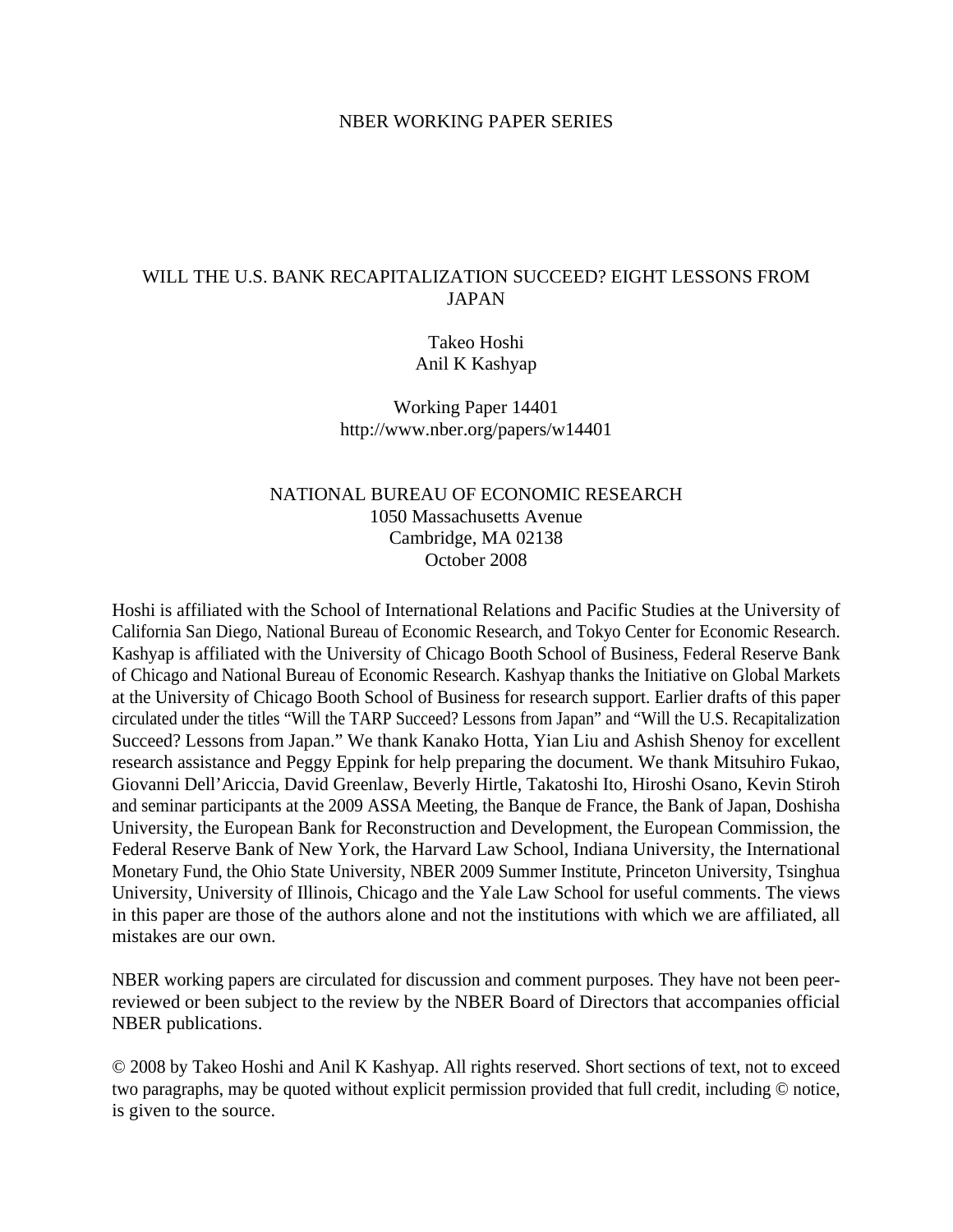Will the U.S. Bank Recapitalization Succeed? Eight Lessons from Japan Takeo Hoshi and Anil K Kashyap NBER Working Paper No. 14401 October 2008, Revised September 2009 JEL No. E44,G18,G28,G38

## **ABSTRACT**

During the financial crisis that started in 2007, the U.S. government has used a variety of tools to try to rehabilitate the U.S. banking industry. Many of those strategies were used also in Japan to combat its banking problems in the 1990s. There are also a surprising number of other similarities between the current U.S. crisis and the recent Japanese crisis. The Japanese policies were only partially successful in recapitalizing the banks until the economy finally started to recover in 2003. From these unsuccessful attempts, we derive eight lessons. In light of these eight lessons, we assess the policies the U.S. has pursued. The U.S. has ignored three of the lessons and it is too early to evaluate the U.S. policies with respect to four of the others. So far the U.S. has avoided Japan's problem of having impaired banks prop up zombie firms.

Takeo Hoshi School of International Relations and Pacific Stud University of California, San Diego 9500 Gilman Drive La Jolla, CA 92093-0519 and NBER [thoshi@ucsd.edu](mailto:thoshi@ucsd.edu)

Anil K Kashyap Booth School of Business The University of Chicago 5807 S. Woodlawn Avenue Chicago, IL 60637 and NBER [anil.kashyap@chicagobooth.edu](mailto:anil.kashyap@chicagobooth.edu)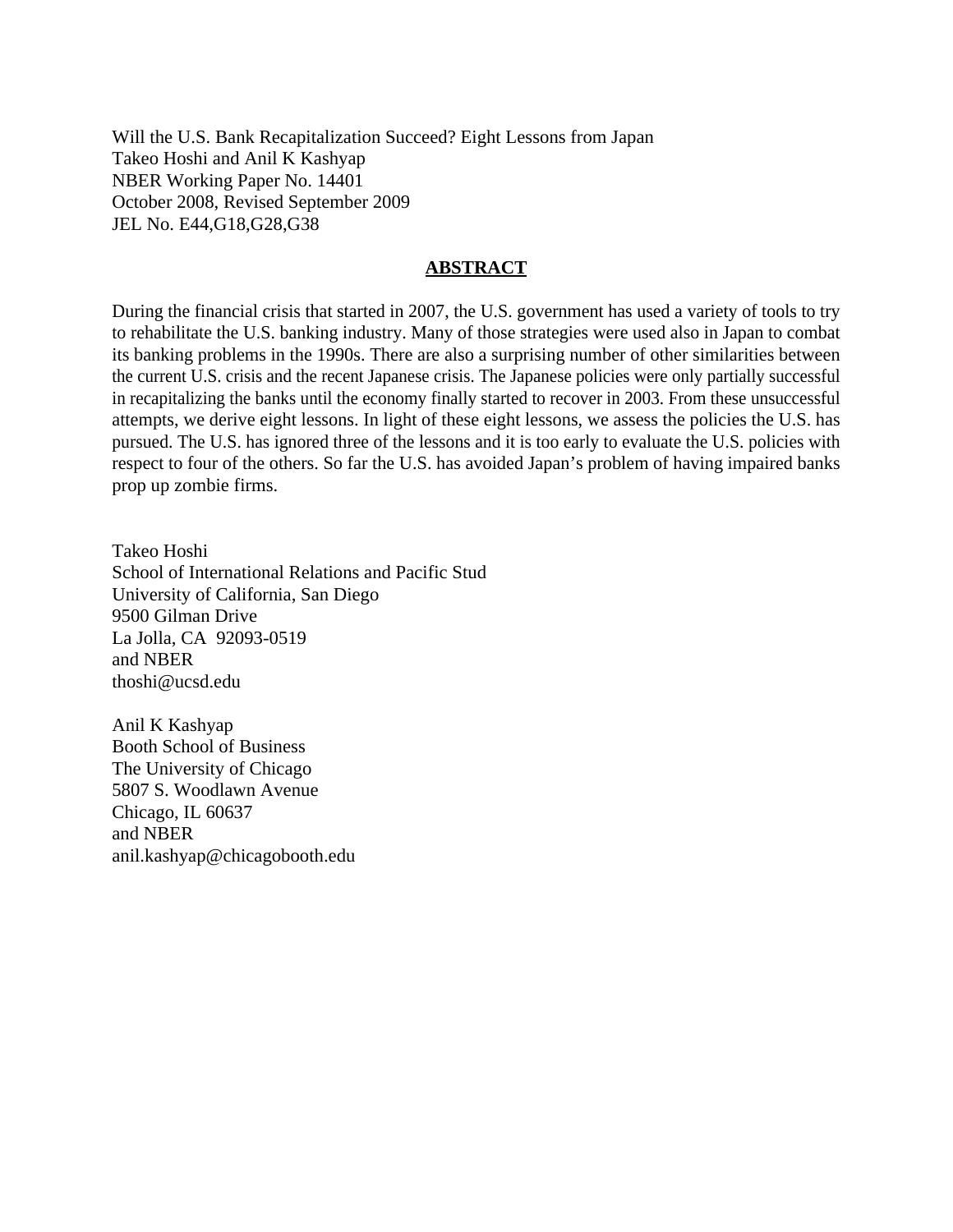### **1. Introduction**

 $\overline{a}$ 

The U.S. government has taken a schizophrenic policy approach to the ongoing credit crisis that began in August 2007. For the first year of crisis, there were no significant legislative changes. Instead, the existing toolkit was stretched to combat problems as they appeared. By October 2008, in the midst of the panic that ensued after the failure of Lehman Brothers, the Treasury went to Congress proposing the idea of purchasing troubled assets to stabilize the financial system. Thus, the Troubled Assets Relief Program (TARP) became the central part of the Emergency Economic Stabilization Act. But within a week of passing the legislation, attention shifted to buying equity in financial institutions. Subsequently, the Capital Purchase Program (CPP) within the TARP was unveiled and within weeks \$145 billion was allocated to nine major banks. Asset purchases were delayed.

 By November, one of the recipients of the CPP, Citigroup, had received a second round of government assistance and in January 2009, Bank of America also was given additional government support. The Obama administration, upon assuming office, changed course again and called for a set of "stress tests" to determine the capital adequacy of major banks and a new program for asset purchases was unveiled. Upon conclusion of the stress tests banks were given target levels of capital that they were required to achieve. Some banks that initially received capital assistance were allowed to repay the government, while others began selling assets and issuing equity to meet the terms of the tests. The asset purchase programs through the middle of 2009 remained a minor component of the actual policies that were undertaken.

 For anyone familiar with Japanese financial crisis from a decade ago these events would seem familiar.<sup>[1](#page-2-0)</sup> Almost all of the policy options deployed in the U.S. were attempted in Japan. Because the Japanese episode is now complete, it seems useful to look at how the programs in Japan fared. The goal of this paper is to assemble the evidence on these programs, offer an assessment of their effectiveness, and reflect on the U.S. policy choices in light of the Japanese experience.

<span id="page-2-0"></span> $1$  Udell (2008) points out further similarities in the evolution of the governments' responses in Japan and the U.S. He summarizes by saying "More generally, as new events unfolded in Japan, regulators…had to use a combination of existing tools, new tools that stretched the regulatory limits of existing institutions, and go to the legislature for new authority and funding. We witnessed the same combination in the evolution of the response of U.S. authorities."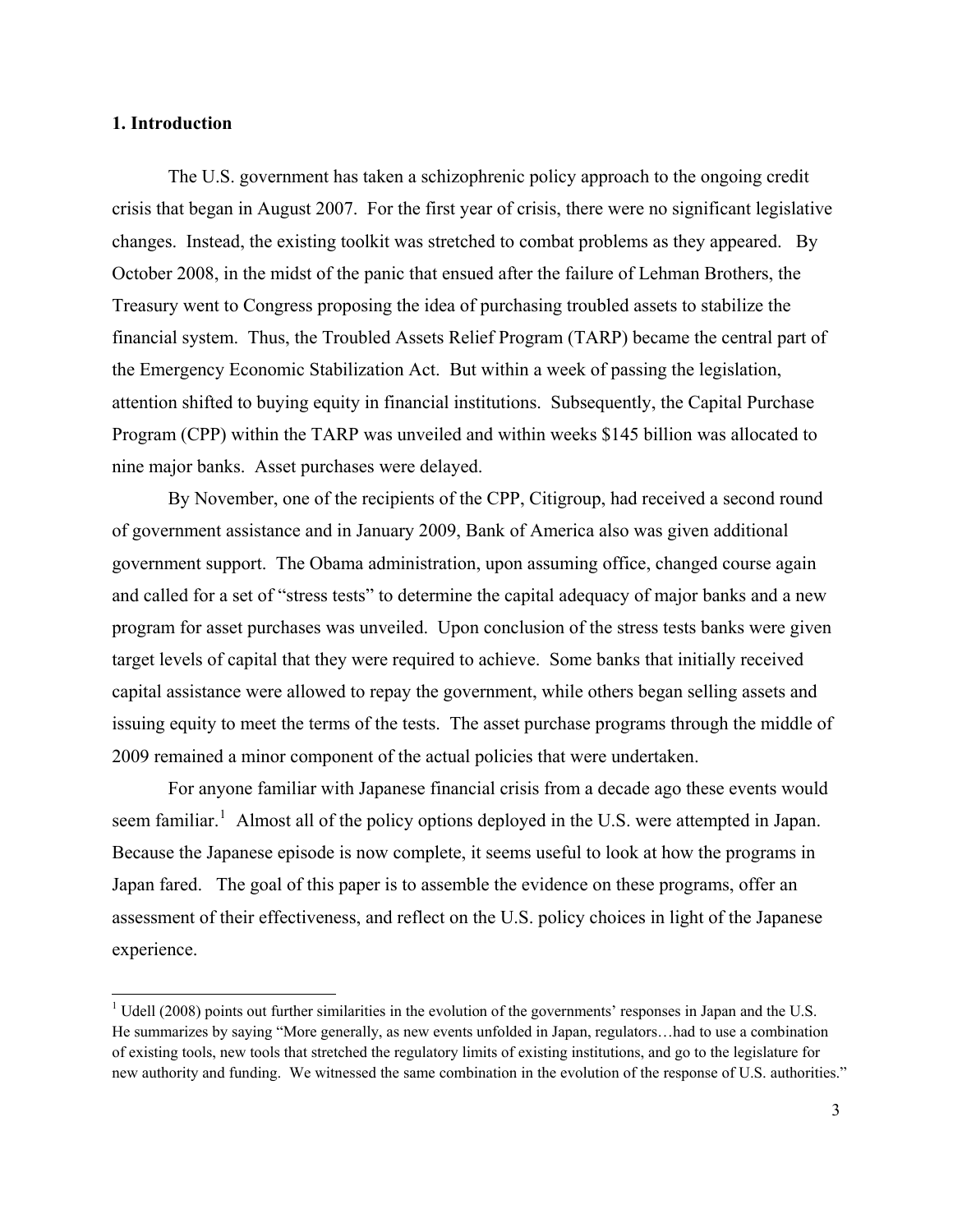In retrospect, there were in fact three phases of the Japanese saga. The first part is from the early 1990s until November of 1997 when asset prices crashed and Japan's slow growth period began. The first set of government interventions in the financial system occurred during this period. But we argue that the most important lasting effect was from the political dynamics that developed over this period.

The second phase in Japan was from November of 1997 to March of 1999. We show that there were many very close parallels between this period in Japan and the developments in the U.S. from 2008 through mid-2009. This part of the Japanese slowdown was associated with exceptionally tight credit and a sharp growth contraction.

The third phase of the Japanese crisis, from 1999 through 2003, saw a resumption of lending. But the lending was misdirected and the economy under-performed. The lending problems during this period were no longer tied to the initial asset price declines that were important in the first phase of the crisis. Instead, they were a product of changes in lending that came in part from the policies adopted in phase two.

To be sure, the shocks hitting the Japanese and U.S. economies were not identical. There are some similarities that we identify, but there are some important differences too. Nonetheless, we identify eight lessons that emerge from Japan's many policies and use these lessons to inform discussions about the risks associated with various U.S. policies.

Overall, this paper makes three contributions. First, it provides a concise summary of the Japanese experience. While there are numerous studies of the Japanese financial crisis, we are not aware of any retrospectives looking across the whole 20 years of Japan's problems and focusing on the policy responses. Second, we provide new analysis of the main Japanese interventions that sheds light on the variation in success. This leads to the eight key lessons that we see from Japan for other countries. Third, we offer a brief comparison of the different U.S. policies through the lens of Japanese experience. A contemporaneous assessment is bound to be incomplete, and perhaps once all the events have concluded, may prove to be of limited use. But, at the very least documenting things that were knowable when choices were being made should be useful for future accounts.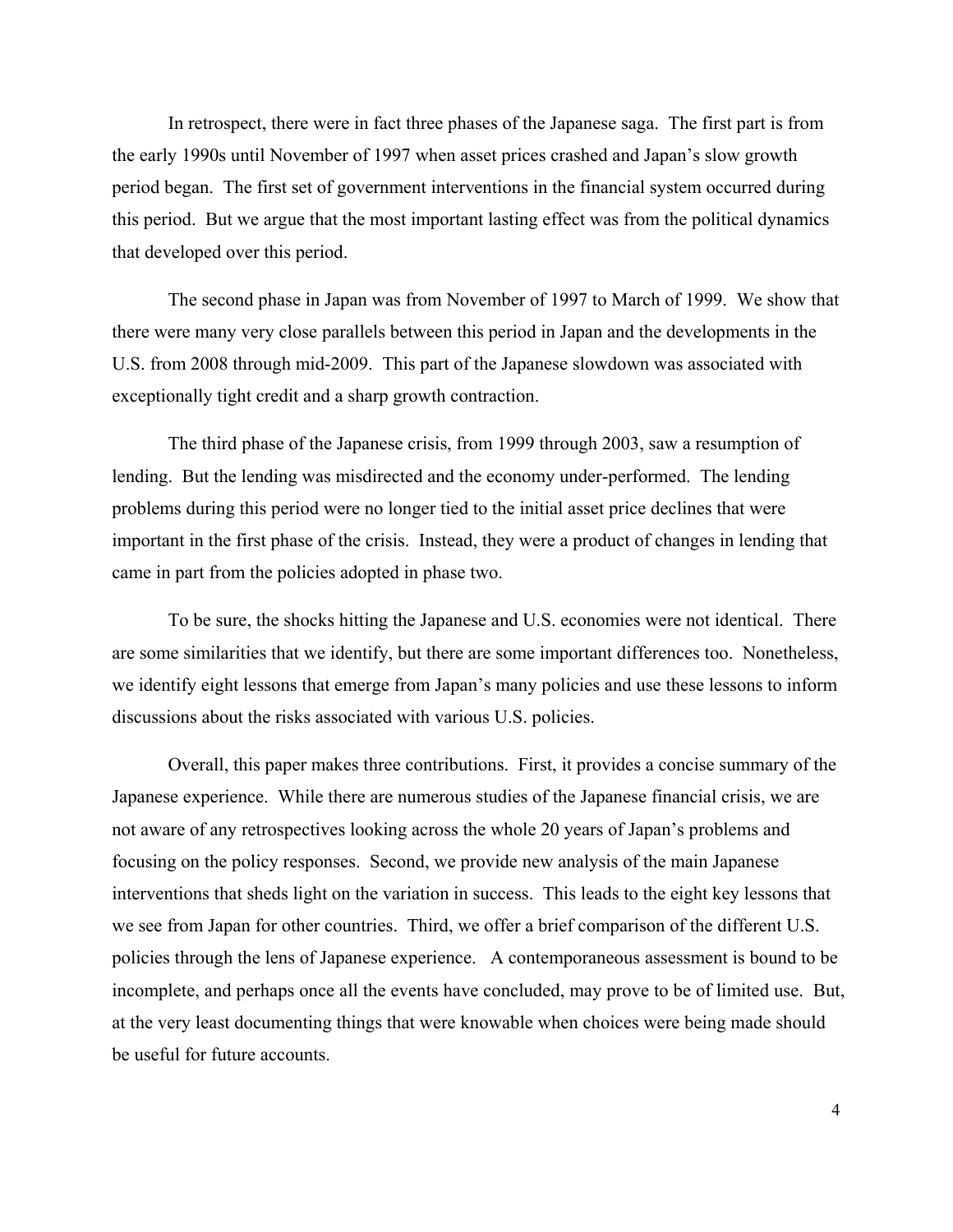<span id="page-4-0"></span>To lay a common background for the policy evaluation, we start with a brief description of the key facts about U.S. events and policies. Next, Section 3 provides more details on the three phases of the Japanese crisis. Section 4 analyzes the success and failure of the various Japanese programs, so as to deliver some lessons for other countries. Section 5 reviews the U.S. policy responses in light of the lessons from Japan. Section 6 concludes.

#### **2. The U.S. Financial Crisis, 2007 to mid-2009**

 $\overline{a}$ 

Given ever expanding set of surveys of this financial crisis, we do not attempt to provide a full account of it.<sup>[2](#page-4-0)</sup> Instead we focus on the facts needed to put the major policy choices in context.

 The problems for the U.S. financial system started with increased defaults of subprime and other nontraditional mortgage loans as the housing boom came to an end. During the housing boom of the 2000s, risky mortgage loans were securitized, structured into various types of financial products, and distributed to investors all around the world. But the risk diversification was far from complete and many financial institutions increased their ownership of real estate related assets. For example, Udell (2008) points out that large U.S. commercial banks increased the proportion of real estate loans in their portfolio from 44% in 2003 to 53% by 2007. As the underlying mortgages become non-performing, the values of their derivative securities declined, and the financial institutions that held the securities started to suffer losses. Given the leverage in the financial system these losses were significant relative to the equity of these firms (Greenlaw et al., 2008).

By early 2008, the losses started to jeopardize the viability of large financial institutions. In March 2008, the Bear Stearns nearly failed and was rescued by JP Morgan with financial assistance from the Federal Reserve System.

By September, more financial institutions encountered serious funding problems and asked for government assistance. First, Fannie Mae and Freddie Mac, the two government sponsored mortgage giants, were rescued by the government. Shortly afterwards, Lehman

<sup>&</sup>lt;sup>2</sup> A detailed list of prominent events in the United Sates is available at <http://timeline.stlouisfed.org/> and [http://www.ny.frb.org/research/global\\_economy/Crisis\\_Timeline.pdf](http://www.ny.frb.org/research/global_economy/Crisis_Timeline.pdf) . For a lengthy discussion and analysis of crisis, including global aspects, see Bank for International Settlements (2009).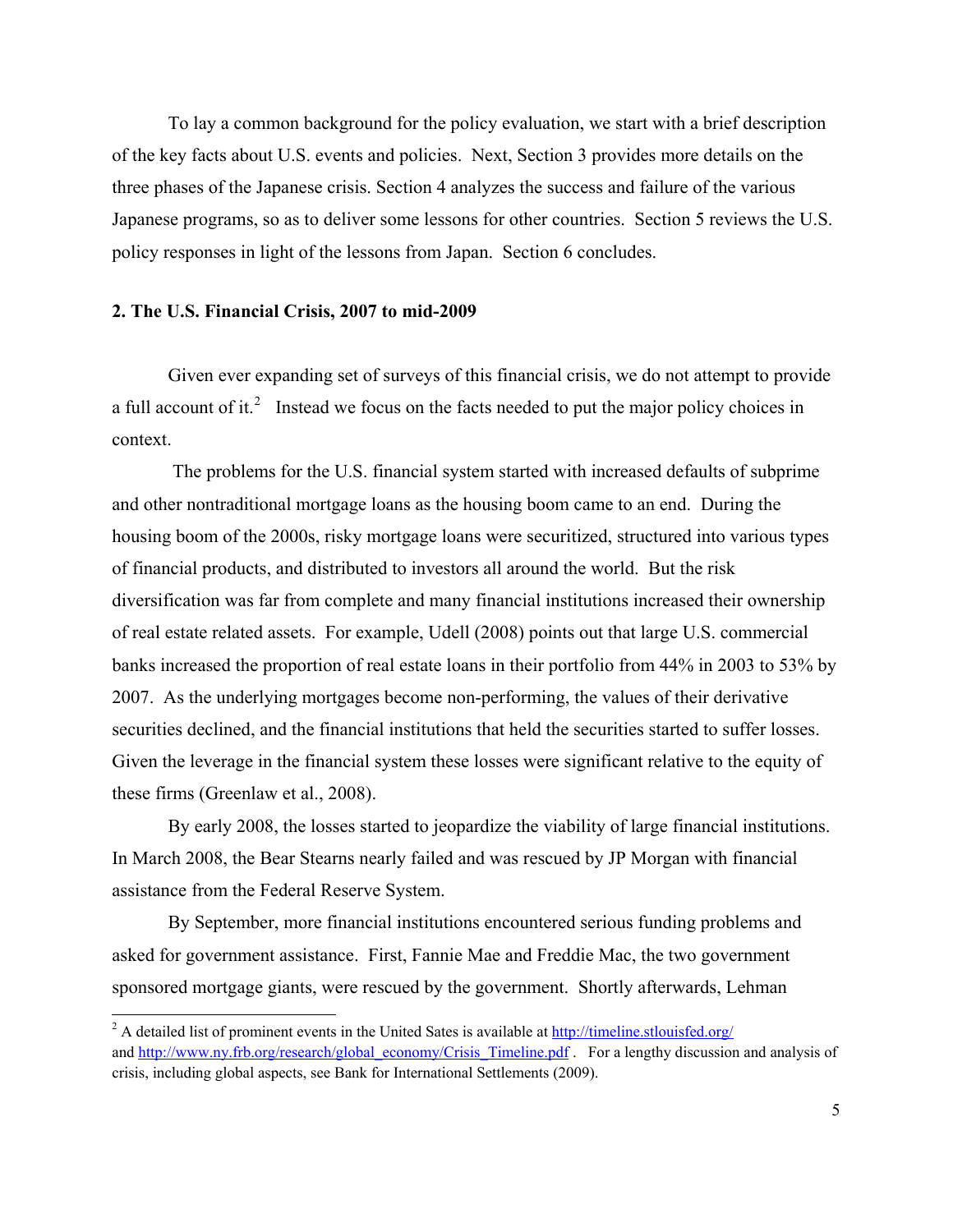Brothers, a major investment bank, also sought help. The government was reluctant to provide financial assistance to Lehman and encouraged other financial institutions to rescue it. No financial institutions were willing to step up without government help. Running out of alternatives, Lehman filed for bankruptcy on September 15.

Financial market conditions shifted notably in the week that followed. The cost of insuring the debt of many other financial institutions jumped noticeably (Veronesi and Zingales (2009)). Stock markets around the world dropped sharply. A money market mutual fund informed investors that it would not be able to redeem claims at par value. Press reports described credit markets as frozen. Financial firms' ability to issue commercial paper for more than a week seems to have disappeared: the average maturity of newly issued commercial paper dropped from over one month to less than 5 days. Another troubled investment bank, Merrill Lynch, was acquired by Bank of America. The U.S. government rescued the largest U.S. insurance company, AIG Insurance. The deal to support AIG had to be renegotiated multiple times over the coming months.

Toward the end of that week, the regulators announced several measures aimed at calming the markets. The Federal Reserve decided to insure investments in money market funds. The Treasury announced the idea of setting up a facility to buy non-performing assets from financial institutions. The Securities Exchange Commission imposed a temporary ban on short sales of financial stocks.

Nonetheless, the banking turmoil continued. On September 25, Washington Mutual and Wachovia, two financial intermediaries which had assets of more than \$300 billion and \$800 billion respectively, were taken over by the authorities. WaMu was subsequently sold to JP Morgan Chase, while Wachovia eventually was acquired by Wells Fargo.

The Treasury's interest in purchasing non-performing assets from major financial institutions was formalized as the Troubled Asset Relief Program (TARP) which was included in the bill for the Emergency Economic Stabilization Act. Many politicians worried about committing \$700 billion to a program that would be run by the Treasury without much oversight, and the bill was initially voted down by the Congress. The government quickly revised the bill, adding various measures unrelated to financial firms, and the revised bill passed the Congress on October 3. The TARP, the central part of the bill, did not change very much in the revision.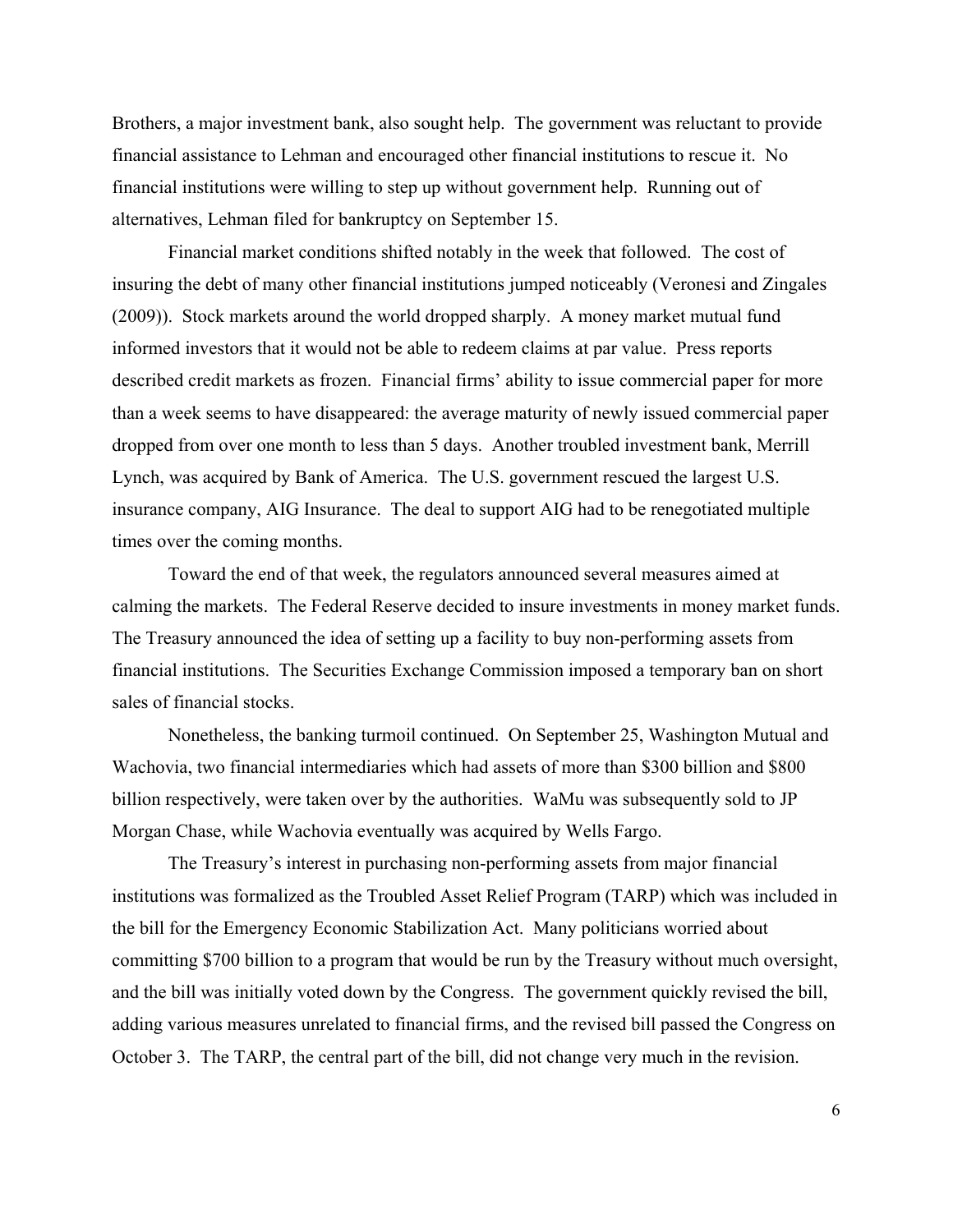Within a week, the Treasury started to shift the focus from the original idea of buying troubled assets to buying bank shares to increase the bank capital. On October 14, the Treasury announced that it would use \$125 billion to inject capital into nine large financial institutions by buying preferred shares that came with warrants to buy common shares. The Republicans lost the Presidential election on November 4. On November 12, the Treasury announced that the original TARP plan of buying troubled assets would be postponed indefinitely.

Over the following week, rumors of problems at Citigroup emerged. On November 21, the Treasury, Federal Reserve, and Federal Deposit Insurance Corporation (FDIC) acted collectively to provide assistance to Citigroup. The joint press release by the agencies described the package as a combination of guarantees, liquidity access, and capital.

On November 25, the Federal Reserve announced the creation of its Term Asset-Backed Securities Lending Facility (TALF). The TALF allowed holders of AAA-rated asset-backed securities, backed by recently originated consumer and small business loans, to qualify for a nonrecourse loan from the Federal Reserve Bank of New York. The Fed takes the collateral at a prespecified haircut and receives credit protection from the TARP. This program was intended to jump start securitization which had ground to a halt after the Lehman failure.

By December, the proposed merger between Merrill Lynch and Bank of America seemed to have encountered an impasse and Bank of America was privately telling the government that it was hesitant to proceed. The merger was ultimately consummated on January  $1<sup>st</sup>$ , but by the time it was completed the government had agreed to provide additional assistance. On January 16, the Treasury, FDIC, and the Federal Reserve announced a package of guarantees, liquidity access and capital for Bank of America.

During December 2008, TARP funds were also offered to non-financial firms for the first time. General Motors and Chrysler, two of the three major auto manufacturers, were given loans on December 19<sup>th</sup> totaling \$17.4 billion. General Motors subsequently received additional TARP assistance for its former financing subsidiary, General Motors Acceptance Corporation.

As the change in administrations was approaching in January 2009, press reports indicated that the Obama administration was set to announce the creation of an "aggregator bank" that would buy bad assets so that they could be removed from the balance sheets of banks. When the first plans of the administration were announced, the aggregator bank idea was dropped, in part reportedly because the funding requirements would have been huge.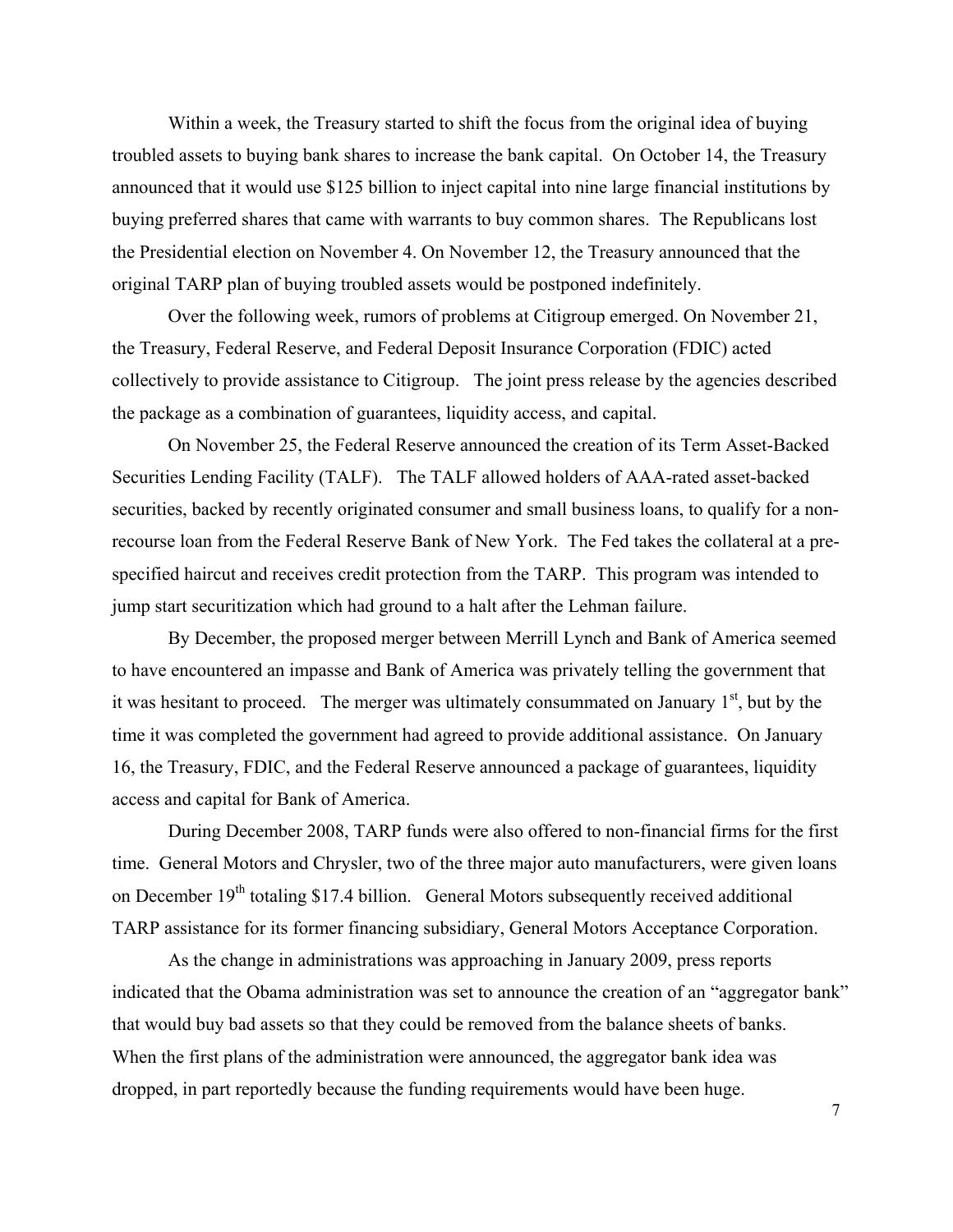Instead, the Treasury's Financial Stability Plan had three components designed to revitalize the financial system. The first component was a series of bank inspections intended to gauge the capital levels of banks under different economic scenarios over the next two years. These stress tests were intended to force the banks to use common economic assumptions about the path of the economy and similar rules to estimate losses expected from hard to value assets. The banks were required to have sufficient equity capital to meet the expected losses under an "adverse" economic scenario in two years (2009 and 2010) and to still clear the minimum capital level at the end of 2010. Essentially, the analysis boiled down to taking starting levels of capital, adding profits over the two years and subtracting losses to derive a final level of capital that would be compared to the benchmark established by the regulators. This exercise was proposed for the 19 largest bank holding companies in the U.S.

The second component was an extension of the TALF. The Fed would be prepared to lend up to \$1 trillion under the program and the Treasury would offer \$100 billion in TARP funds to protect the Fed from credit losses.

 The third component was the Public-Private Investment Program (PPIP) aimed at removing troubled assets from the banks' balance sheets. The details on this aspect of the plan were initially quite vague and seem to have been interpreted as showing that the government had no clear plan, so the market reaction to the announcement was quite negative: the stock market dropped over 8% on the day of the announcement. When the details were revealed 6 weeks later, it was announced that the PPIP would allow private sector investors to borrow money from the FDIC and then have the equity investment matched by the Treasury in order to buy mortgages. In principle, the investors could leverage their capital by more than a factor of 12 for each dollar they contributed.

 Between the initial announcement of the Treasury plan on February 10 and when the details were provided on March 23, the deadline for the payment of \$165 million in bonuses for certain employees at AIG passed. The bonuses had been promised several times and Secretary Geithner had concluded that there was no legal basis for voiding the payments. But the public and political outrage was remarkable. The House of Representatives went so far as to pass a bill calling for 90% tax on any executive bonus payments made to employees of firms that had received more than \$5 billion in TARP assistance.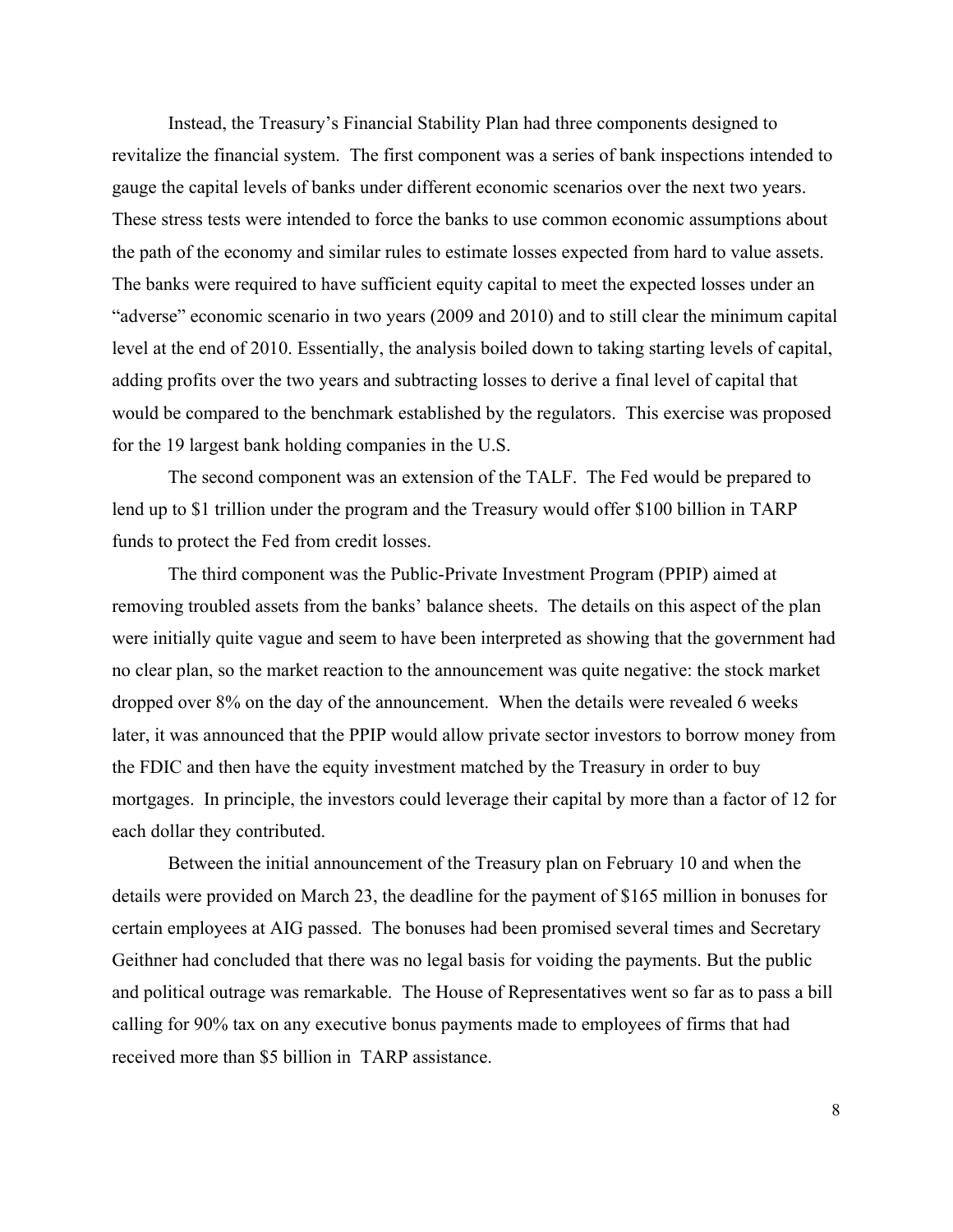<span id="page-8-0"></span> In early May the results of the stress tests were announced and it was concluded that 10 of the 19 major institutions had sufficient capital to withstand even the adverse simulations. The remaining 9 organization were deemed to have insufficient common equity; although all were deemed to have other forms of capital that keep them above the legal minimums for total capital as required by current regulations. These banks were ordered to raise \$185 billion in common equity. Accounting for planned asset sales and profits in the first quarter of 2009 that exceeded the levels assumed by the regulators, the actual amount of capital to be raised fell to \$75 billion. Part of the recapitalization was accomplished by converting preferred shares (including the ones the government purchased using TARP funds) to common shares. The banks were given until November to come up with the equity or they would need to seek equity from the government.

 Among the 10 banks that were already sufficiently capitalized, many had taken TARP funds in the autumn of 2008. Several began the process of repaying the TARP funds so that they could operate without any restrictions on pay, dividends or other activities.

 In contrast to the relatively favorable market reaction regarding the process surrounding the stress tests, the response to the PPIP was much less enthusiastic. It took the Treasury several months to work out the details for how the program would operate and the interest of many potential investors seems to have waned. As of August 1, 2009, no transactions had taken place.

 Finally, Chrysler and General Motors both filed for bankruptcy. Each emerged from the court supervision quite quickly and was operating with a restructured set of labor agreements and capital structure. Chrysler exited the bankruptcy in June 2009 and most of the assets were merged with Fiat. General Motors exited the bankruptcy in July 2009. AIG was reorganized outside of bankruptcy.

## **3. Japan's Crisis**

 In reviewing the Japanese experience, it is helpful to distinguish three somewhat separate phases.<sup>[3](#page-8-0)</sup> The initial stage runs from the early 1990s until November of 1997. Asset prices crashed and Japan's stagnation began. The government's initial policy interventions, including

<sup>&</sup>lt;sup>3</sup> Contemporaneous descriptions and analysis of the Japanese banking crisis can be found in Cargill, Hutchison, and Ito (2001), Hoshi and Kashyap (2001, Chapter 8), and Nakaso (2001).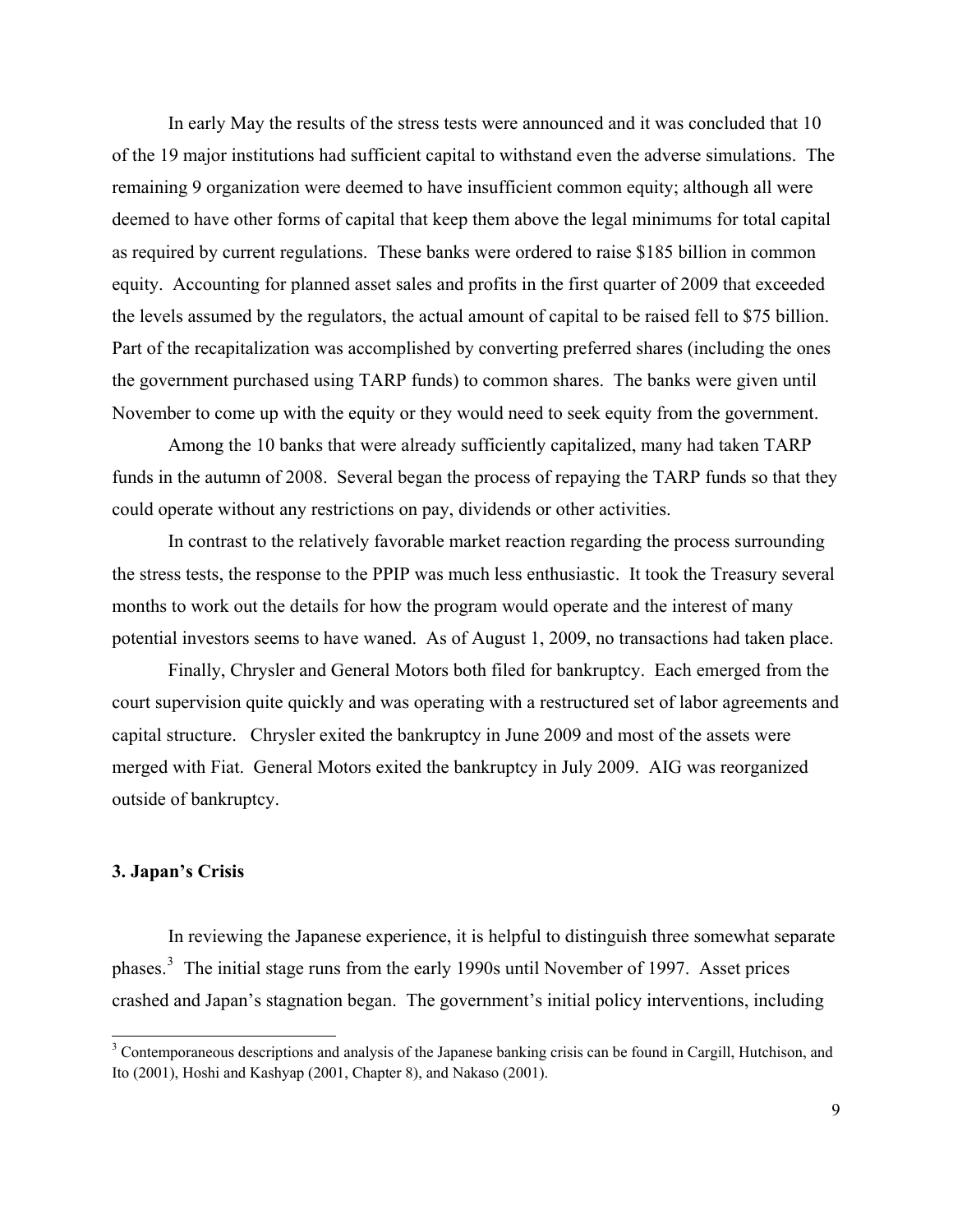establishing asset management companies and extending deposit guarantees, occurred during this period. The government policy was overall characterized by regulatory forbearance with the notable exceptions occurring for clearly insolvent financial institutions.

 The second, acute phase of the crisis runs from November 1997 to March 1999. The period started with unexpected failures of major financial institutions including Yamaichi Securities and Hokkaido Takushoku Bank in November 1997. This period was marked by exceptionally tight credit. As we show below, there were many very close parallels between this period in Japan and the developments in the U.S. from late 2007 through 2009 especially in terms of the policy responses.

 The third phase is from April 1999 to early 2003 when the economy finally bottomed out. The bank recapitalization of March 1999 succeeded in restoring the credit flows. The lending, however, was often misdirected to poorly performing firms, sometimes with explicit guidance from the government. After short-lived recovery in 2000, the economy reverted to stagnation, non-performing loans continued to accumulate, and banks eroded their capital once again. The non-performing loans during this period were no longer tied so much to the initial asset price declines that were important in the first phase of the crisis. Loans to loss-making companies, especially small and medium enterprises, became a more important problem.

 This section reviews Japan's experience during the three phases of the financial crisis. We review the policy responses as well, but the full analysis of the policies is saved for the next section.

### *3.1. Phase One: 1991-1997*

 When asset prices collapsed in the early 1990s, Japanese banks were highly exposed to real estate price shocks, directly, through loans to real estate developers and indirectly, through loans to commercial and industrial firms that were secured by real estate. Many Japanese banks also owned and lent money to the *jusen*, financial institutions which were originally created as niche housing loan companies in the 1970s.

In the 1980s, as the financial markets were deregulated and the lines of separation between various financial institutions in Japan blurred, the *jusen* faced increased competition in the home mortgage market from banks. The *jusen* began lending in other markets, notably to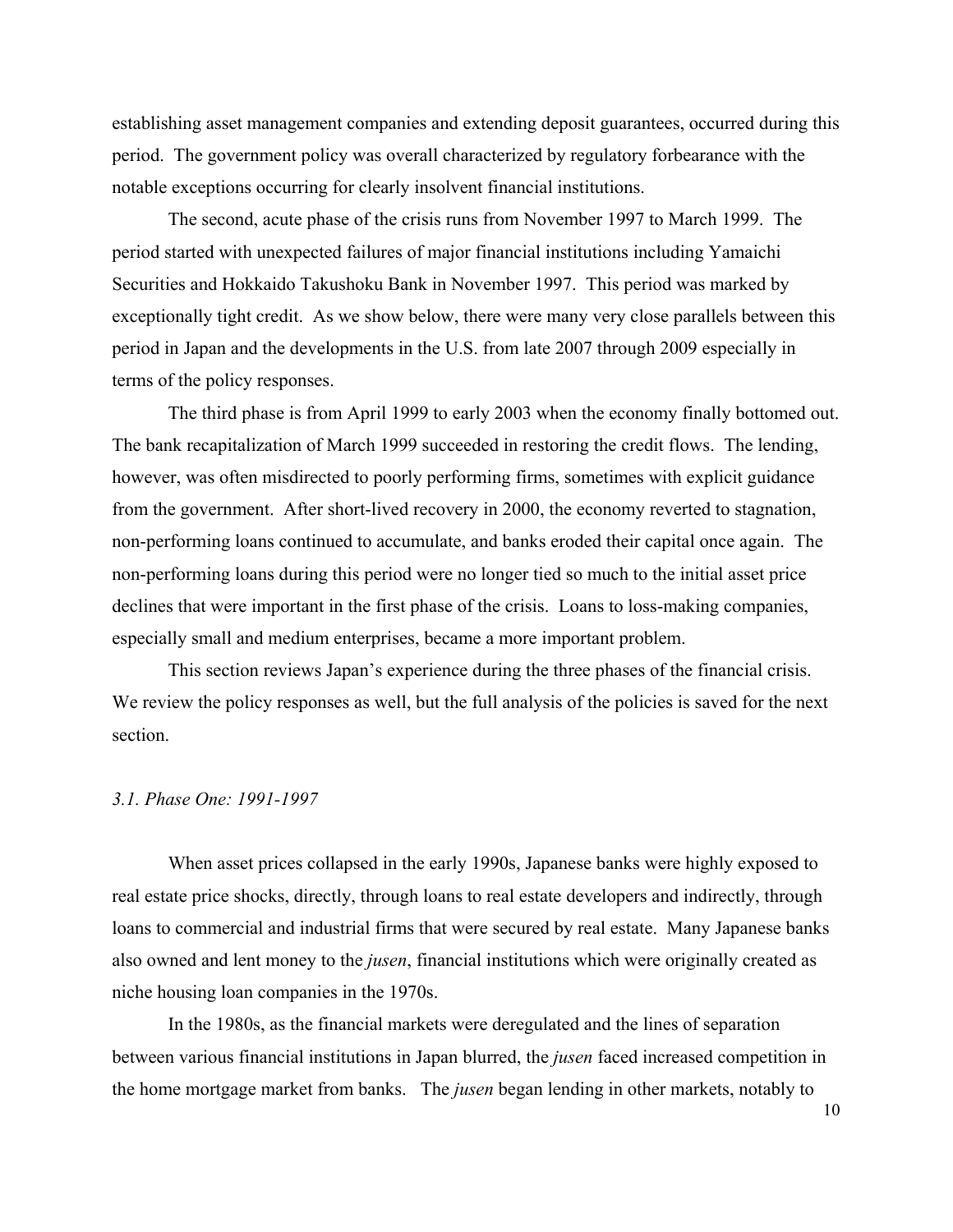<span id="page-10-0"></span>real estate developers. The land price boom in the late 1980s intensified this trend. The founder banks of the *jusen* also "introduced" high-risk loans that they themselves would not make, but instead would steer to the *jusen* for a "finder's fee."

 Thus, it was no surprise that the *jusen* got into trouble as soon as the land prices started to decline. By 1991, the non-performing loans at the *jusen* amounted ¥4.6 trillion, or 38% of their total loans.<sup>[4](#page-10-0)</sup> The founder banks and the Ministry of Finance (MOF) put together a rescue plan including loan concessions and interest rate reductions by the founder banks, new loan support from non-founders, and cost-cutting measures at the *jusen*. The rescue plan failed to improve the financial condition of the *jusen* and the non-performing loans continued to increase.

 In 1993, the MOF put together a second rescue plan. Under this plan, the founder banks reduced their interest rates to the *jusen* to zero. Non-founder banks reduced the interest rate to 2.5%. Agricultural co-ops, which also heavily lent to the *jusen*, were required to reduce their rates to 4.5%. The plan was based on a presumed economic recovery that was expected to include a 25% increase in real estate values in the following 10 years.

 The economy did not recover as quickly as the MOF hoped. By 1995, 75% of *jusen*  loans were non-performing and 60% were considered unrecoverable. The MOF finally decided to abandon the *jusen* companies. After a lengthy deliberation in the Diet, the total loan losses of ¥6.41 trillion was born by the founder institutions (¥3.50 trillion), agricultural co-ops (¥0.53 trillion), other lenders (¥1.70 trillion), and taxpayers (¥0.68 trillion). The remaining assets that were thought to be possibly recoverable (¥6.6 trillion in book value) were transferred to the newly created Housing Loan and Administration Corporation (HLAC).

 The size of the *jusen* problem was substantially smaller than the non-performing loan problem of banks that would subsequently emerge. The MOF repeatedly orchestrated *jusen*  rescues (mainly by founder banks), but the restructuring plans were often based on overly optimistic forecasts. Eventually, despite repeated promises that no taxpayer assistance would be needed, the government had to ask taxpayers to share the losses. Although the amount of public funds used was tiny (¥0.68 trillion), the public outrage over repudiation of the promise meant that passing the legislation was contentious and the opposition harnessed this anger to nearly

 $\overline{a}$ 

<sup>&</sup>lt;sup>4</sup> Over the course of the Japanese crisis, the yen/dollar exchange rate fluctuated between 80 and 125, but for order of magnitude purposes that are relevant for this analysis, the yen figures we quote can be divided by 100 to get a rough dollar estimate.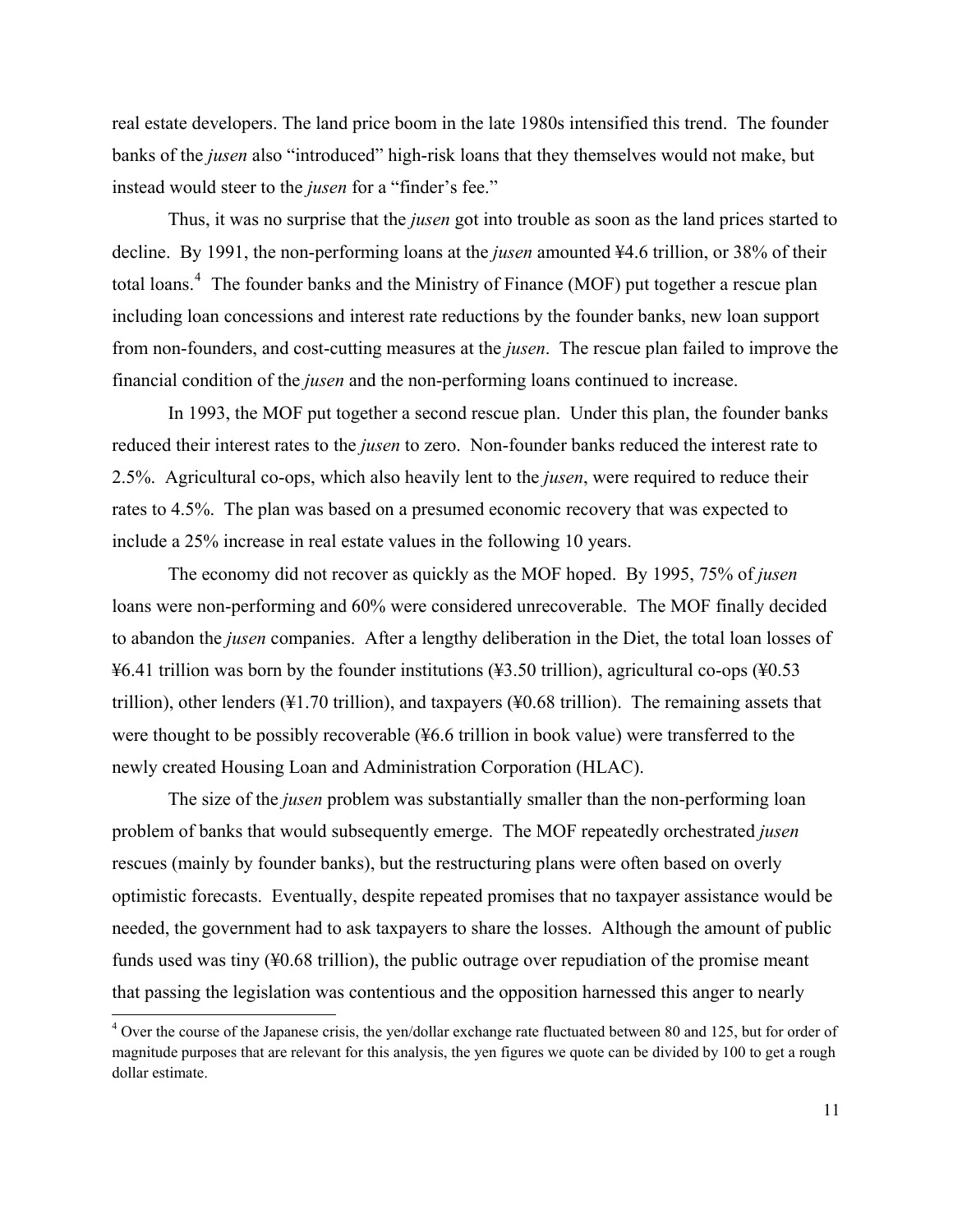cripple the government (Miller and Milhaupt, 2000). The legacy of this experience was long lasting because it made the government very reluctant to ask for the much larger sums that would be needed once the troubles of the commercial banks became evident.

 The collapse of the *jusen* was the most spectacular example of the financial failures in the early 1990s, but some non-*jusen* financial institutions also suffered from the declining real estate places and failed. The failures during this period were usually resolved by the MOF asking a healthy bank to absorb the failing bank often with assistance from the Deposit Insurance Corporation (DIC). For example, Toho Sogo Bank failed in 1991 and was absorbed by Iyo Bank with assistance from the DIC. Toyo Shinkin Bank failed in 1992 and absorbed by Sanwa Bank with assistance from the DIC, Industrial Bank of Japan (IBJ) and Zenshinren.

 The instability of the banking system peaked in the summer of 1995. Two large credit unions, Cosmo Credit Union and Kizu Credit Union failed in July and August respectively. In the Kizu failure depositors ran to the branches as soon as they heard a rumor (which was later confirmed) that Kizu was closing down. In August, Hyogo Bank, one of the Tier II regional banks, failed. It was later reorganized as Midori Bank with financial assistance from the DIC, city banks, and the Bank of Japan (BOJ). The crisis in August 1995 led to the emergence of "Japan premium," a premium on the interbank loans that major Japanese banks were asked to pay compared with their counterparts in the U.S. and Europe.

 In the same Diet session as the one that passed the law to liquidate *jusen* companies, the Deposit Insurance Act was revised to allow the DIC to offer financial assistance that exceeded the cost of paying off insured depositors (that is, up to ¥10 million per depositor). Thus, by 1996 Japan had a *de facto* policy of guaranteeing all deposits.

 Throughout this period, the MOF was reluctant to force the banks to disclose the true extent of the non-performing loan problem. Before March of 1993, the banks did not disclose any numbers on non-performing loans. When the banks started to disclose the non-performing loans for the first time, only major banks published any estimates and the definition of nonperforming loans was limited to loans to failed enterprises and loans on which payments were suspended for more than six months. Only in March 1998 did all the banks finally start to disclose the non-performing loans on a consistent basis. The definition of non-performing loans then included loans to failed enterprises, loans on which payments were suspended for more than three months, and loans with relaxed conditions (restructured loans). Thus, during this first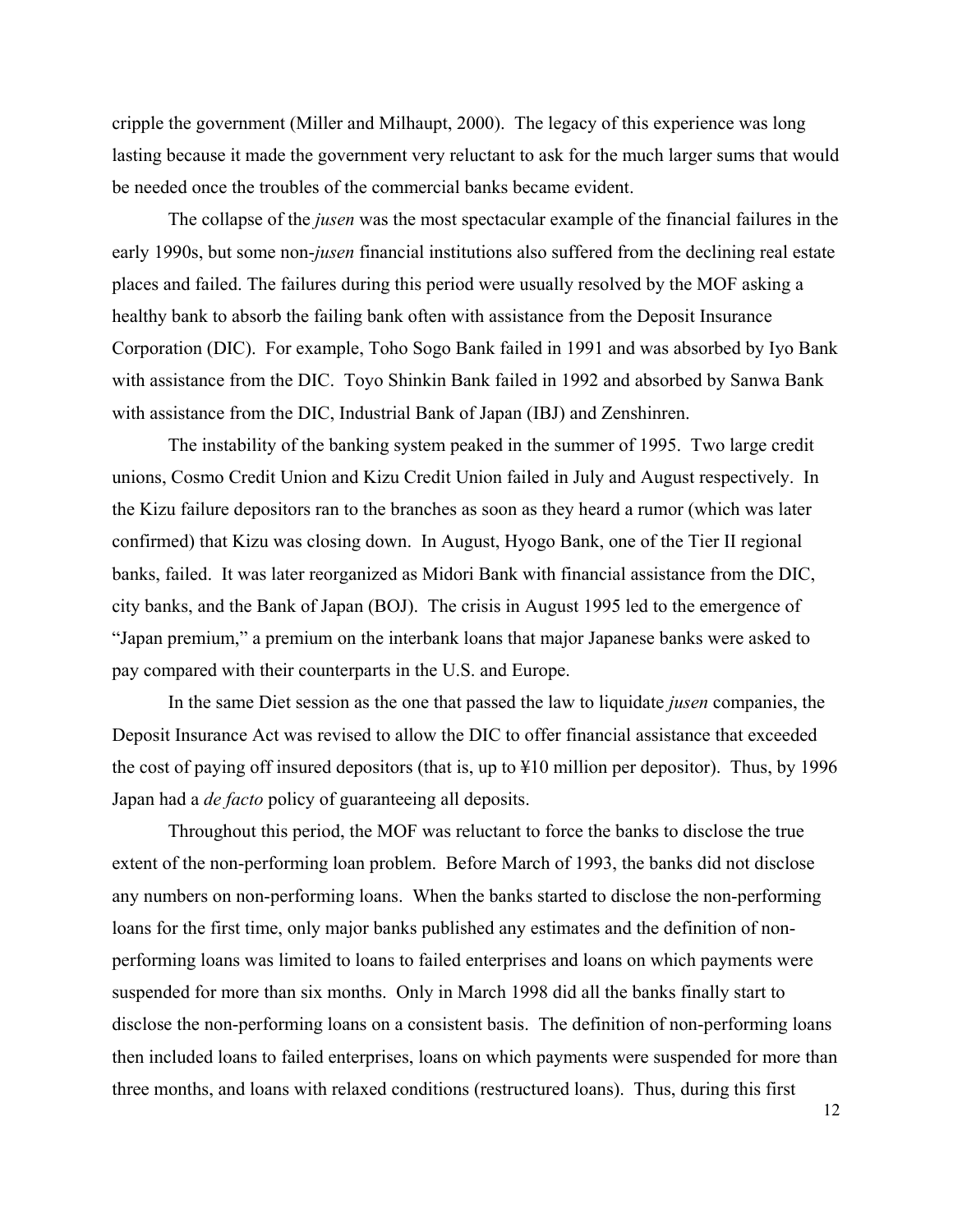<span id="page-12-0"></span>phase of the crisis, the Japanese regulators hoped that banks could work off the non-performing loans quietly and gradually without disclosing the true extent of the problem to the public. Such regulatory forbearance seemed to be working when the economy showed signs of recovery in the mid-1990s.

 Although the non-performing loans at banks continued to rise and a few small banks failed, the economy seemed to have entered a recovery phase. 1996 was a boom year, with real GDP growth now estimated to have been 5.1%.

 However, the recovery did not last long. By the mid-1997, the Japanese economy was back in recession and financial instability reemerged. The Deposit Insurance Act was changed again to allow the DIC to provide financial assistance for mergers that did not involve failing banks, as well as mergers between failed banks. In October 1997, exploiting this change, the DIC provided funds to facilitate a pair of mergers involving four very weak banks in the Kansai area: Fukutoku with Naniwa and Kofuku with Kyoto Kyoei.

### *3.2. The Acute Phase: 1997-1999*

 $\overline{a}$ 

The acute phase of the crisis began when a mid-sized securities firm, Sanyo Securities, declared bankruptcy in early November 1997. This resulted in Japan's first interbank loan default. Two weeks later a major bank, Hokkaido Tokushoku, lost the ability to borrow in the interbank market and was forced to declare bankruptcy. This was the first major bank failure in postwar Japan. A week later one of the four major securities dealers, Yamaichi Securities, failed after rumors (subsequently shown to be true) that it had accumulated massive off balance sheet losses through an illegal *tobashi* scheme.<sup>[5](#page-12-0)</sup> Finally, before the month ended, Tokuyo City Bank, a regional bank, also failed.

 Figure 1 shows the Japan premium calculated as the difference between 3-month Eurodollar Tokyo Interbank Borrowing Rate (TIBOR) and the 3-month Eurodollar London

<sup>&</sup>lt;sup>5</sup> In a *tobashi* scheme, a security company hides capital losses of one corporate customer by selling a part of the portfolio at an inflated price to another customer (whose accounting period is different from the first customer's so that they did not have to disclose the losses at the same time). When the second customer's accounting year end arrives, the portfolio is sold to another customer (who may be the same as the first) to hide losses again. Barring a reversal of market prices, the cycle cannot continue forever and the securities company ends up shouldering the losses eventually.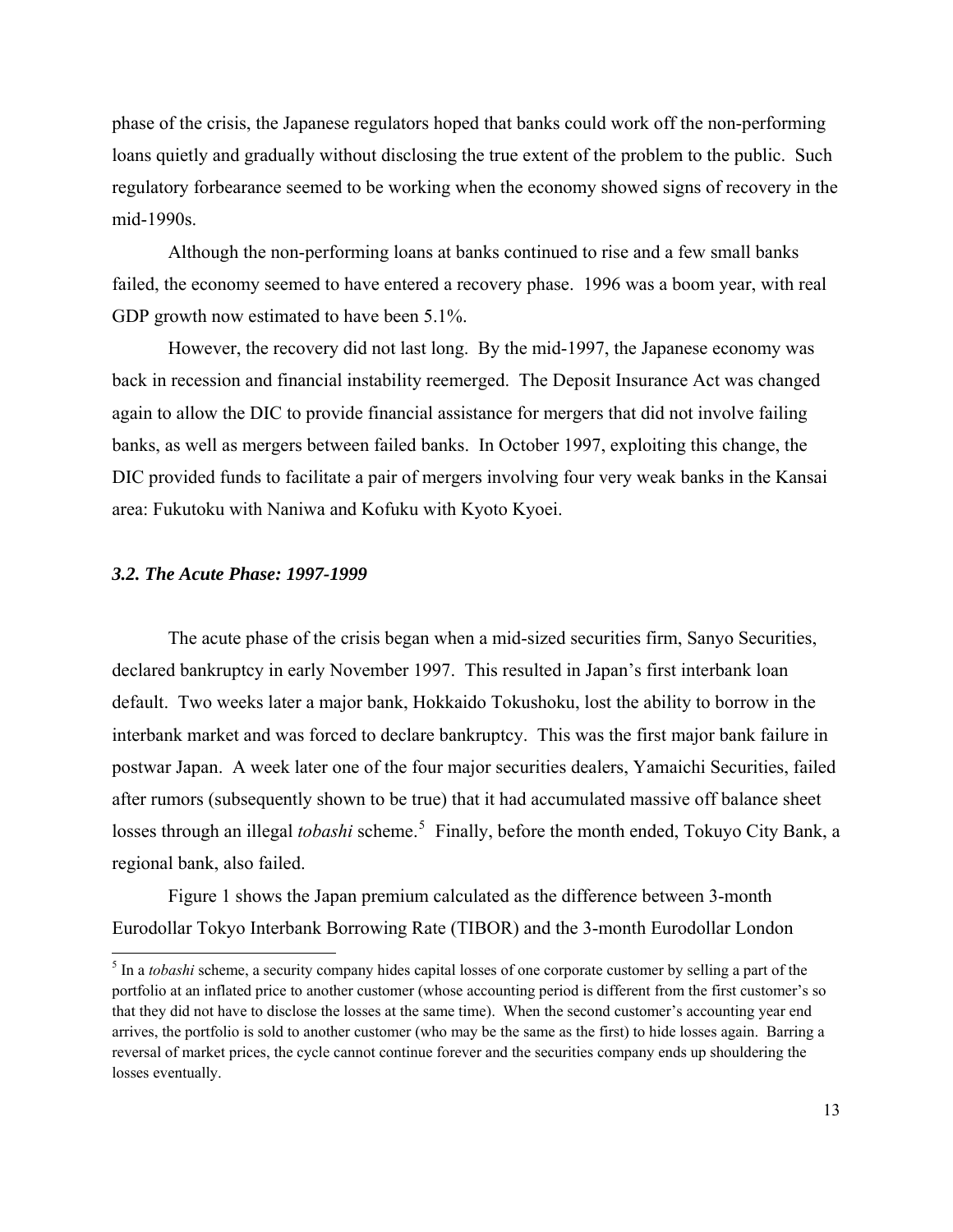<span id="page-13-0"></span>Interbank Borrowing Rate (LIBOR).<sup>[6](#page-13-0)</sup> Relative borrowing costs for both banks jumped immediately on the news of Sanyo's demise (November 3, 1997).

 The stress was evident in the domestic interbank loan market (call market) as well. Figure 2 shows the difference between the maximum and the minimum of the overnight call rate (uncollateralized) for each day from November 199[7](#page-13-0) to April 1999.<sup>7</sup> As Fukuda (2008) points out, the difference reflects not only the range of intraday fluctuations of the call rate but also the difference between the rates for the most creditworthy bank and the least creditworthy bank. The figure shows that the spread jumped in November 1997 and stayed high for the next 16 months, suggesting some banks had extreme trouble borrowing even for just one night.

 In December 1997, the government decided that public funds would be needed to deal with the financial crisis and announced that it planned to earmark  $\frac{1}{2}10$  trillion to put into the banking sector. While the discussion of how to use the public funds was underway, the government approved a pair of accounting changes that were designed to allow the banks to make their public financial statements look better than was truly warranted. These rules allowed the banks to choose to use either market or book values for the banks' holdings of stocks in other firms and for the banks' real estate holdings.

Virtually all the banks' real estate assets were on their books at the historical acquisition prices (typically decades old), so even though land prices were well below peak values, a switch to market values instantly raised the value of the banks' assets. Conversely, the banks were harvesting capital gains on their stock holdings in order to report positive earnings. By early 1998 the banks had about ¥24 trillion of stockholdings on their books. Typically upon selling the shares to collect the capital gains the banks would quickly buy back the shares to retain the relationships with their clients. By 1998, the market price for many of the shares that had been

 $\overline{a}$ 

<sup>&</sup>lt;sup>6</sup> We thank Kimie Harada and Takatoshi Ito for providing the data for the figure. Eurodollar TIBOR is calculated by QUICK, a financial information company, as the average interbank rate of the middle 9 of 13 reference banks (the highest two and the lowest two banks are excluded). The 13 banks include two non-Japanese banks, but their rates were almost always excluded as the two lowest, making TIBOR effectively the average rate for Japanese banks. Eurodollar LIBOR is calculated by the British Bankers Association as the average interbank rate of the middle 8 of 16 reference banks. Three Japanese banks are included in the 16 reference banks, but their rates were almost always excluded as three of the four highest rates, making LIBOR effectively the average rate for non-Japanese banks. See Ito and Harada (2005).

 $7$  We thank Shin-ichi Fukuda for providing the data for the figure.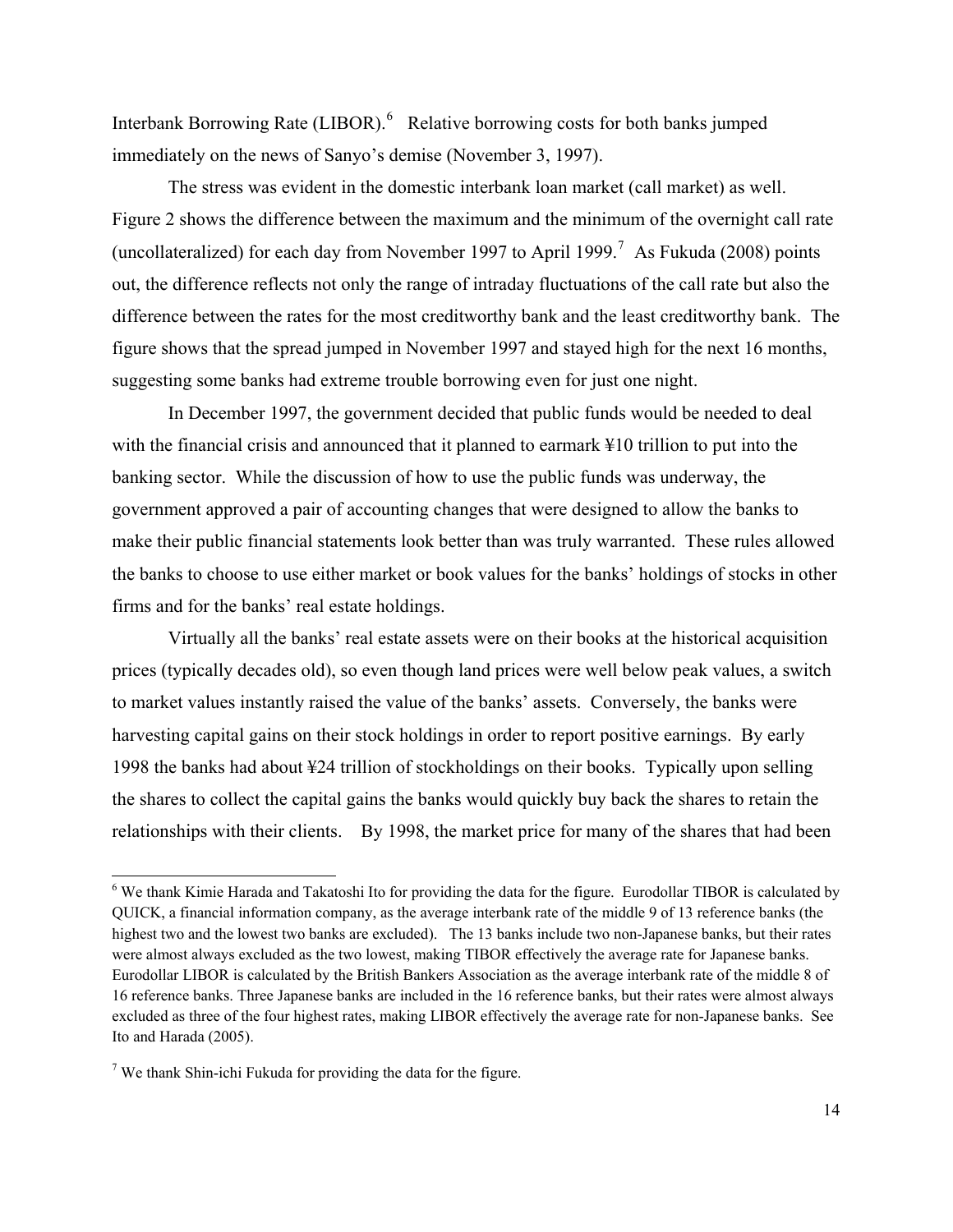<span id="page-14-0"></span>sold and re-purchased was below the book value for these shares. Hence, the banks could further inflate the value of the assets by recording value of the shareholdings at book value.

 On February 16, 1998, the Diet passed the Financial Function Stabilization Act, which allowed the government to use ¥30 trillion of public funds (¥17 trillion for protecting depositors of failed banks and ¥13 trillion for bank recapitalization). As we describe below, the government used ¥1.8 trillion out of the ¥13 trillion to recapitalize major banks in March of 1998, but it was unsuccessful in stabilizing the situation. Public dissatisfaction with the government's response continued to build through the spring and in June, the Liberal Democratic Party, the dominant partner in the ruling government coalition, lost 17 of its 61 seats in the Upper House election. The Hashimoto government resigned and a new government led by Keizo Obuchi assumed power.

 The new government immediately began formulating further plans for dealing with the banking problems. By October, another major bank, Long-Term Credit Bank of Japan (LTCB), was on the brink of failure. The legislature at that point reached agreement on two pieces of compromise legislation (between the government and the leading opposition party) to deal with both insolvent institutions, which was the focus of the opposition, and to help solvent, but under-capitalized banks, which the LDP's concern.<sup>[8](#page-14-0)</sup> In October, LTCB was nationalized using the new framework. In December, Nippon Credit Bank, NCB, was nationalized.

As noted earlier, from 1996 onward an unlimited deposit guarantee was already in place in Japan. In November of 1997, following the default of Sanyo Securities, the BOJ informed market participants that interbank loans were also protected (*Kin'yu Business,* February 1998, p.7). For both LTCB and NCB, all the creditors (including subordinated debt holders) of the banks were fully paid, although the existing equity holders saw their stakes eliminated.

 The second major recapitalization of the banks using mostly preferred share purchases by the government was undertaken in March 1999. From Figure 1, we can see that the Japan premium declined after this injection. At that time, some observers thought this would prove to be a turning point in the Japanese crisis.

 $\overline{a}$ 

 $8$  The Financial Revitalization Act set up the framework to restructure failing systemically important banks through nationalization, and the Prompt Recapitalization Act allowed the government to inject capital into healthy banks. See Fukao (2000) for more details on these laws.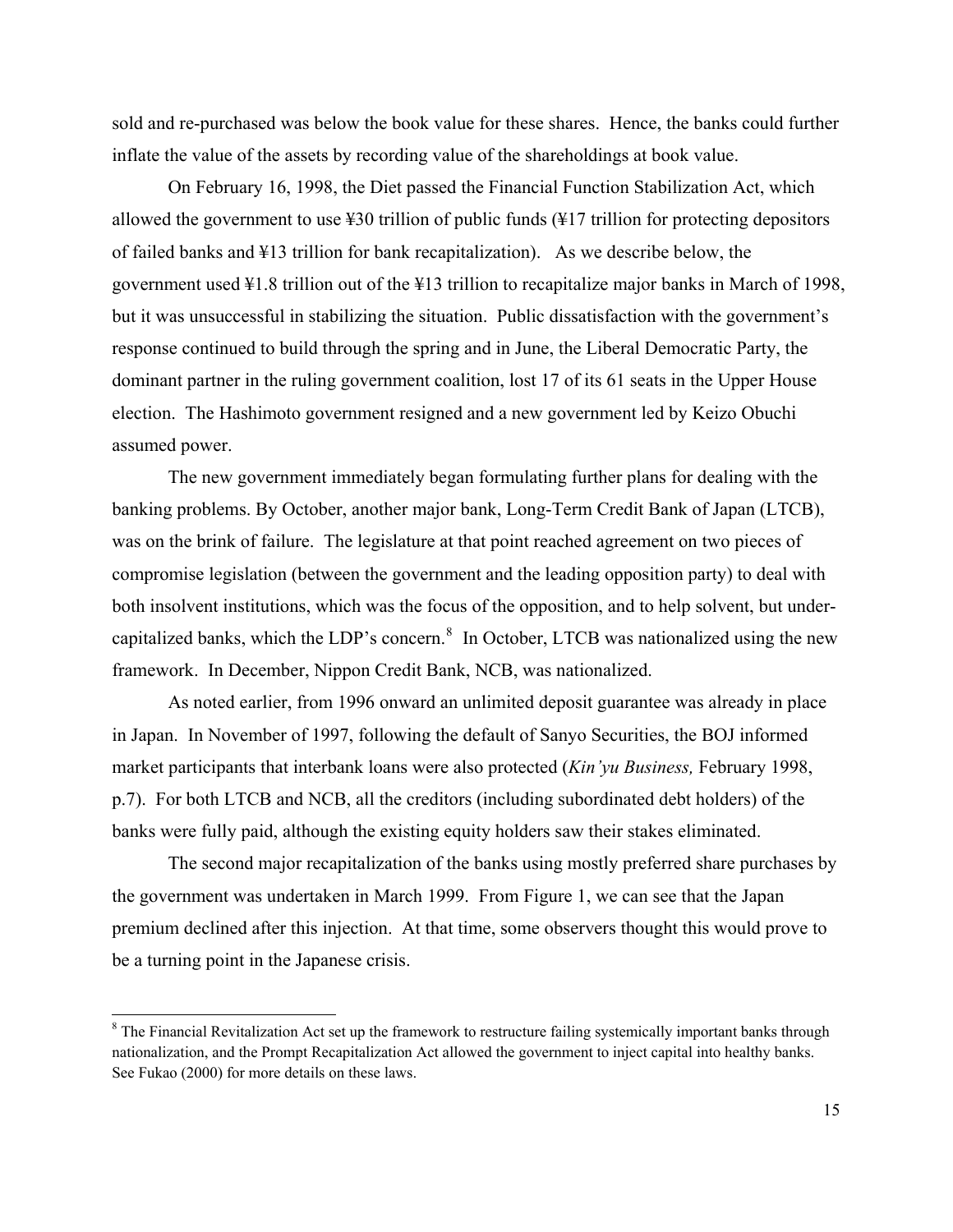One noteworthy aspect of this entire period was the divergence between the government's characterization of the condition of the banking industry and that of outsiders. For example, in the August 1998 IMF Article 4 consultation, the IMF's Executive Directors were very frank in calling for much more aggressive action by the government:

Rigorous enforcement of the self-assessment framework is needed so that banks recognize and provision against the full extent of bad loans. Several Directors suggested that these results be published for individual banks to increase transparency.

In contrast, on February 2, 1999 as the second capital injection was being debated, Eisuke Sakikabara, the Vice Minister of Finance, declared that the banking crisis would be over within 2 weeks. By the end of the month the U.S. Deputy Treasury Secretary, Lawrence Summers, gave a speech asserting that even with the capital infusion anticipated by Sakakibara, the Japanese banks remained significantly undercapitalized.

## *3.3. Phase Three: 1999-2003*

The 1999 recapitalization calmed the financial markets. The Japan premium disappeared quickly and the credit started to flow (Peek and Rosengren, 2001). However, the problem of non-performing loans remained and the capital shortage soon re-emerged. Kashyap (2002) reports, for example, estimates from six private-sector bank analysts on the health of the banking system showing that each analyst estimated that the system was insolvent as of August 2002. So the capital shortage was universally acknowledged by all parties except the government.

To give a rough benchmark of the size of the problems, Table 1 shows data from Fukao (2008) on the condition of capital in the banks. At the end of March, 2002, for example, Japanese banks collectively had ¥30.2 trillion of core capital (equity capital and capital reserves) to buffer the risks associated with assets of ¥756.1 trillion, meaning that stated capital was equal to 4.0% of the assets. However, ¥10.6 trillion of core capital was in the form of deferred tax assets, which are tax deductions coming from past loan losses that the banks would be able to claim in the future if they became profitable. If the banks did not regain their profitability within five years, these tax credits disappear.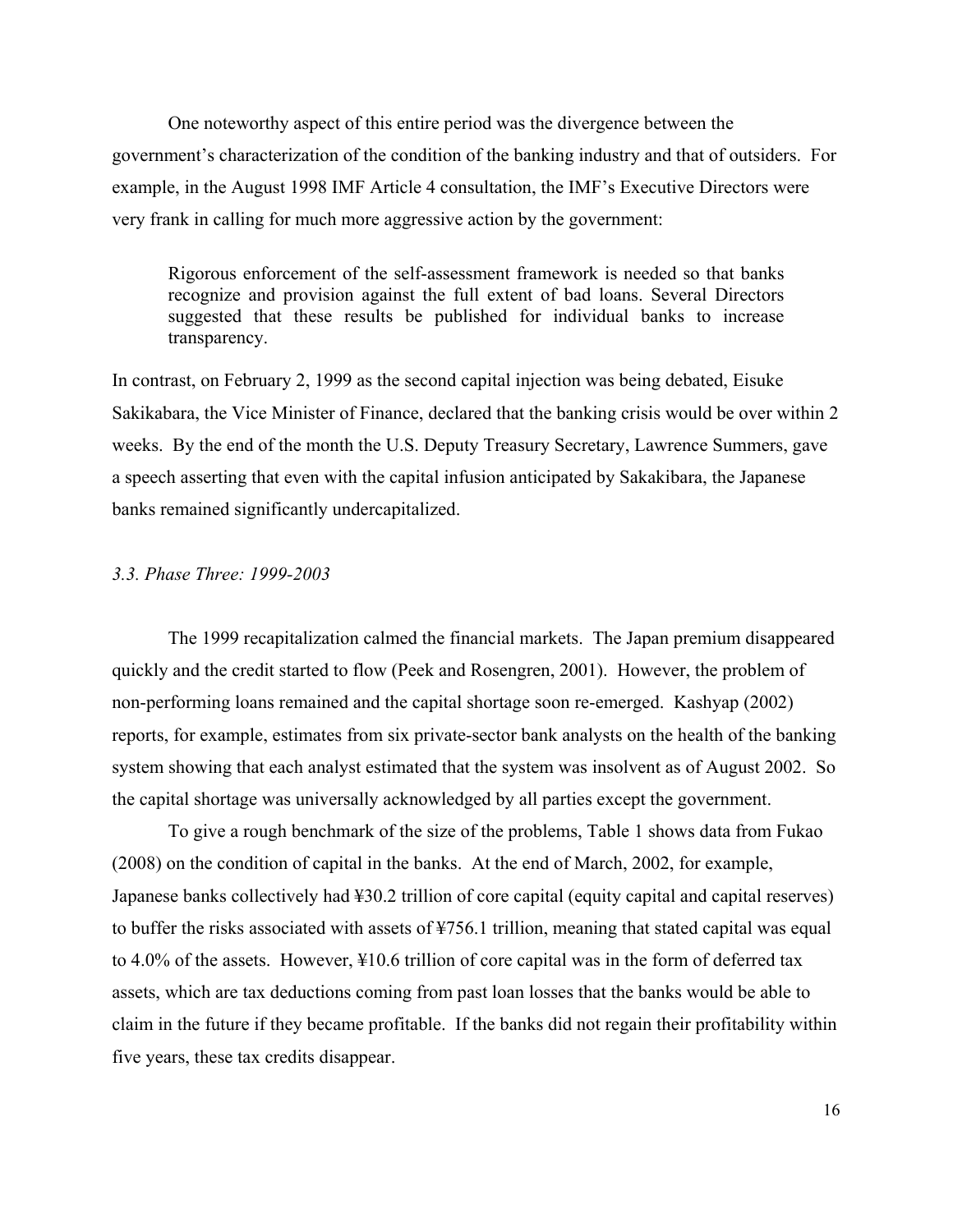In addition to relying on questionable tax credits to boost capital, the banks provisioning practices were questioned. Fukao (2003) estimated the amount of under-reserving, which should be really written off from the current capital. This deficit represents a failure to set aside "adequate" reserves. To calculate adequate reserves, the amount of classified bad loans is multiplied by one minus the expected recovery rate for each class of loans, which is estimated using the data from the 1990s. This leads to two potential biases. On the one hand, because the recovery rate from bad loans improved after the late 1990s this procedure is likely to overestimate the level of adequate reserves (and hence under-reserving) during the 2000s. On the other hand, because many outside observers believed that the banks were consistently overstating the quality of their loans the estimates for the level of adequate reserves would have been too low. As of March 2002, Fuako concludes that banks reserves were ¥6.8 trillion too low.

To give a rough sense of the capital deficit, we subtract the deferred tax assets and underreserving from the official capital to arrive at what we call "modified capital." As of March 2002, modified capital was just ¥12.8 trillion, of which ¥7.2 trillion had been contributed by the government, so the Japanese banking sector had hardly any private capital.

As a point of reference, we can compare the modified capital to the capital that the banks would have if they had equity equal to three percent of assets. We call the difference between modified capital and this lower bound the capital gap. As shown in the last column of Table 1, this gap was consistently positive between 1997 and 2005. The gap declined after the 1999 recapitalization, suggesting the policy had a favorable impact, but grew again soon afterwards.

The nature of the non-performing loans seems to have changed during this period. Up to the acute phase of the crisis, the non-performing loans were most closely tied to real estate related lending. Using panel regression analysis, both Ueda (2000) and Hoshi (2001) found that the more a bank had exposure to the real estate industry the higher was its non-performing loan ratio. From 2000 onward problems associated with small and medium enterprise lending became important. The government required the banks that received public capital to increase lending to these businesses. This forced lending to poorly performing firms seems to have led to new set of non-performing loans.

Table 2 reports a series of cross-section regression analysis of non-performing loan ratios of Japanese banks. The specification of regressions is very similar to those in Ueda (2000) and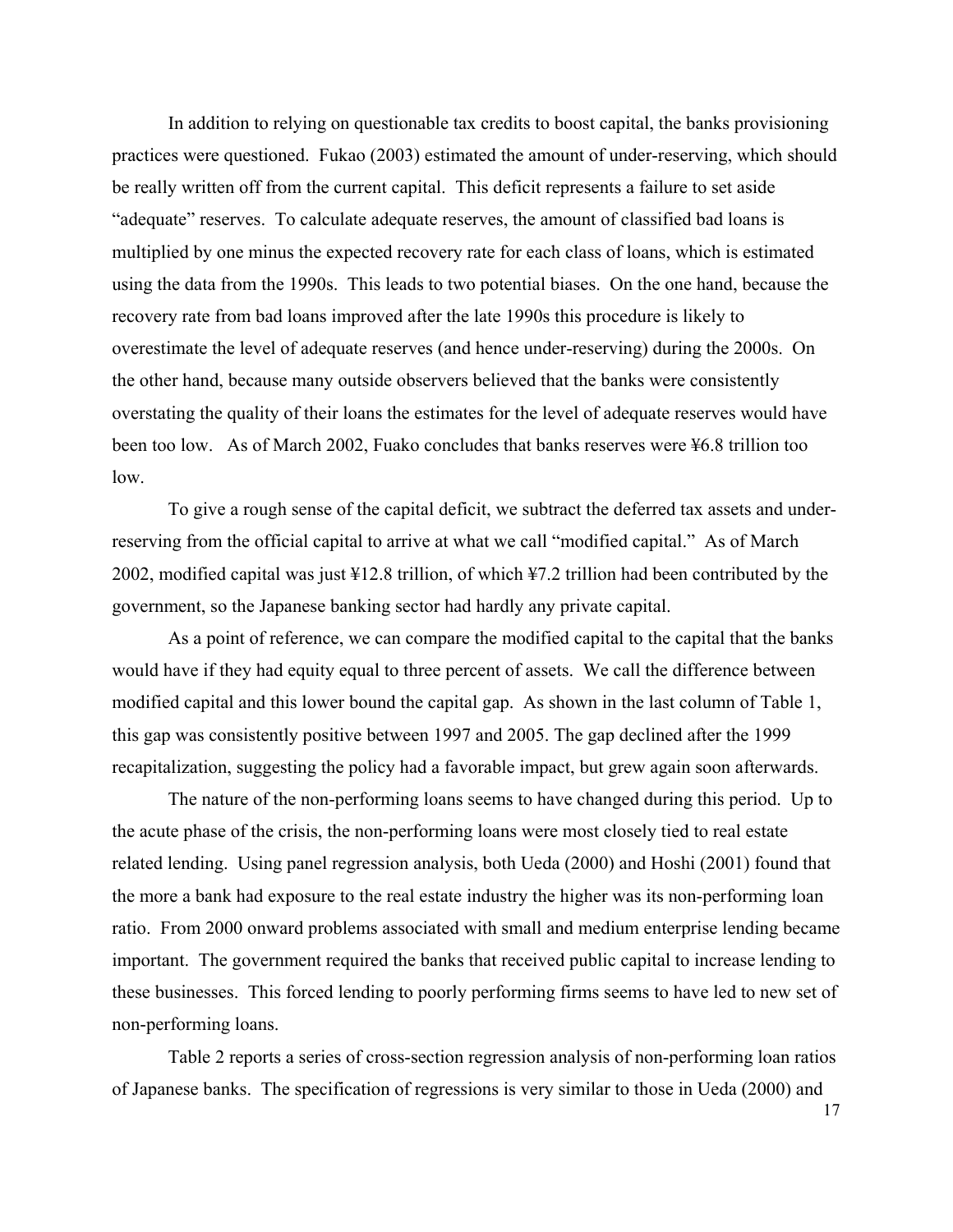Hoshi (2001): the ratio of the reported amount of non-performing loans to total loans is regressed on the proportion of loans to the real estate developers and the proportion of loans to small and medium enterprises. Dummy variables to distinguish five types of banks (city banks, long-term credit banks, trust banks, tier I regional banks, and tier II regional banks) are also included in the regression, although we do not report the coefficient estimates on those dummies. To conserve degrees of freedom, we allowed for a single lag of the past loan percentages to affect bad loans, but we experimented with different lag lengths. So each column header in the table describes a different regression specification. For example, "lag 1" means that the non-performing loan ratio of this year is regressed on the proportions of real estate loans and small and medium enterprise loans in the last year.

Each cell shows the coefficient estimates on the proportion of loans to the real estate developers and the proportion of loans to the small and medium enterprises with their standard error estimates in the parentheses. From 1997 to 2000, we see that the coefficient estimate on the proportion of loans to the real estate developers is statistically significant. but that on the proportion of loans to the small and medium enterprises it is not significant. Starting in 2001, the small and medium enterprise loans started to become the more important determinant of the overall non-performing loans ratio with real estate loans often losing their statistical significance. This is especially clear for 2004 and 2005: the small and medium enterprise loan ratio is highly significant and the real estate loan is not. The results do not seem too sensitive to the assumed lag length in the specification.

Though simple, our regression analysis suggests the nature of the non-performing loan problem in Japan shifted in the early 2000s. The problem ceased to be tied to the collapse of land prices in the early 1990s and instead became more dependent on the exposure of small and medium enterprises. That lending to the latter set of borrowers was explicitly encouraged as a condition of receiving public capital suggests that the conditionality did not seem to have helped the banks.

The aggressive closure policy for failing banks that began with the nationalization of the two long-term credit banks continued for about a year. The Financial Reconstruction Commission (FRC), which was in charge of resolving troubled banks under the Financial Revitalization Act (FRA), closed down several regional banks and put them under the receivership. After the first chair of FRC, Hakuo Yanagisawa, was replaced in October 1999,

18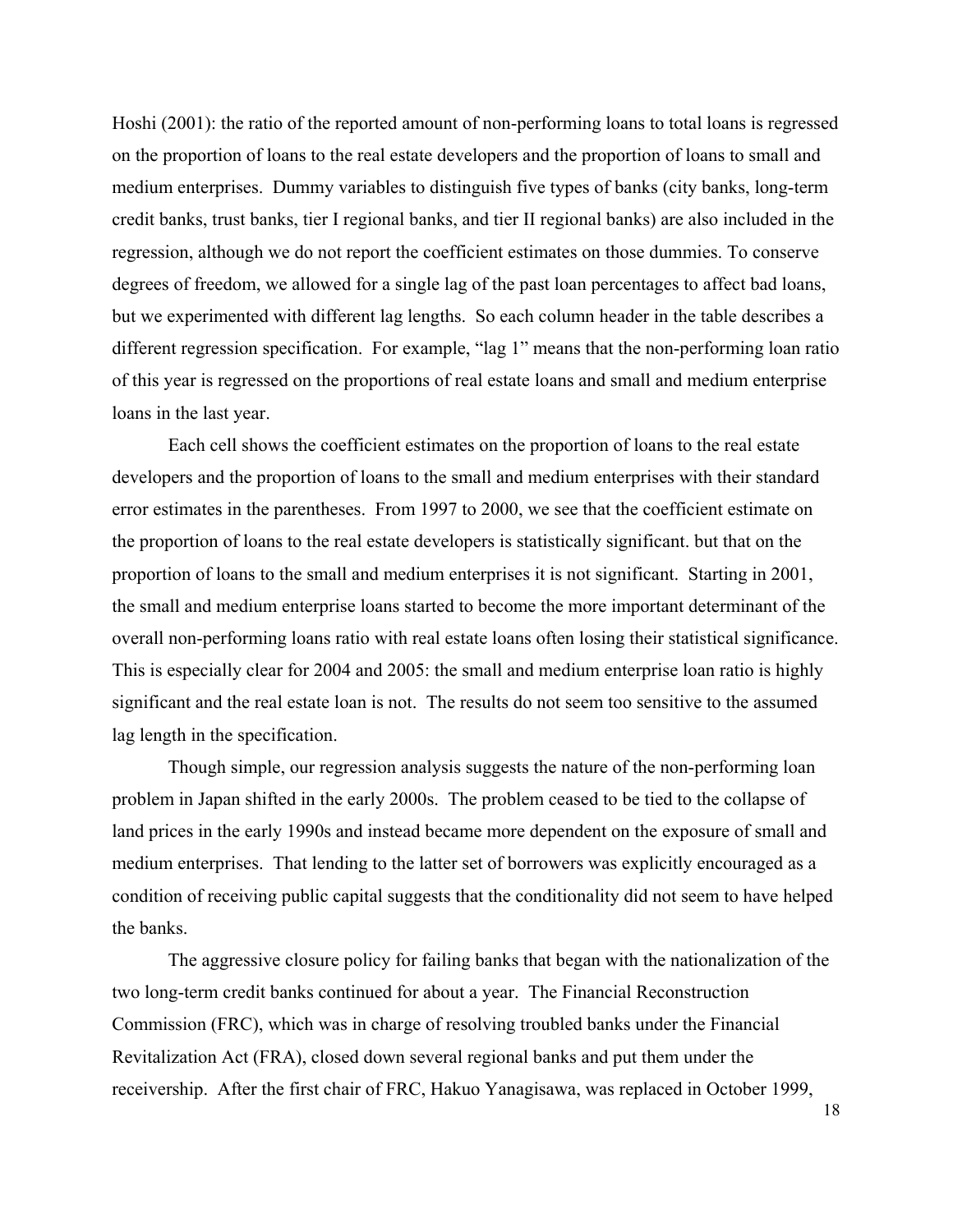the policy turned more accommodative. The FRA expired in 2001 and the FRC was subsumed into the Financial Services Agency (FSA).

Yanagisawa was brought back as the Minister in charge of the FSA and he called for a "final resolution" of non-performing loans. Yanagisawa's FSA conducted "special inspections" of major banks focusing on loans to large customers. The inspections were completed in April 2002 and added to the published non-performing loan numbers, but the FSA also announced that all banks were well capitalized. Yanagisawa appeared unwilling to admit the capital gaps were growing again.

In September 2002, Yanagisawa was replaced by Heizo Takenaka, who finally started to address the non-performing loans problem seriously. Within a month of his appointment, Takenaka announced the Financial Revival Program (*Kin'yū Saisei Program*) that called for (1) more rigorous evaluation of bank assets, (2) increasing bank capital, and (3) strengthening governance for recapitalized banks (Omura, Mizukami, and Kawaguchi, 2006, p.4).

The FSA followed the "Takenaka Plan" and became tougher in its audits of the banks. In the early part of 2003, this pressure led many of the largest banks to issue shares (typically through private placements) to improve their capital ratios. Resona Bank's capital ratio for March 2003 fell below 4% after it was not allowed to count five years worth of tax deferred assets as capital. The FSA used the Deposit Insurance Act (Section 102-1) and injected capital into Resona Bank.

In August 2003, the FSA also issued business improvement orders to fifteen recapitalized banks and financial groups, including five major ones (Mizuho, UFJ, Mitsui Sumitomo, Mitsui Trust, and Sumitomo Trust) for failing to meet their profit goals for March 2003. They were required to file business improvement plans and report their progress each quarter to the FSA.

 UFJ Holdings was found to have failed to comply with its revised plan in March 2004 and received another business improvement order. The CEOs of UFJ Holdings, UFJ Bank, and UFJ Trust were forced to resign, and the salaries for the new top management were suspended. The dividend payments (including those on preferred shares) were stopped. Salaries for the other directors were cut by 50%, their bonus had already been suspended, and the retirement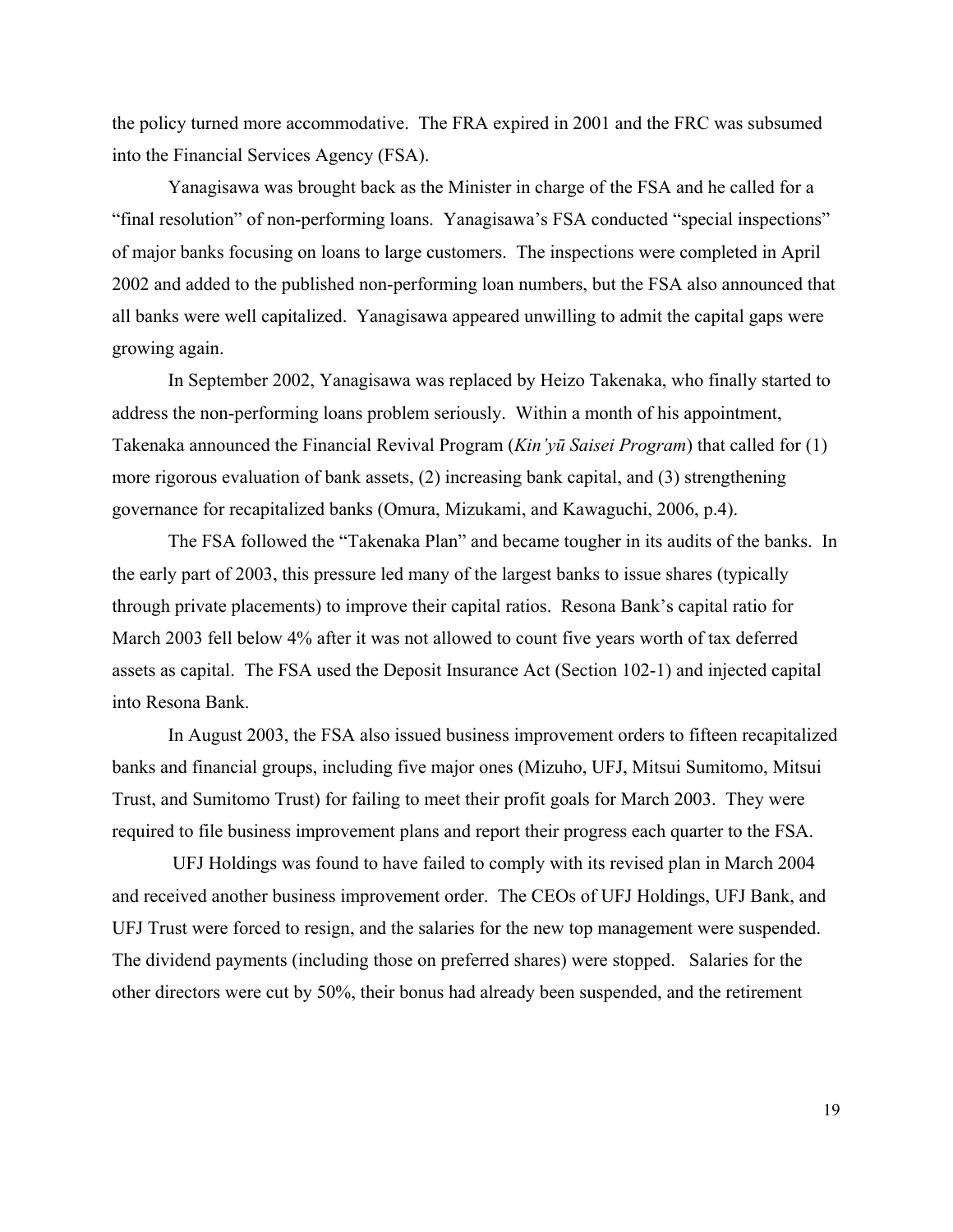<span id="page-19-0"></span>contributions for the management were also suspended. The number of regular employees was reduced and their bonuses were cut by  $80\%$ .<sup>[9](#page-19-0)</sup>

Finally, there was a shift in the government's policy regarding distressed borrowers. The Industrial Revitalization Corporation of Japan (IRCJ) was created in April 2003 as the government institution to buy non-performing loans from non-main banks and work with their main banks to reorganize the poorly performing customers to restore their health. The Resolution and Collection Corporation (RCC), a government asset management company that already existed, also shifted their activities to put much more emphasis on reorganizing troubled borrowers. Figure 3 shows that the origination of new Non-Performing Loans (shown in the top half of the graph) began to slow from 2003 onwards. Perhaps more importantly, from 2003 to 2005, a substantial number of bad loans were removed from the banks' balance sheets, suggesting the powerful effect of government's increased emphasis on reorganizing troubled borrowers.

Following Takenaka's reform, the Japanese banks finally started to rebuild their capital. Table 3 offers a closer look at the evolution of capital between 2003 and 2007. Over this period the banks' official capital grew by ¥15 trillion. There were two big sources of gains. The first was improved operating performance that led to higher retained earnings. This is consistent with the improved loan loss performance indicated in Figure 3. The second major contributor was capital gains on the stock portfolio.

Table 4 gives some annual figures on the nature of the gains. We see two important patterns in this table. First, the operating performance improves sharply in 2006 and 2007. The profitability in the prior two years is unremarkable. This is particularly interesting because GDP growth was respectable from 2003 onwards. So there was a lag between the macroeconomic improvement and the performance of the banks. Looking more closely at the income and expense data shows that 2006 was time when the banks were able to substantially raise revenue and cut costs.

 The second, hardly surprising, observation is that the capital gains tracked the movements in aggregate stock prices. As shown in the bottom of the table, the Nikkei 225

l

<sup>9</sup> UFJ Holdings, 2004, *Keiei no Kenzenka no tame no Keikaku no Gaiyo (Management Revitalization Plan: Abstract).* (http://www.fsa.go.jp/kenzenka/k\_h160924/ufj\_a.pdf)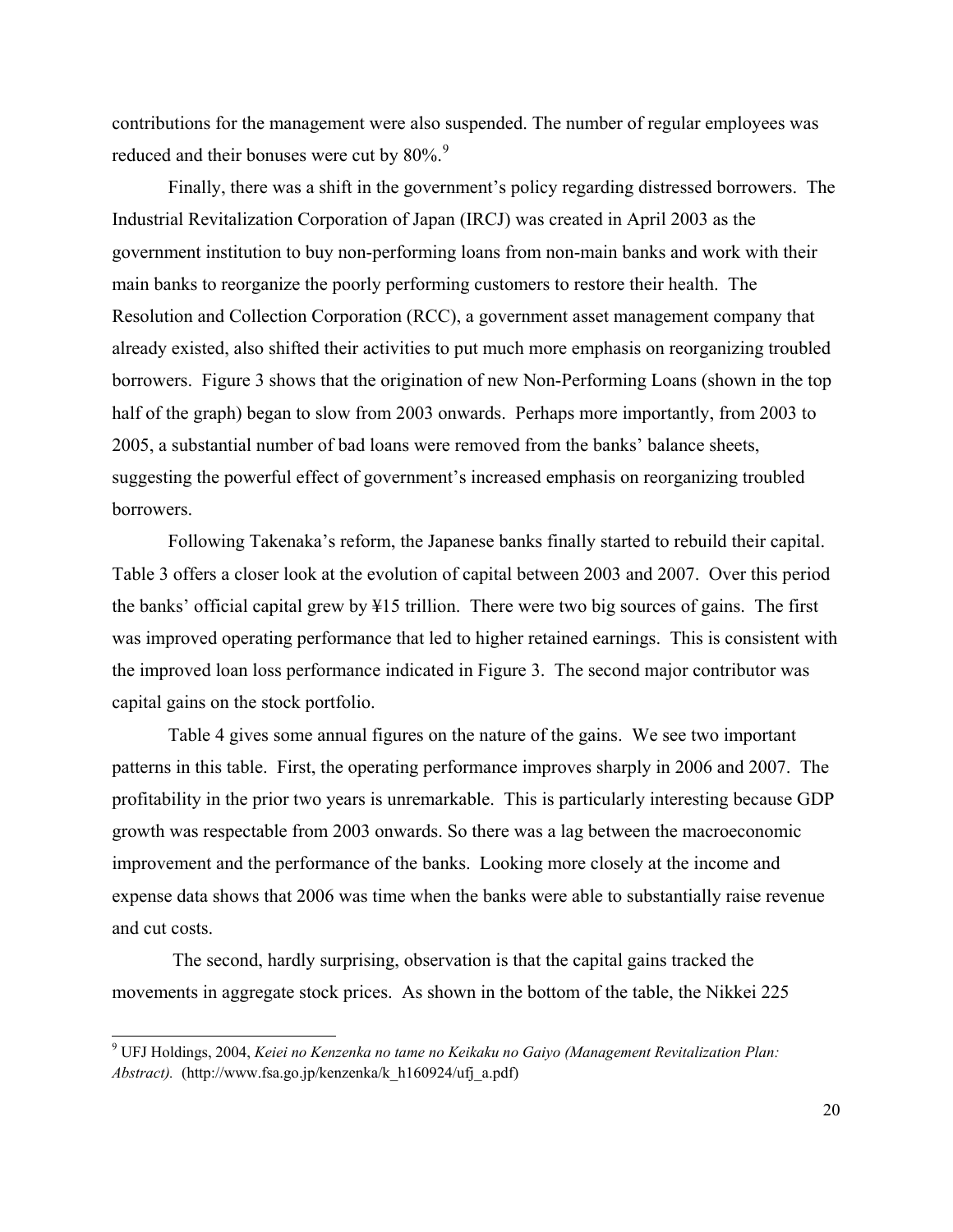<span id="page-20-0"></span>average showed two big jumps during this period, one between March 2003 and March 2004 and then a second between March 2005 and March 2006. Combining these two observations suggests that in Japan, the performance of the aggregate economy was paramount in the recovery of bank capital.

Finally, we would be remiss if we did not note that the main cost of allowing the banks to operate with a capital shortage was not a prolonged credit crunch. Rather the undercapitalization limited the banks willingness to recognize losses and they took extraordinary steps to cover up their condition and in doing so retarded growth in Japan (Caballero, Hoshi and Kashyap, 2008 and Peek and Rosengren, 2005).<sup>[10](#page-20-0)</sup> More specifically, the slowdown in productivity that extended the slump was concentrated in the parts of the economy where zombie firms were most prominently being supported by weak banks.

### **4. Japan's policy responses**

We continue by examining the major responses by the Japanese government to the financial crisis and deriving some general lessons. We group the policy responses into four categories: (1) asset management companies, (2) recapitalization programs, (3) resolution mechanisms of failed banks introduced by the Financial Revitalization Act of 1998, and (4) the Takenaka plan of 2002. After reviewing the various programs, we offer our conclusions about the strengths and weaknesses of the different options.

### *4.1. Asset Management Companies*

 $\overline{\phantom{a}}$ 

Assessing the asset purchase plans is complicated because this was done in a piecemeal fashion over more than a decade. The full list of entities spawned during the crisis is presented in Table 5.

 The first asset management company (AMC) in Japan was the Cooperative Credit Purchasing Company (CCPC) established in December 1992. The CCPC, described best by

<sup>&</sup>lt;sup>10</sup> See Peek (2008) for a survey of the evidence on the behavior of the banks in the 1980s and 1990s. He also presents new analysis showing that bank assistance to distressed firms during the 1990s was different (and less effective) than the aid in the 1980s.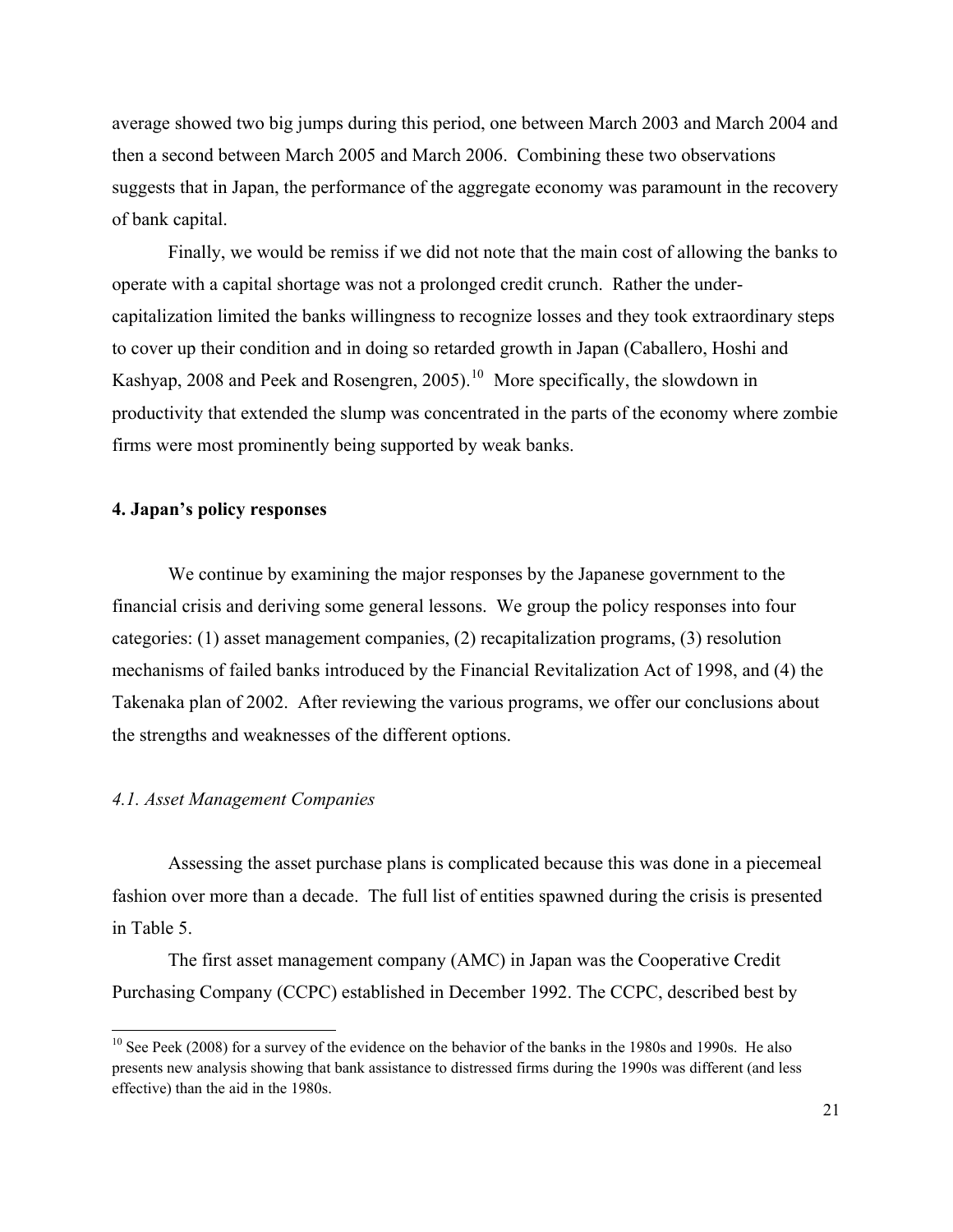Packer (2000), was a private entity. The government was not involved because of the vigorous public resistance to proposals to use of taxpayer funds to rescue banks. Failing to get direct government help, the private sector banks then created the CCPC, presumably with encouragement from the government.

The CCPC used funds loaned by the founding banks to buy bad loans. The loan sales to the CCPC generated tax benefits for the banks because upon the transfer to the CCPC the selling banks could recognize losses immediately that reduced their taxes. The CCPC was also supposed to collect on or sell the purchased loans, but this process was extremely slow. In the first five years, the CCPC sold only a third of the loans it bought. Its loan disposal became somewhat faster after 1998. The CCPC was liquidated in 2004. Over the 12 years of its existence, the CCPC bought the bad loans of only ¥15.4 trillion in face value and ¥5.8 trillion in appraised value.

A second asset management company, Tokyo Kyodo Bank was set up in January 1995 using a combination of government and private funds. The Bank of Japan financed more than 90% of its capital. The rest of the capital came from private-sector banks. Tokyo Kyodo was originally formed to manage the assets held by two failed credit unions in Tokyo, Tokyo Kyowa Credit Union and Anzen Credit Union. Later, Tokyo Kyodo absorbed assets of other failed credit unions and was renamed the Resolution and Collection Bank (RCB).

A third asset management company, the Housing Loan and Administration Corporation (HLAC), was established in 1996 to manage loans of failed *jusen* that were taken over by the government and wound down in 1996. The HLAC was financed by both private banks and public funds. Both the RCB and HLAC dealt with assets of failed institutions and did not buy loans from supposedly solvent banks. Because the regulators were not able to put banks into receivership until the passage of the Financial Revitalization Act in 1998, the scope and effectiveness of these entities was necessarily limited.

The RCB and the HLAC were merged to create the Resolution and Collection Corporation (RCC) in 1999. This new institution was allowed to buy bad loans from solvent banks (though solvent banks were not compelled to sell anything) and was charged with managing the assets of failed financial institutions. From 1999 until the RCC stopped buying assets in June 2005, the RCC spent a mere ¥353 billion to purchase 858 loans with a face value of ¥4.0 trillion from solvent banks.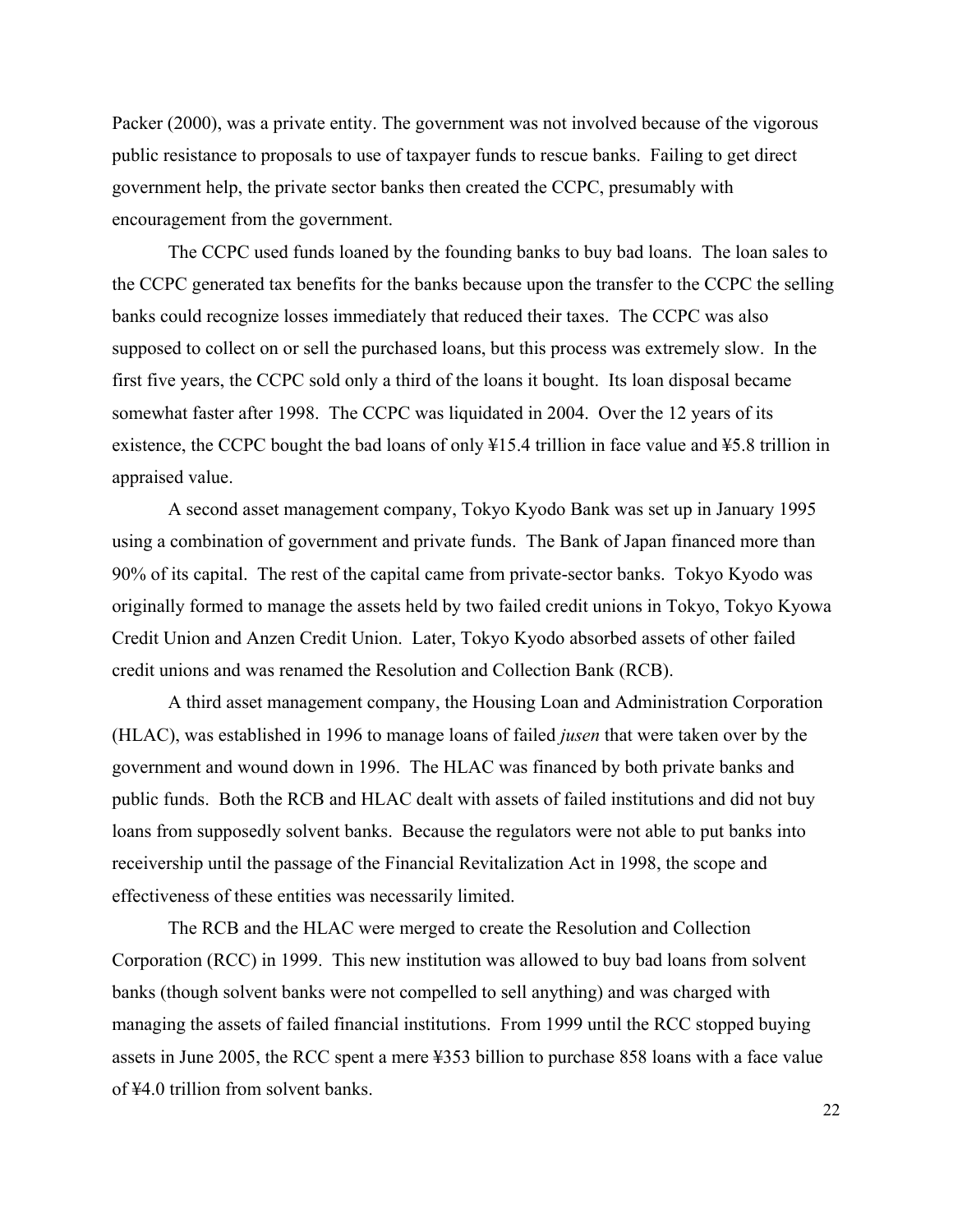<span id="page-22-0"></span>Starting in 2001, the RCC also started to reorganize the borrowers behind the nonperforming loans. From 2001 to 2008, the RCC restructured 127 borrowers. The RCC also participated in the reorganization of 450 borrowers in its role as a major creditor. In total (for these 577 borrowers), ¥6.2 trillion of debt was restructured.

The RCC also started selling and collecting the loans aggressively. From March 2001 to March 2008, the amount of loans on the RCC balance sheet declined by ¥4.7 trillion (from ¥5.8) trillion to  $\frac{1}{4}$ . 1 trillion).<sup>[11](#page-22-0)</sup> Most of those loans were sold at prices above the RCC acquisition prices: from 2001 to 2008, the total revenue from disposing of these loans amounted to ¥6.2 trillion.

The final AMC, the Industrial Revitalization Corporation of Japan (IRCJ), was established in 2003 with the purpose of restructuring the bad loans they purchased and turning around the borrowers. The IRCJ was set up as a joint stock company almost exclusively owned by the Deposit Insurance Corporation and its debt was guaranteed by the government. The IRCJ had two years to buy non-performing loans and an additional three years to finish restructuring them. IRCJ bought and successfully restructured non-performing loans for 41 borrowers of the total face value of ¥4.0 trillion, which included several notable companies like Daiei and Kanebo, and finished all the restructuring by April 2007, one year earlier than the initial deadline.

## *4.2. Bank Capital Injections in Japan*

 $\overline{a}$ 

To attack the undercapitalization more directly, the Japanese government eventually opted for a series of public re-capitalization programs. A list of the programs is shown in Table 6.

As mentioned previously, the Financial Function Stabilization Act made ¥13 trillion of government money available to buy subordinated debt (or preferred shares in a few cases) in undercapitalized, but supposedly solvent banks. Subordinated debt can be counted as a part of regulatory capital (as long as it does not exceed Tier I capital) and would give the purchasing bank a buffer to absorb losses without having to default on promises to depositors.

This program was initially shunned by the banks. There are two reasons why the banks might not have wanted the assistance. One explanation is that the banks feared applying for the

 $11$  The accounting figures are from the RCC web site: http://www.kaisyukikou.co.jp.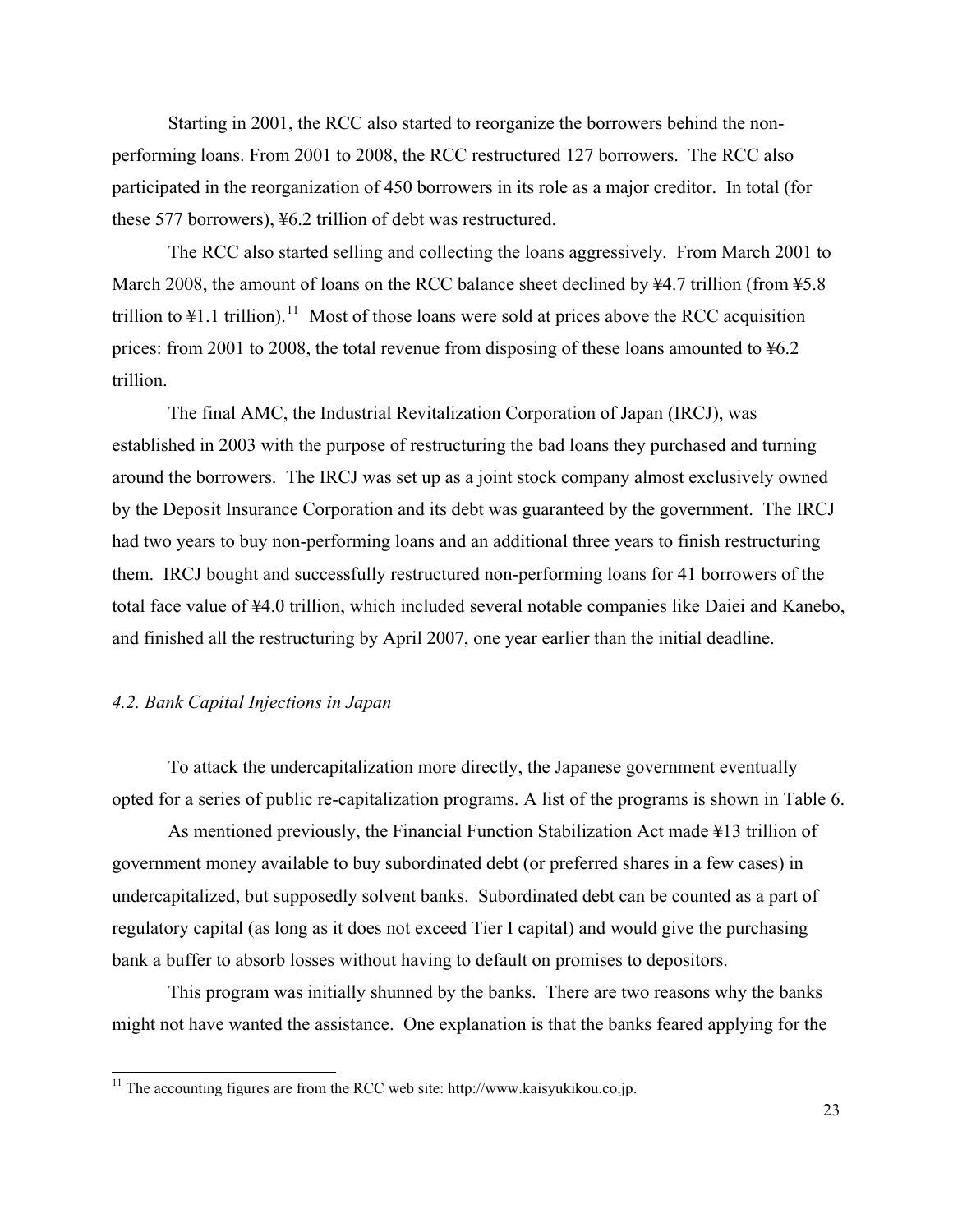funds would be admitting to larger future losses than had been previously disclosed (or that their ability to raise funds elsewhere would be missing). This negative signal would push down the value of existing equity.

A second logical possibility is that the banks balked because new securities would be senior to the existing equity claims. Were the banks to recover, the existing owners would not be able to reap the benefits until after the government's claims were paid. This type of debt overhang problem would be particularly likely if the bank had long-term debt that was trading at a deep discount, in which case the value of the debt would appreciate from the additional financing. As a legacy of the Japan's past banking restrictions, up until 1998, only long-term credit banks could issue long term debt. Hence, as a practical matter, debt overhang considerations do not seem to have been important in Japan. Nonetheless, accounting for the incentives of the existing equity holders may be important in designing recapitalization schemes.

After some cajoling by the government, each of the major banks applied for almost an identical amount of public funds. Table 7a, compiled from the data on the Deposit Insurance Corporation web site (http://www.dic.go.jp/english/e\_katsudou/e\_katsudou3-2.pdf) shows the amount and type of public funds each bank received. Eight of nine received ¥100 billion in the form of subordinated debt or loans, although the interest rate on subordinated debt was different, presumably reflecting the perceived health of the institution. The other one (Dai-ichi Kangyo) received almost the same amount (¥99 billion) in return for preferred shares which included an option to convert them into common shares. The focal amount of ¥100 billion was set at the level that the healthiest bank, Bank of Tokyo Mitsubishi, was willing to ask for, so for most of the banks, the amount was far less than they needed to restore their capital. In total, only ¥1.8 trillion was distributed to 21 banks in the spring of 1998.

Nippon Credit Bank (NCB) and Long-Term Credit Bank of Japan (LTCB), the two banks that would fail later in the year, each received funding under this program in the form of preferred shares. For both banks, the government also acquired the option to convert the preferred shares into common shares starting on October 1, 1998. The conversion period was 9.5 years for the LTCB and 19.5 years for the NCB. Thus, the NCB, which was considered to be weaker of the two, was subject to a longer threat of (partial) government takeover. NCB also applied for a ¥230 billion subordinated loan, but the loan was not approved (*Kin'yu Business,*  May 1998, p.8). Ultimately the preferred shares of these two banks were converted into common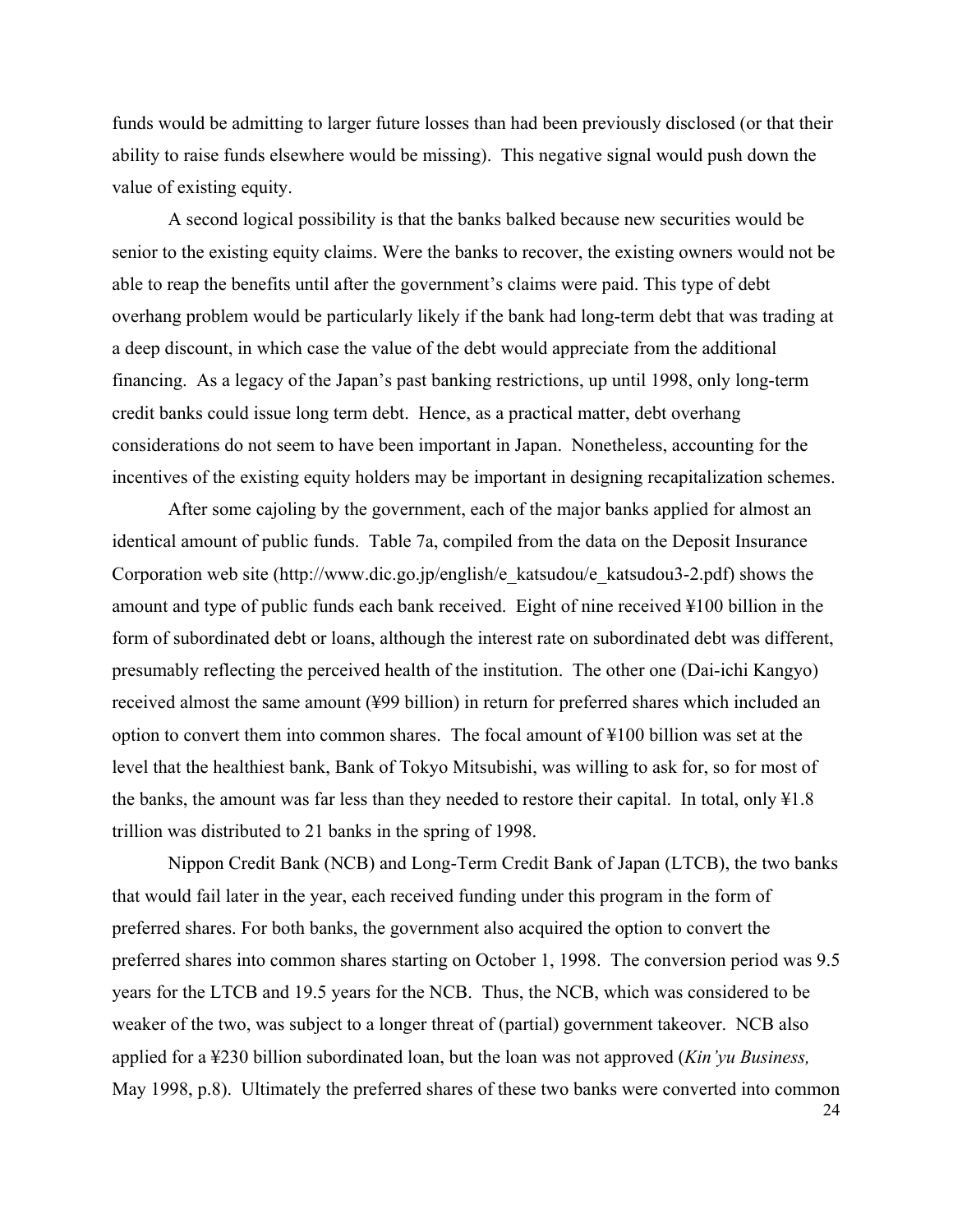<span id="page-24-0"></span>shares when each was nationalized (October 28, 1998 for LTCB and December 17, 1998 for NCB).

The second recapitalization, briefly mentioned earlier, took place on the heels of these failures in the spring of 1999. The size of the second program was larger, with ¥25 trillion available for recapitalization.<sup>[12](#page-24-0)</sup> All the major banks except for the healthiest one (Bank of Tokyo Mitsubishi) applied. This time, the government (specifically, the Financial Reconstruction Commission: FRC) evaluated the applications using the inspection information provided by the FSA and the BOJ. Perhaps most importantly, the FRC checked whether the amount of capital each bank requested would be sufficient to cover the under-reserving for non-performing loans once they applied reasonable provision rates (70% for doubtful loans and 15% for loans requiring special attention, for example).

 Although the FRC did not turn down any applications, this time, the capital injections after the bank inspections were better conceived than the ones in 1998. The government ultimately put ¥7.5 trillion into the 15 banks in the form of preferred shares and subordinated debt with various terms and conversion options into common shares. Nakaso (2001) argues that this amount was sufficient to cover the under-reserving and unrealized capital losses of shareholdings at these 15 banks.

Table 7b, created from the data published by the Deposit Insurance Corporation ([http://www.dic.go.jp/english/e\\_katsudou/e\\_katsudou3-1.pdf\)](http://www.dic.go.jp/english/e_katsudou/e_katsudou3-1.pdf) shows the deals for each bank. Most banks sold multiple instruments to the government. As with the previous year's plan, most of the preferred shares gave the government an option to convert them into common equity over a certain interval. If the government still held any preferred shares at the end of the interval, the government was required to convert all of these shares into common shares. This requirement implies that the government would suffer a capital loss if the conversion option was out of the money at the end of the interval.

It would have been possible to design these securities so that weak banks would face the threat of conversion and dilution of existing shareholders sooner than healthy financial institutions, but this is not what happened. If anything, the tables show a tendency for healthier

l

<sup>&</sup>lt;sup>12</sup> The government also set aside ¥18 trillion for nationalization of failed banks. Combined with the ¥17 trillion for depositor protection (mentioned earlier), the total size of the financial stabilization package was ¥60 trillion.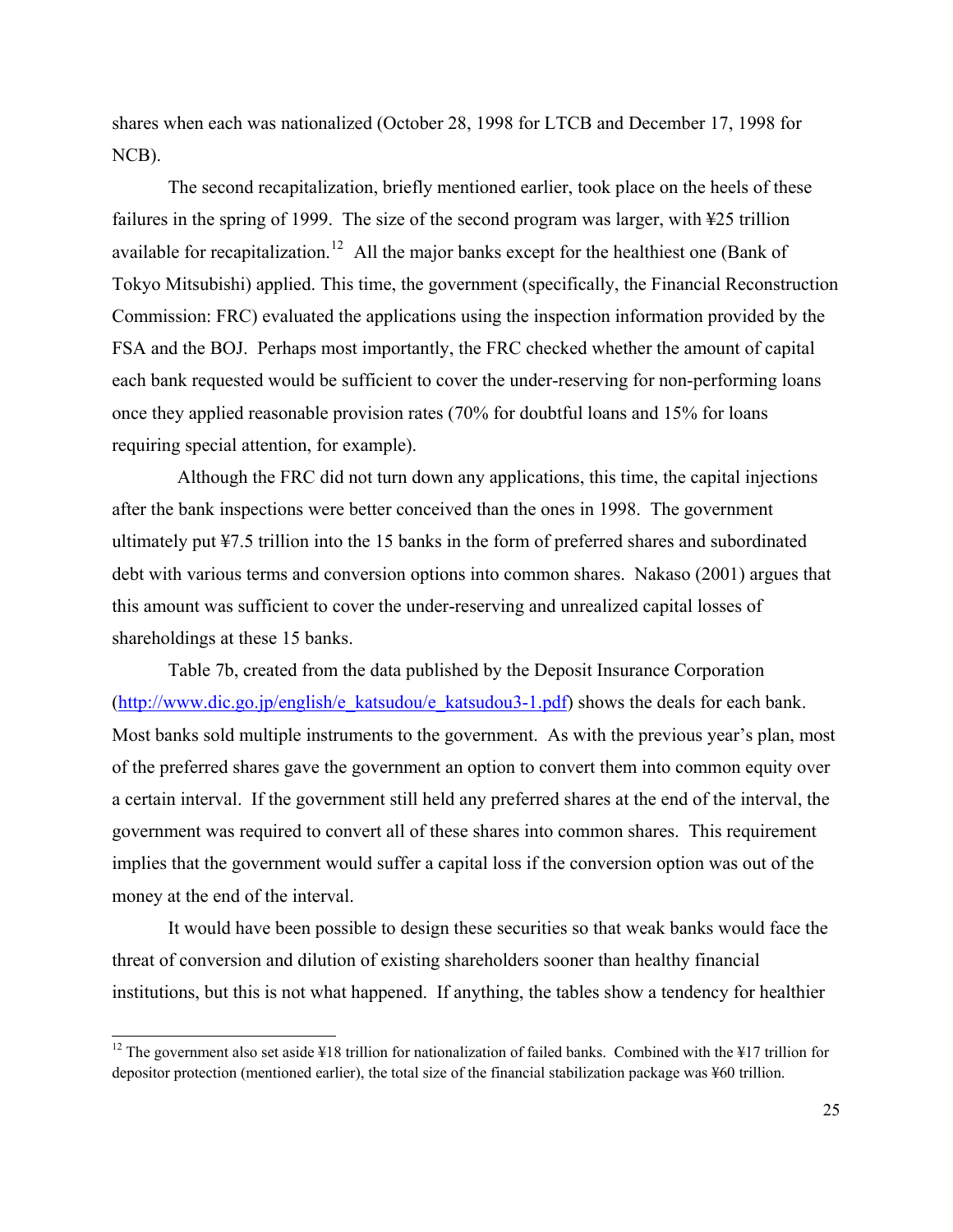financial institutions to have earlier initial conversion dates. Stronger banks would favor earlier conversion so that they could lower the dividend rate on preferred shares.

The government did not seem to optimally exercise the conversion option. For instance, Omura, Mizukami, and Yamazaki (2002) give an example where the fair value of the convertible preferred shares exceeded what the government had paid early in the conversion period, but the government failed to exercise the option before the bank stock declined. Had the government acted, it could have recovered twice as much as was possible in 2002. They suspect that the government never intended to exercise the options. Instead this instrument could rationalize the low dividend rates that were intended to provide a subsidy to the banks. The use of multiple securities with various terms also obscured the cost of the bailout.

The Prompt Recapitalization Act expired on March 2001, but capital shortages continued to be a problem and so the government put together a couple more small scale recapitalization programs. First, the revision of the Deposit Insurance Act allowed the government to provide public capital to banks. Specifically, Section 102-1 of the revised Deposit Insurance Act justified the use of public funds to help troubled (but not failed) systemically important banks. This was used to prop up Resona Bank in June of 2003. The government bought ¥0.33 trillion of common shares and ¥1.66 trillion of preferred shares of Resona.

Second, the Act of Strengthening Financial Functions (ASFF) was passed in June 2004. The law allowed the government to inject public capital into banks without justifying their systemic importance. In 2006, ¥40.5 billion was injected into two regional banks under this law. It expired at the end of March 2008, but was revived in December 2008 so that the government could continue to inject capital into the banking sector when it deemed it necessary. In March 2009, ¥121.0 billion was provided to three regional banks.

#### *4.3. Nationalization of failed banks*

 Despite the 1998 capital injection, the financial crisis deepened over the course of that year, leading the government to pass the Financial Revitalization Act, which allowed a government committee to reorganize insolvent (or near insolvent) banks through temporary nationalization or receivership. The Financial Reconstruction Commission (FRC) was created, and it nationalized the Long-Term Credit Bank of Japan (LTCB; October 1998) and the Nippon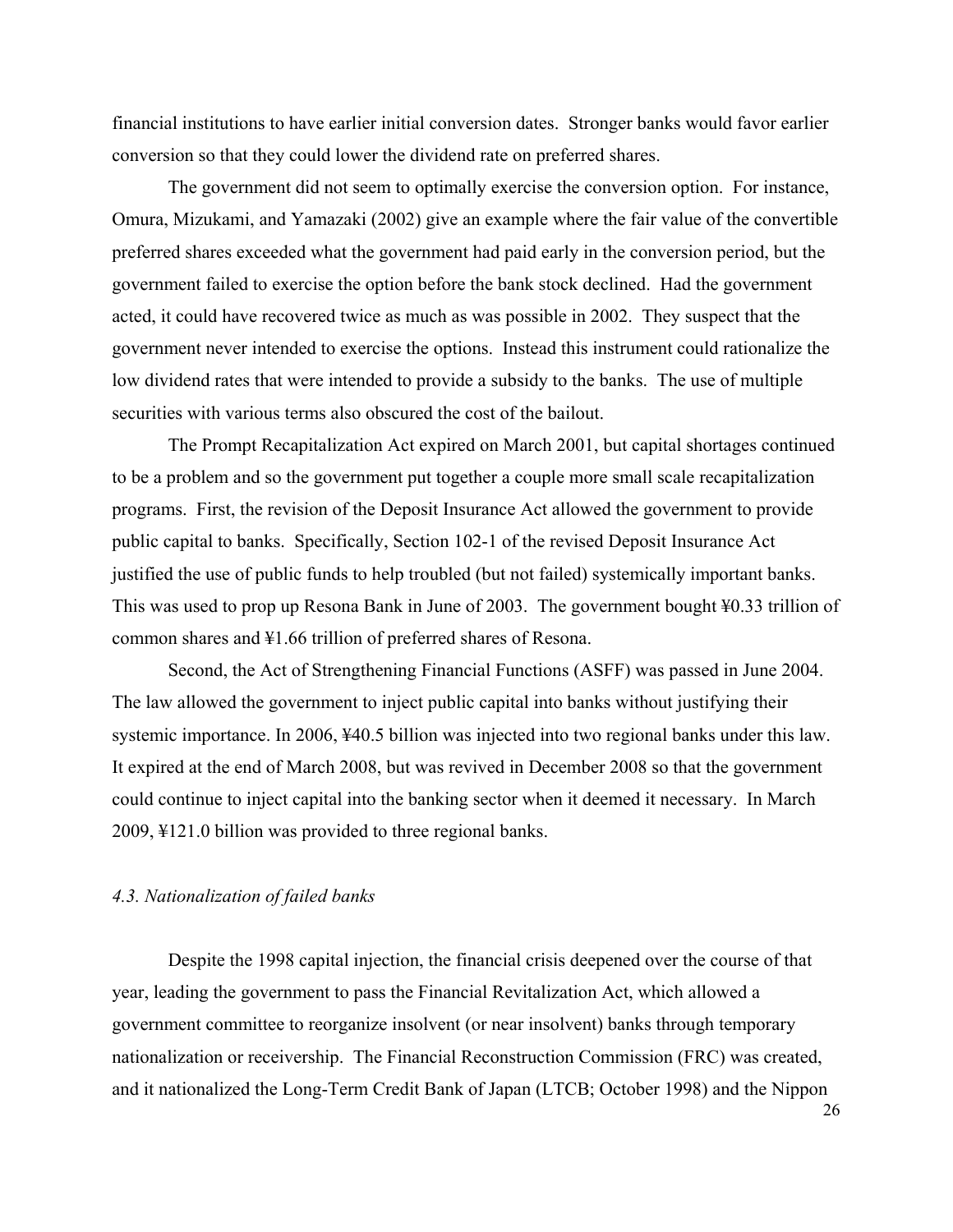Credit Bank (NCB; December 1998). The management of nationalized banks was replaced by new teams immediately. In evaluating the value of assets and liabilities of each bank, the FRC concluded that both were insolvent at the time of nationalization and the fair share price (both common and preferred) was zero.

 Both LTCB and NCB were long-term credit banks, which raised funds mainly through issuing financial debentures rather than collecting deposits. All the liabilities, including deposits, debentures, interbank loans, and derivative transactions were protected, using financial assistance from the DIC.

The balance sheets of nationalized banks were cleaned up by separating uncollectible loans from collectible loans. The loans that were considered uncollectible were sold to the DIC and then to the RCC. After selling off the non-performing loans, the government started to find new investors to buy the nationalized banks.

After long negotiations, the LTCB was sold for ¥1 billion to a group of investors led by Ripplewood, a U.S. fund (Tett, 2003). The new investor group added ¥120 billion for common shares and the government added ¥240 billion in the form of preferred shares, using the framework of the Prompt Recapitalization Act. The new bank, Shinsei Bank, eventually recovered and was listed on the Tokyo Stock Exchange in February 2004.

The NCB was sold to a group of investors led by Softbank for around ¥1 billion. Softbank group added about ¥100 billion in common shares and the government injected about ¥260 billion in preferred shares. The new bank, Aozora Bank, also came back to be listed on the Tokyo Stock Exchange in November 2006, but suffered a loss of ¥200 billion for the accounting year ending in March 2009, including losses associated with investments placed with Bernard Madoff. As of this writing (August 2009), Aozora is set to merge with Shinsei in late 2010.

In both cases, the sales contract included a provision allowing the buyer to force the Japanese government to buy back loans that have lost substantially more than expected. Both Sinsei and Aozora used this "put option" to return impaired performing loans to the government.

# *4.4. Takenaka Plan*

As we noted in Section 3, the capital shortage of Japanese banks continued despite the repeated recapitalization programs. The Takenaka plan that started in late 2002 played an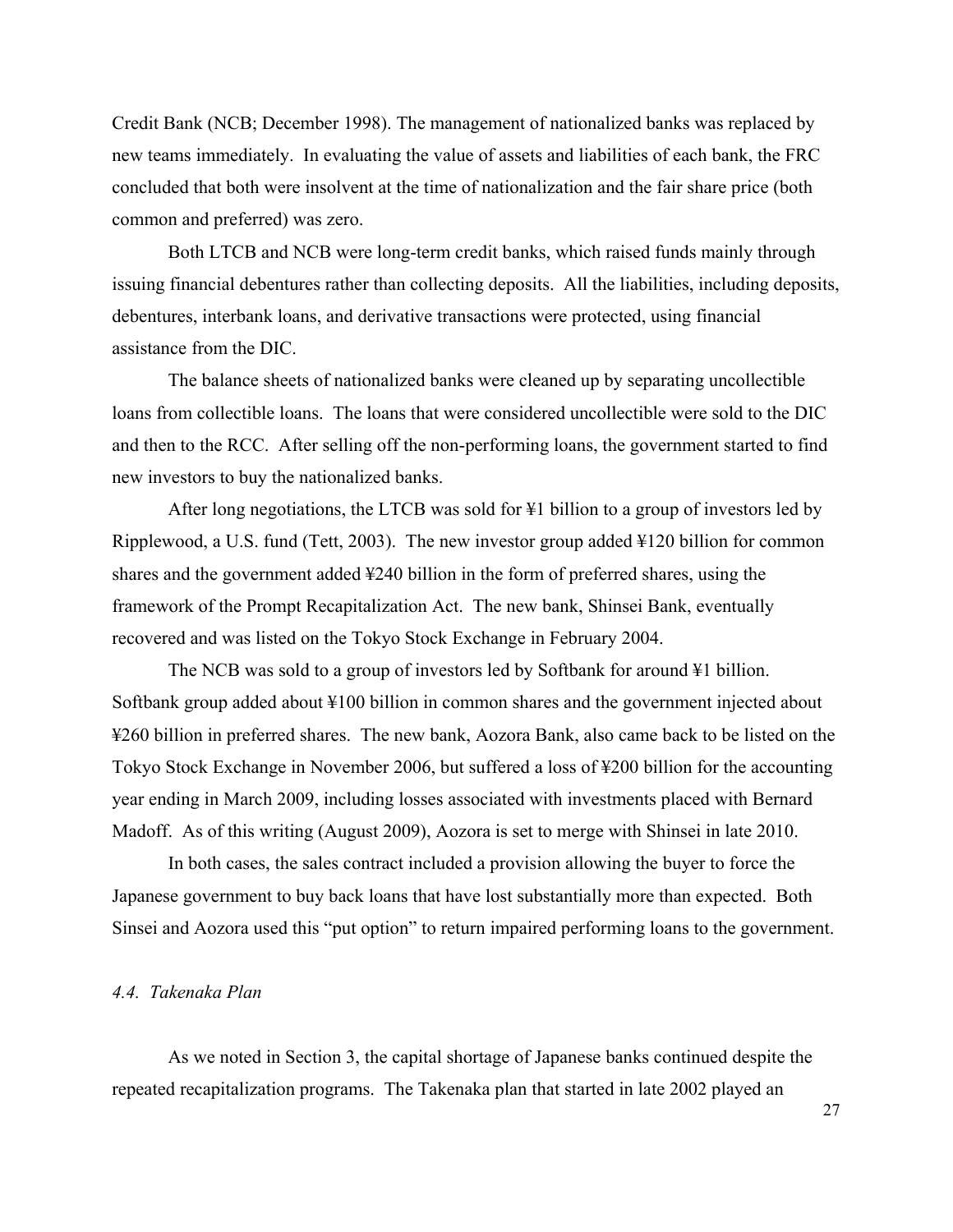important role in narrowing the capital gap. In September 2002, Heizo Takenaka was newly appointed to head the government's financial reform efforts.

Takenaka, in his memoirs, explains that he attempted to use six measures to end the nonperforming loans problem at major Japanese banks. Specifically he sought (1) to have banks make more rigorous evaluation of assets using discounted expected cash flows or market prices of non-performing loans, (2) to check cross-bank consistency in classifying loans to large debtors, (3) to publicize the discrepancy between the banks' self evaluations and the FSA's evaluations, (4) to be prepared to inject public funds if necessary, (5) to prohibit banks from declaring unrealistically large deferred tax assets, and (6) to impose business improvement orders for banks that substantially underachieved the revitalization plans.

Some of these measures were actually implemented before Takenaka became the Minister. For example, the FSA conducted special inspections of major banks from October 2001 to March 2002 and published the result in April 2002

([http://www.fsa.go.jp/news/newse/e20020412-1.html\)](http://www.fsa.go.jp/news/newse/e20020412-1.html). However, the use of the discounted cash flow method in an attempt to achieve consistent evaluation of non-performing loans to large debtors was new, and introduced as part of Takenaka's special inspection for March 2003. He was successful in implementing all of these six with possible exception of (5) (which in the end he had to leave to the discretion of banks and their accountants).

As we saw in Section 3, the FSA followed the Takenaka plan, inspected the banks' books more rigorously, and forced many banks to recapitalize themselves. This stopped the process of ever growing non-performing loans and the banks started to accumulate capital through retained earnings over the next 5 years.

# *4.5. Eight Lessons from the Japanese experience*

 The Japanese experience with various policies provides a number of useful lessons. The most obvious is that offering government assistance means that policies may encounter political resistance. In Japan, political backlash was at times very important. Because there are so many ways that the political constraints can arise and we expect all policymakers to try to garner political support, we will not dwell on this issue—even if it might be the most critical challenge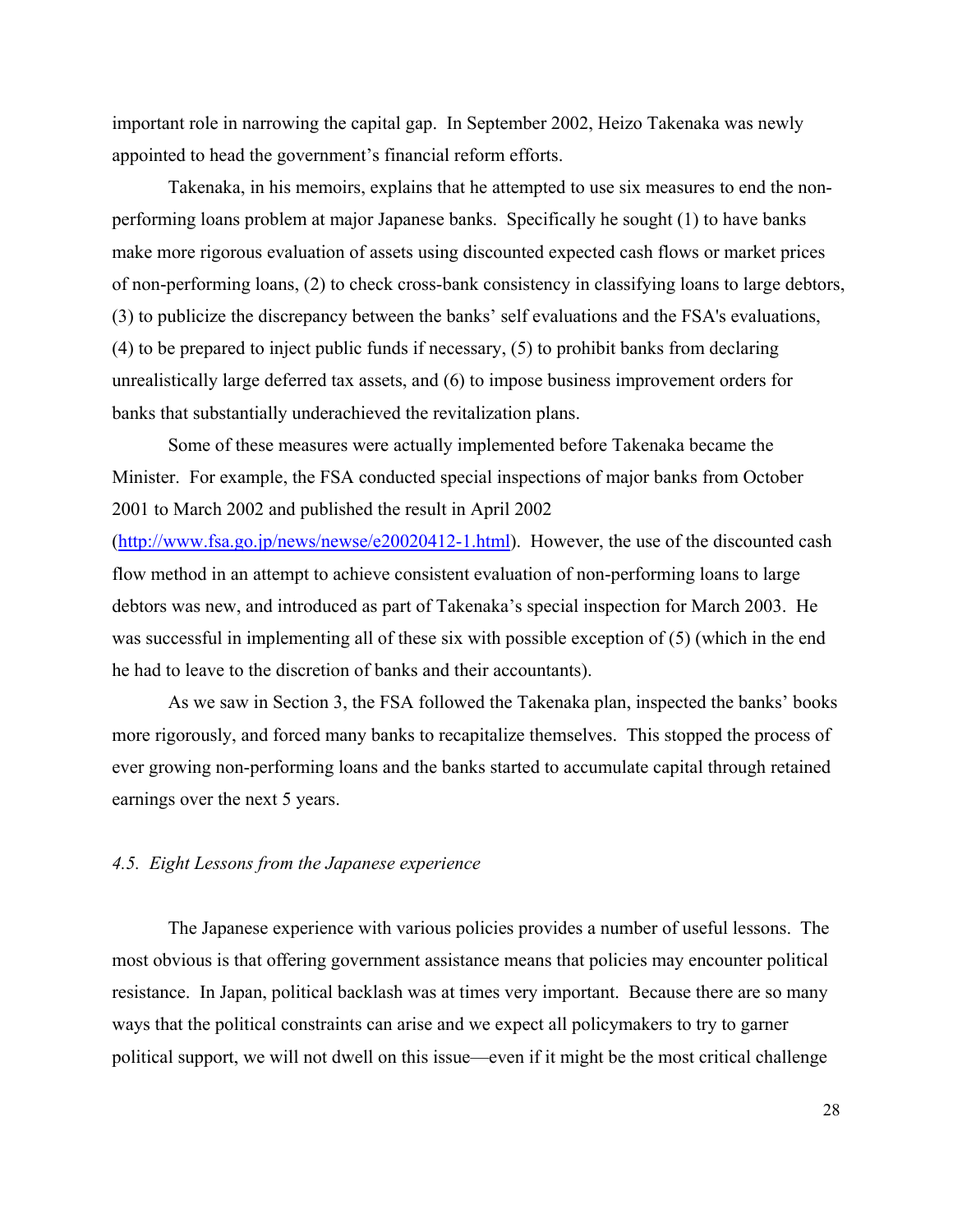<span id="page-28-0"></span>in a financial crisis. Instead, we will concentrate on the lessons regarding the design aspects of the specific policies that were pursued in Japan.

First, banks may refuse public funds, as we observed for the 1998 recapitalization program in Japan.[13](#page-28-0) In the Japanese case, the problem was solved by all major banks asking for the same amount of public funds, which turned out to be too small to resolve the capital shortage for most banks.

 Many programs, including the 1998 recapitalization and many asset purchase programs, were too small. Table 8 shows the history of loan losses in Japan. Cumulatively over the years between 1992 and 2005, Japanese banks wrote off about ¥96 trillion, roughly 19% of GDP.<sup>[14](#page-28-0)</sup> So the size of the problem required considerably more resources than most of the AMCs were given. Even the most comprehensive of the recapitalization programs, under the Prompt Recapitalization Act, injected only ¥8.7 trillion, which was about 1 percent of total bank assets (and less than 2% of total loans). Thus, the second lesson that the Japanese experience suggests is that programs of asset purchase and recapitalization must be big enough.

 How much bigger a recapitalization would have been sufficient? To answer this question, Table 9 shows the financial situation as of March 2002 for the major banks that received capital injections in 1998. We calculate the modified capital and capital gap for each bank using the same approach as the one we use for the banking sector as a whole in Table 1. The last row shows the total for these 18 banks.

The official capital for the major banks at this point stood just below ¥19 trillion. But deferred tax assets were over ¥8 trillion. Moreover, the level of reserves set aside against losses appeared to be about ¥10 trillion less than required. Hence, modified capital is estimated to have been less than ¥0.4 trillion, leaving a capital gap ¥15.4 trillion. Aside from Shinsei and Azora, which had been already scrubbed up, all the other banks were seriously short of capital.

As with Table 1, this calculation trades off two biases. First, the estimated level of necessary reserves may have been too high when the recovery rates on bad loans started to improve. Since this improvement had not really started in early 2002, this bias is expected to be small for this calculation.

 $\overline{\phantom{a}}$ 

<sup>&</sup>lt;sup>13</sup> See Diamond and Rajan (2009) for a theoretical model why this would be rational and why asset sales may not succeed either.

<sup>&</sup>lt;sup>14</sup> The figures are from the web site of the Financial Services Agency: http://www.fsa.go.jp.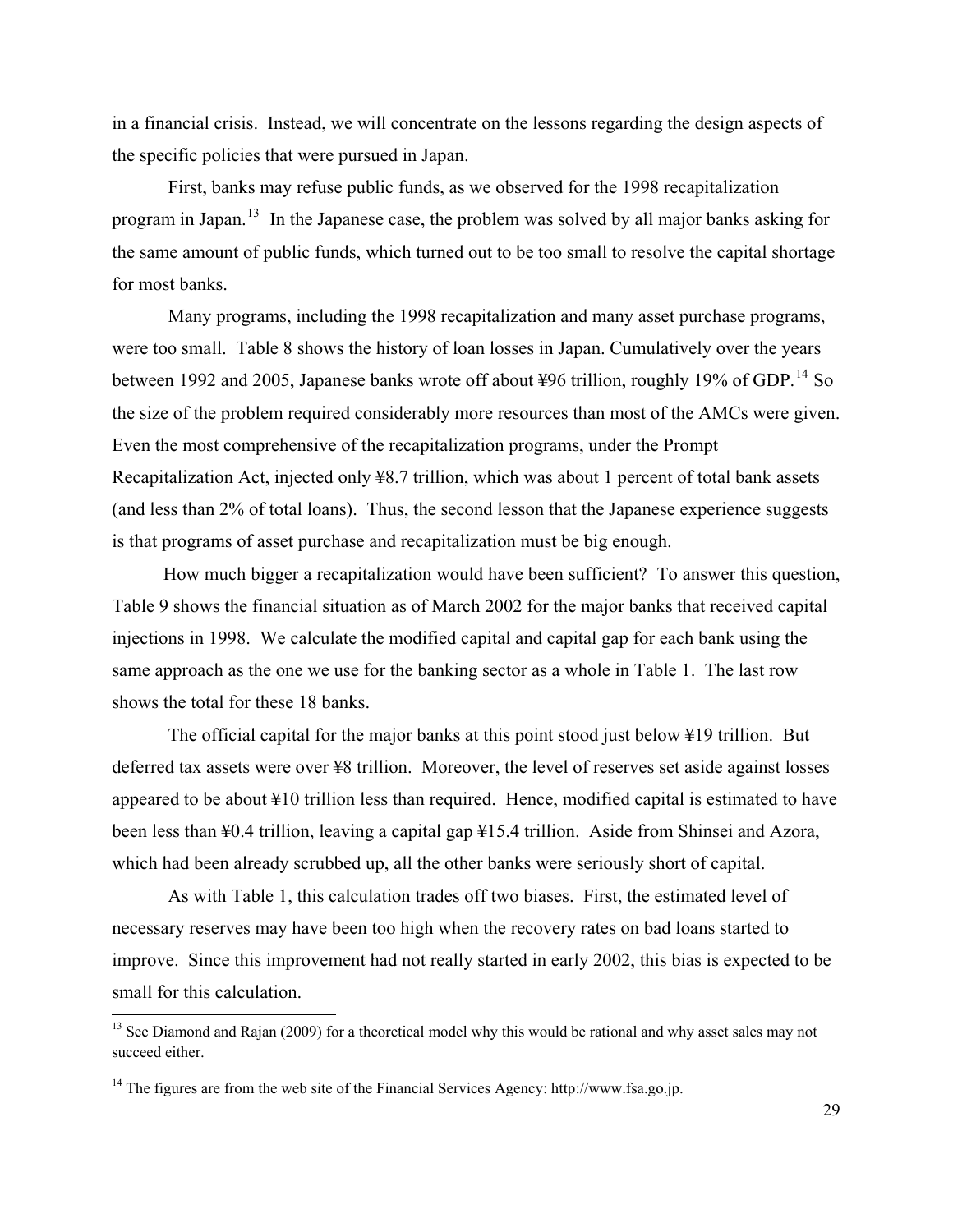<span id="page-29-0"></span>The second bias, however, can be large. Through 2002, it was widely believed that the banks were still under-reporting their problem loans. In August 2002, just before the Takenaka reforms began, Kashyap (2002) surveyed a number of prominent bank analysts and private sector economists following the Japanese economy and asked for "their estimate of the difference in the market value of Japanese banks' assets and liabilities." The lowest estimate reported was ¥19 trillion. Keeping in mind that this would leave the banks with zero equity value, it seems like the estimate in Table 9 is exceptionally conservative. Given that the these banks received slightly less than ¥8 trillion in the 1999 recapitalization, our calculation suggests that a recapitalization that was at least two and a half times bigger in 1999 was needed; put differently, this extremely conservative estimate of the Japanese capital shortage would suggest that another three percent of GDP was needed.<sup>[15](#page-29-0)</sup>

While three percent of GDP is a large amount under normal conditions, it is useful to keep in mind that Japanese debt grew by more 60 percent of GDP during the crisis, with little discernible effect on interest rates. We think there is no doubt that the government could have marshaled more resources to combat the problem if it had wanted to do it. Indeed, Paul Sheard, Chief Economist for Japan at Lehman Brothers at that time, in estimating the degree of banking system insolvency stated "To restore the health and credibility of banking system would probably require ¥30 to ¥50 trillion." He explicitly went on to say "the deposit insurance fund has ¥49 trillion of untapped capacity. Thus, the infrastructure and budgeting are in place if there were political will to act." So, even contemporaneous accounts indicate that lack of resources was not the problem.

A third, more fundamental lesson is that buying troubled assets alone is not likely to solve the capital shortage. It is possible that a much bigger, comprehensive program might have eliminated the uncertainty of the value of assets that remained on banks' balance sheets and allowed them to find willing investors to contribute new capital. But, because none of the Japanese AMCs were designed to overpay for the bad loans, just removing some of the assets did not rebuild capital. The Japanese experience suggests that a recapitalization program is necessary in addition to an assets purchase program in order to solve the capital shortage.

l

<sup>&</sup>lt;sup>15</sup> Another reason why this is a lower bound is that this figure does not count the public fund used to clean up the balance sheets of two nationalized banks,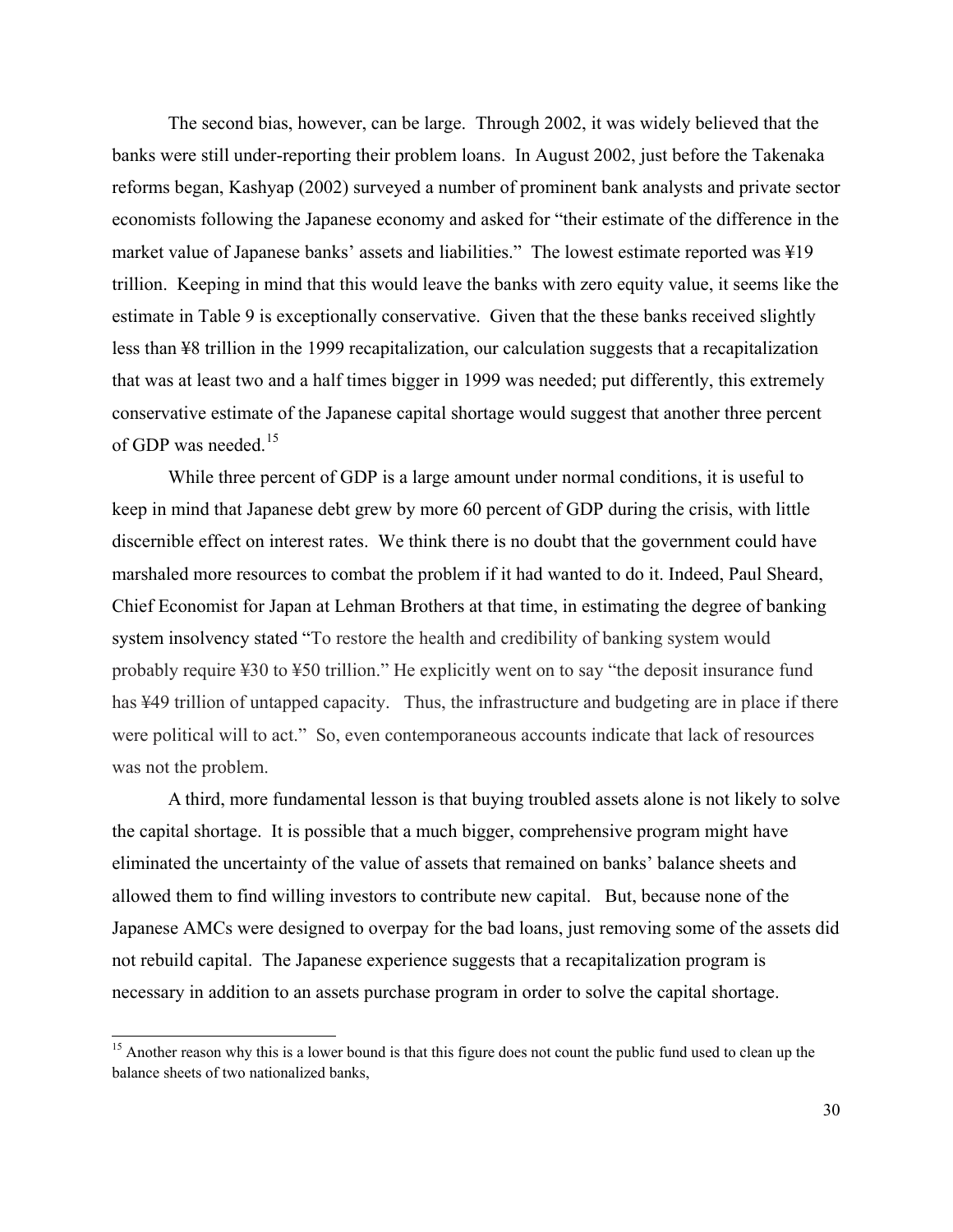Fourth, recapitalization programs must be preceded by rigorous inspection to determine the size of the problem. The 1998 recapitalization program just distributed capital to major banks without any inspections, in part to induce the banks to accept the public capital without stigma. As a result of the banks' hesitation to appear needy, the size of the program ended up too small. The 1999 recapitalization was better in that it followed inspections of those banks, but the regulators did not force the banks to clean up their non-performing loans. Instead they were allowed to operate even with huge amounts of non-performing loans on their books. The amount of non-performing loans (disclosed by banks) actually increased from ¥29.6 trillion (March 1999) to ¥42.0 trillion (March 2002), and started to decline only after rigorous inspections under the Takenaka plan.

Fifth, troubled assets purchased by AMCs need to be put back into the private sector or restructured swiftly in order to prevent further deterioration of the value of those assets. Especially in early years, the Japanese AMCs were slow in selling off the loans they purchased and just functioned as warehouses of bad loans. Land prices were still falling and they presumably did not want to realize capital losses. Not until the early 2000s, did they begin attempting to restructure the loans and rehabilitate the underlying borrowers thus addressing the source of the bad loan problem.

Sixth, nationalization can be useful to wind down systemically important banks. It is important to note that both LTCB and NCB had international counterparties. So the winding down of these institutions was not just a purely domestic matter. As part of the nationalization, the international transactions were guaranteed and the resolution process did not create much turmoil in the financial markets.

Seventh, targeting total lending or lending to specific sectors can be counter-productive. As we saw in Section 3, the nature of non-performing loan problem changed in the early 2000s, and the loans to small and medium enterprises, which the government required the recapitalized banks to increase, became the central problem rather than the real estate related loans.

Finally, recapitalization was ultimately driven by macroeconomic recovery. Since macroeconomic recovery also depends on a healthy functioning of the financial system, the causality runs two ways. In the Japanese case, export expansion to large and growing economies, especially China and the U.S., contributed to the macroeconomic recovery in the mid-2000s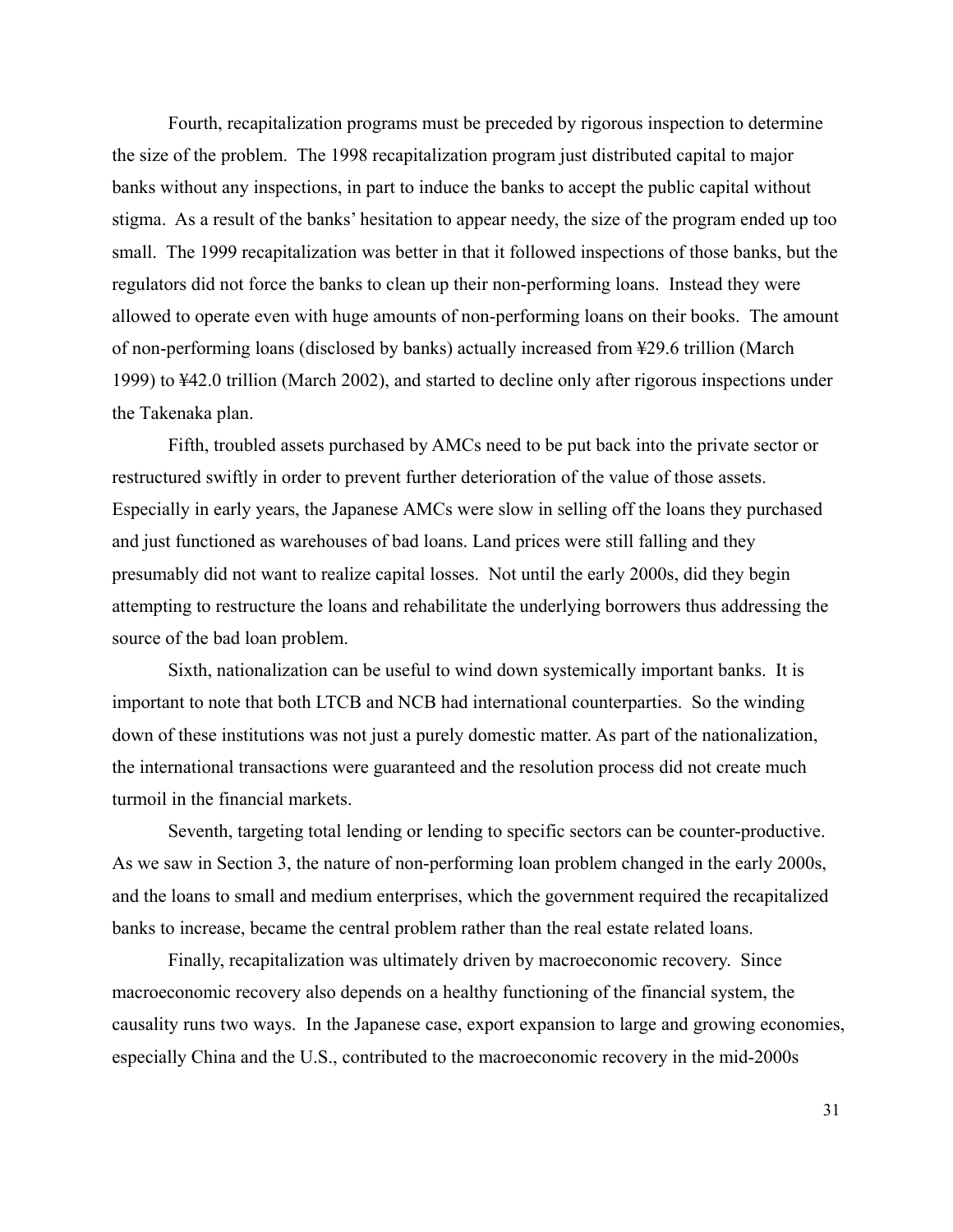independent of the recovery of the financial system. To the extent that macroeconomic policy can successfully stimulate the recovery that will also help recapitalization.

#### **5. Evaluating U.S. policies**

In assessing U.S. policies during the crisis it is essential to realize that there are some noteworthy respects in which the U.S. and Japanese crises differed. Most importantly, the problems in the U.S. regarding the breakdown of securitization and the collapse of the "shadow banking system" were not an issue in Japan. Hence, many of the bold and most controversial programs instituted in the U.S. have no parallels in Japan. Accordingly, we limit our evaluation to the areas where Japan's experience could be informative. As we point out, in some cases the solutions suggested from Japan might help with the unique aspects of the U.S. crisis. For example, Diamond and Rajan (2009) show that cleaning up of the balance sheets of financial institutions and recapitalization could help with the credit crunch problem. To organize the discussion, we focus on the eight lessons from Japan that were just described and ask whether they informed the U.S. choices.

### *5.1. Lessons Not Learned*

There are at least three of the eight Japanese lessons that were either not heeded or had to be relearned. Most obvious was the hesitation of the banks to admit publicly their need for government assistance. Some of the original TARP 9 institutions were adamant in their insistence that they did not need public support. Soon after receiving TARP money in October, both Citigroup and Bank of America ended up needing much more assistance. Though the case of Bank of America may be explained by surprisingly large capital shortage caused by the acquisition of Merrill Lynch, Merrill was also one of the TARP 9 and it was not transparent about its capital needs.

The initial TARP capital purchases were also done without rigorous audits and inspections. It is an interesting counter-factual to think about how the AIG, Citigroup and Bank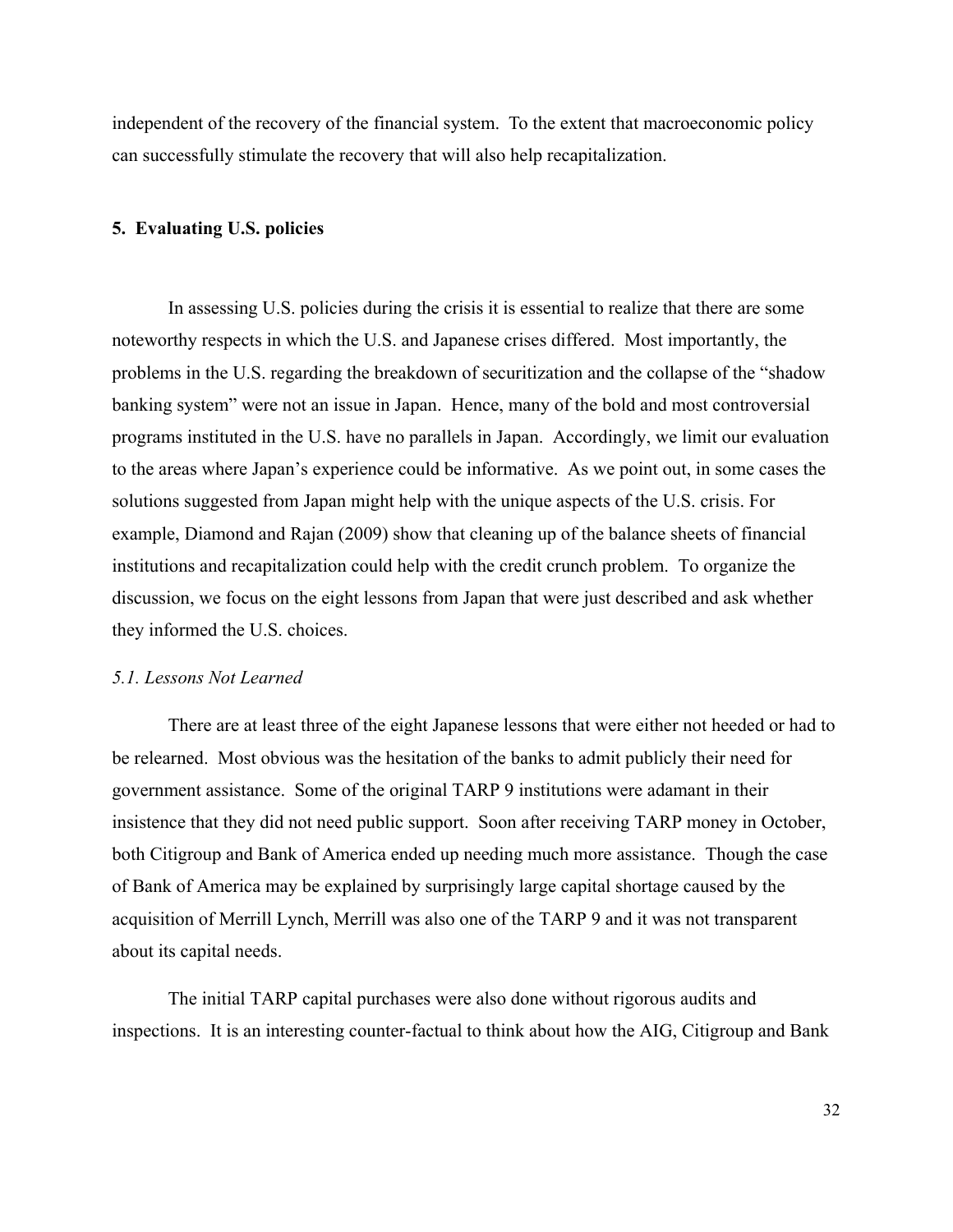of America bailouts would have been structured if more accurate information had been available at the time the funds were committed.

The third area where the Japanese history seems to have been ignored regards the willingness to nationalize an institution and wind it down. At least at the time of the second Citigroup intervention, the government could have tried to buy a controlling stake in the firm and pushed the company into bankruptcy. The government has discussed a longer term plan to split Citigroup into two parts. Even if this eventually happens, however, this will not force the longterm debtholders of Citigroup to bear losses, whereas a bankruptcy would have.

A major constraint on the government throughout the crisis has been the lack of a resolution procedure that could work for a complex financial holding company. To take one example, existing law makes it impossible for the government to take over a company and continue to run its swap contracts. This makes the resolution costs much higher than if the government could assume the contracts and continue making and receiving payments, rather than having to close them out. Had the U.S. tried to buy Citigroup and push it through bankruptcy using the existing law it would have been operating in uncharted territory.

In contrast, in Japan a major piece of the legislation was enacted during the crisis precisely to make it possible to fail major financial institutions. The Japanese government also used this authority in at least two very visible cases. Federal Reserve and Treasury officials have repeatedly asked Congress to pass a bill creating the authority to resolve a large, complex financial institution. With two years having passed since the start of the crisis, the lack of any movement on this front suggests that the Japanese experience was ignored.

#### *5.2. The Ambiguous Cases*

Ultimately, the U.S. did pursue the stress tests and the initial market reactions once the results were announced were quite favorable. It is too early to tell whether they will be deemed a long run success. There are two open questions that must be resolved to reach a longer term judgment.

At its core the stress test amounted to a comparison of impending losses with the resources available to buffer the losses. The technical document, Board of Governors of the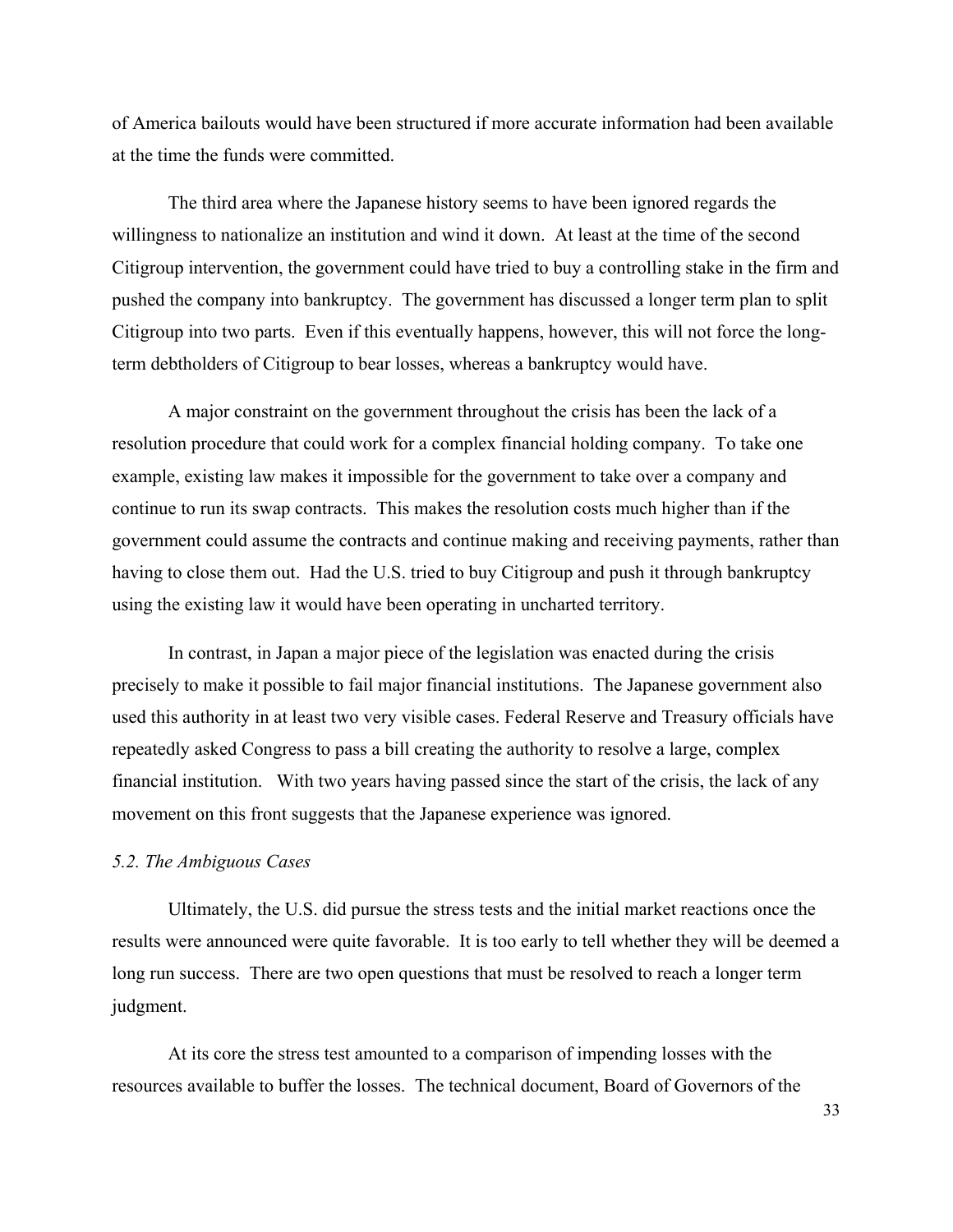<span id="page-33-0"></span>Federal Reserve (2009), released in conjunction with the tests was very transparent about the assumed loss rates for various types of assets. For instance, the loss assumptions used by the Fed can be easily compared to those used by the International Monetary Fund, IMF, (2009)—see Tables 1 and 1.3 respectively—and show the Fed's estimates are quite reasonable.<sup>[16](#page-33-0)</sup> Indeed, the commentary we have seen on these assumptions and our own judgment leads us to conclude that these estimates were credible.

This stands in clear contrast to the assumptions regarding future earnings prospects for the banks. There is no recent history that can be used to judge how profits will evolve if the unemployment rate rises and continues to stay high (say above 10 percent) through 2010. Some banks are insistent that they can generate substantial profits. In fact, at least one firm, Wells Fargo, has publicly announced that it does not intend to raise as much capital as the stress test suggests is necessary because during first three quarters of 2009; they expect to earn more than the regulators assumed in the stress test.

Alternative forecasts of even near term earnings for the banks show considerable heterogeneity.<sup>[17](#page-33-0)</sup> For instance, the IMF assumes that the entire banking system in the U.S. will have \$300 billion in net retained earnings over 2009 and 2010, while the Fed's estimates for just the 19 organizations in the stress test assumes \$362 billion in resources available to absorb losses. The IMF numbers suggest extremely low earnings, and many industry forecasts for earnings are much higher than those used in the stress tests. For instance, Goldberg (2009) notes that even if pre-provision operating income were forecast to decline by 7% in 2009 and another 7% in 2010, yielding the worst performance for the banking industry since 1938, then earnings available as a buffer would still be \$343 billion. Grasek (2009), writing before any 2009 performance data was available, estimates that over 2009 and 2010 the banking industry could earn roughly \$570

 $\overline{a}$ 

<sup>&</sup>lt;sup>16</sup> For a very detailed description of worst case loss assumptions, see Mattu and Subramanian (2009). The Fed's total two year loss assumptions were \$599 billion for the top 19 bank holding companies, while the IMF's were \$550 for the industry. Mattu and Subramanian's range with their extreme loss rates range from \$1.1trillion to \$1.4 trillion for the industry.

 $17$  One challenge in comparing estimates is that until the Fed released its findings, the details of how the calculations would be conducted were not known, so other analyses differ in the exact definitions of the various inputs to the calculations. A further challenge is that pre-provision net revenues is not an accounting number that analysts typically concentrate upon.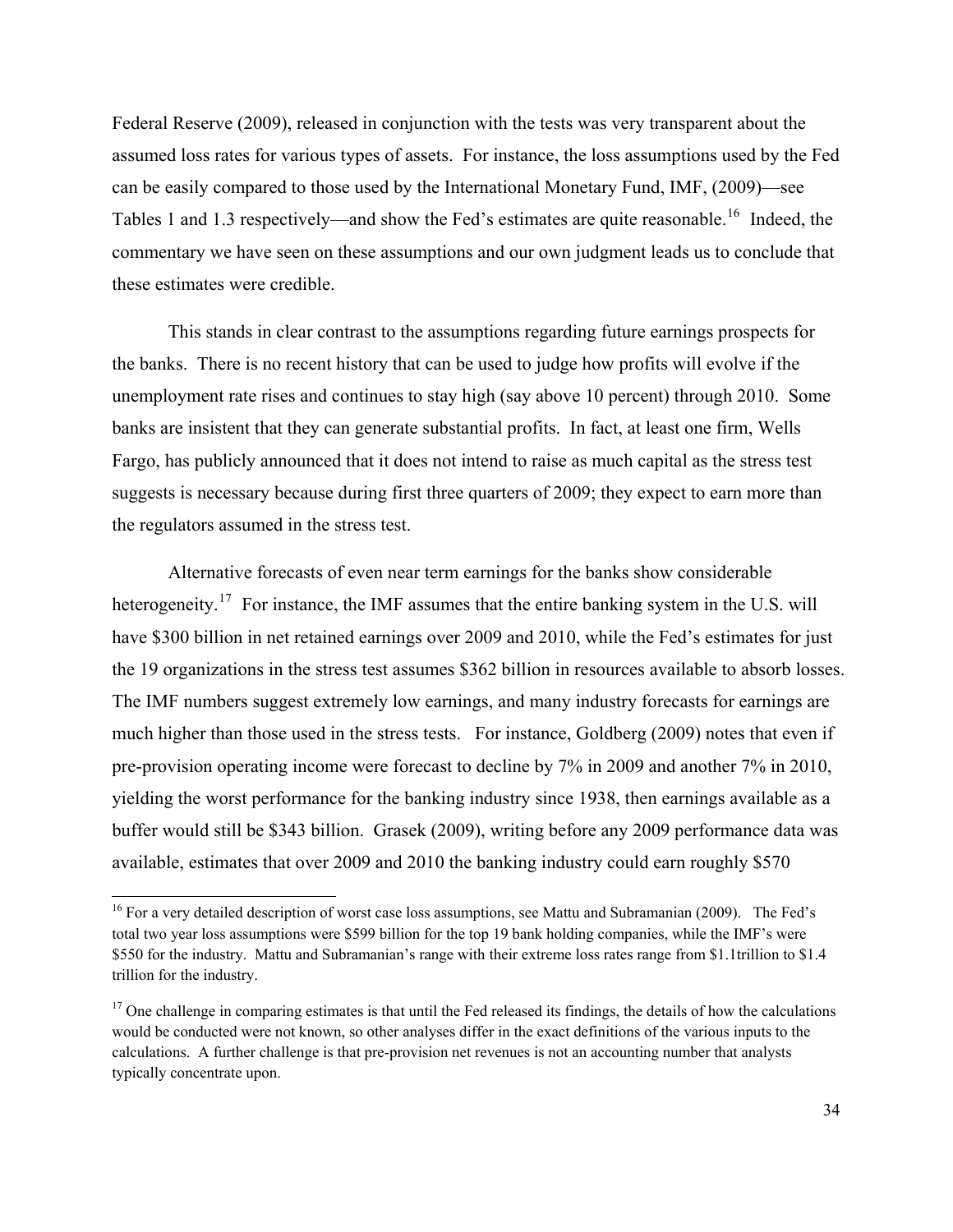billion. Given the unusual macroeconomic environment any forecast is bound to be fraught with error, so we see no convincing way to judge whether the earnings numbers assumed in the stress test were unreasonably high or low.

The second major question is whether the threshold level of capital that is mandated in the stress tests is high enough. The banks are being asked to have more common equity than the regulatory minimum, and to meet the minimum level of capital after absorbing the losses foreseen in the stress test. Presumably this would be enough to prevent insolvency if any subsequent interventions are done promptly.

But the larger motivation for the government's intervention was to prevent a meltdown of the financial system from crushing economic growth—the two-way causality problem. The amount of capital that banks may need to expand their balance sheets and support a recovery could be much higher than the minimum. Thus, it is unclear whether the resources that have been marshaled to combat the crisis will prove adequate.

Two of the major lessons from Japan involved the use and design of asset management companies. The U.S. record in this regard is mixed. The U.S. has avoided the Japanese mistake of trying to do small asset purchases to solve a serious capital shortage problem.

The ambiguity comes because even though essentially no money has been spent, the U.S. government has spent a lot time trying to design asset purchase plans and made various public announcements suggesting that asset purchases were impending. The two publicly discussed cases involve the original TARP plan, which was abandoned, and the PPIP which has been very slow to start and appears destined to be only a small part of the overall U.S. spending on the crisis. In addition, many press reports suggest that during the period between President Obama's election and his inauguration, considerable planning to create an aggregator bank was undertaken.

These efforts have been costly in tying up Treasury and Federal Reserve staff and management on programs which were not critical. More importantly, they have created some confusion with the public and politicians over the intended government response. The various stops and starts have left doubts about the government's commitment to remove non-performing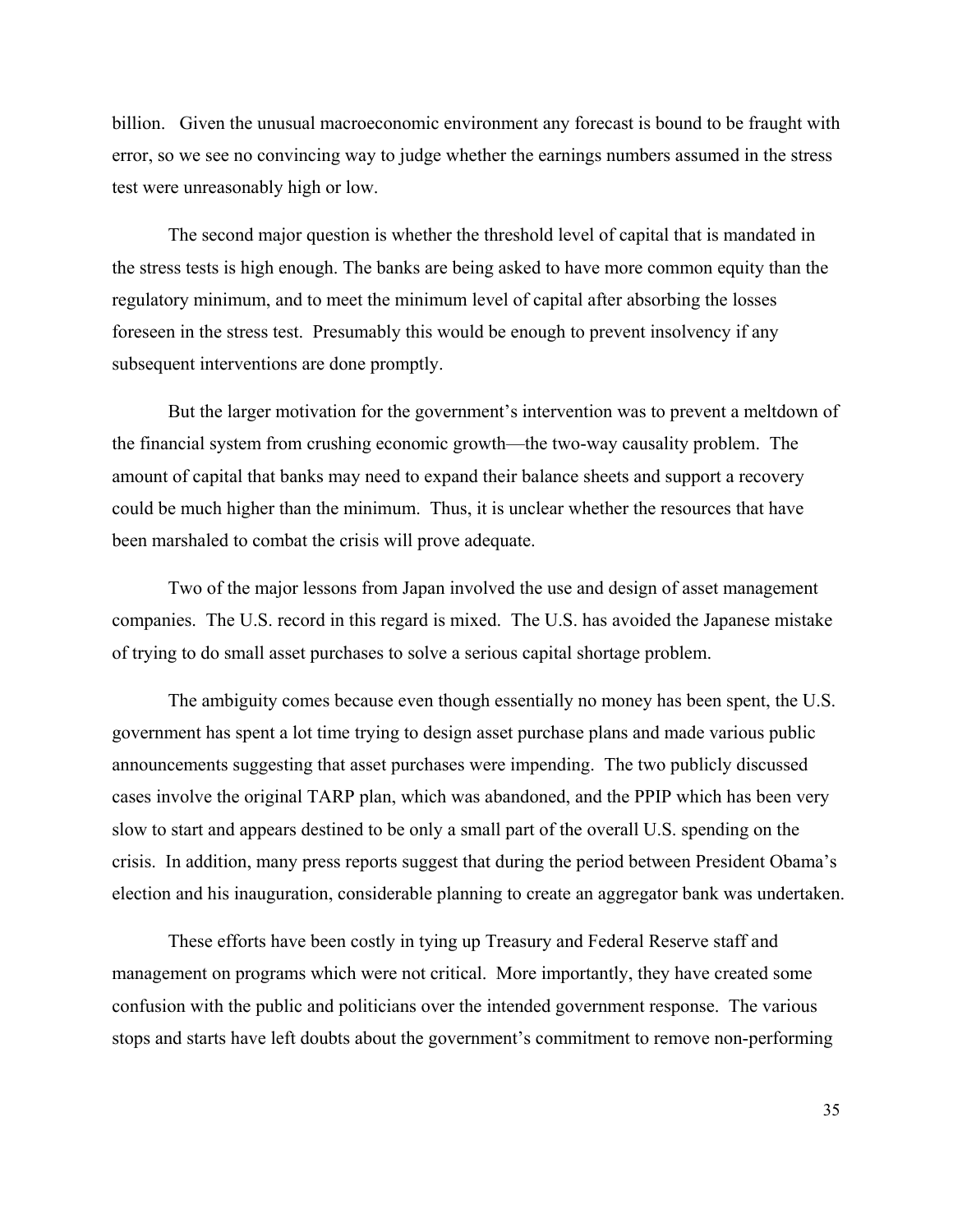assets from the financial system. This in turn has left doubts about why so much emphasis was placed on asset purchases if they are not needed.

In the meantime, the troubled assets still remain on most institutions' balance sheets. This leads to three ongoing problems. First, the management of the banks must continue to devote effort and capital to monitoring the risks associated with holding these assets. Some commentary from regulators suggests that this diversion of attention is costly.

Second, to the extent that any of the major banks are still seriously undercapitalized, the presence of the assets creates an incentive to gamble for reclamation. For a clearly solvent bank, the decision to hang on or dispose of the assets would be based on a profit-maximizing motive. For a bank that is close to insolvent, the incentive to remove the risk is much lower. If the assets lose value and drive the bank into insolvency then the inability to resolve such an institution could create a zombie bank.

Lastly, the presence of the impaired banks that are filled with hard to value securities can distort the incentives of other healthy institutions. As modeled by Diamond and Rajan (2009), if the troubled banks could wind up being forced to sell the assets quickly so that prices are depressed below fundamentals, other potential buyers of the assets (i.e. the healthy banks) would choose to avoid making loans that tie up their capital. The presence of the banks that they dub the "walking wounded" can, therefore, create a credit crunch.

Collectively these three considerations suggest that there are costs to leaving the toxic assets on the balance sheets. But notice that the costs are greatly reduced if the banks are wellcapitalized. Well-capitalized banks have no incentive to gamble for reclamation. A wellcapitalized bank that finds that the assets are diverting attention can afford to sell them, and if many banks are clearly solvent there would be plenty of potential buyers so that the fire-sale would be much less likely. Hence, we see the uncertainty over asset quality being intimately tied to the size of the capital shortage.

Finally, on the big question of how much sustained macroeconomic growth will help the bank recapitalization, it is too early to tell. On the one hand, in Japan export growth was a driver of macroeconomic growth in the mid-2000s. Yorulmazer (2009) suggests that same was true in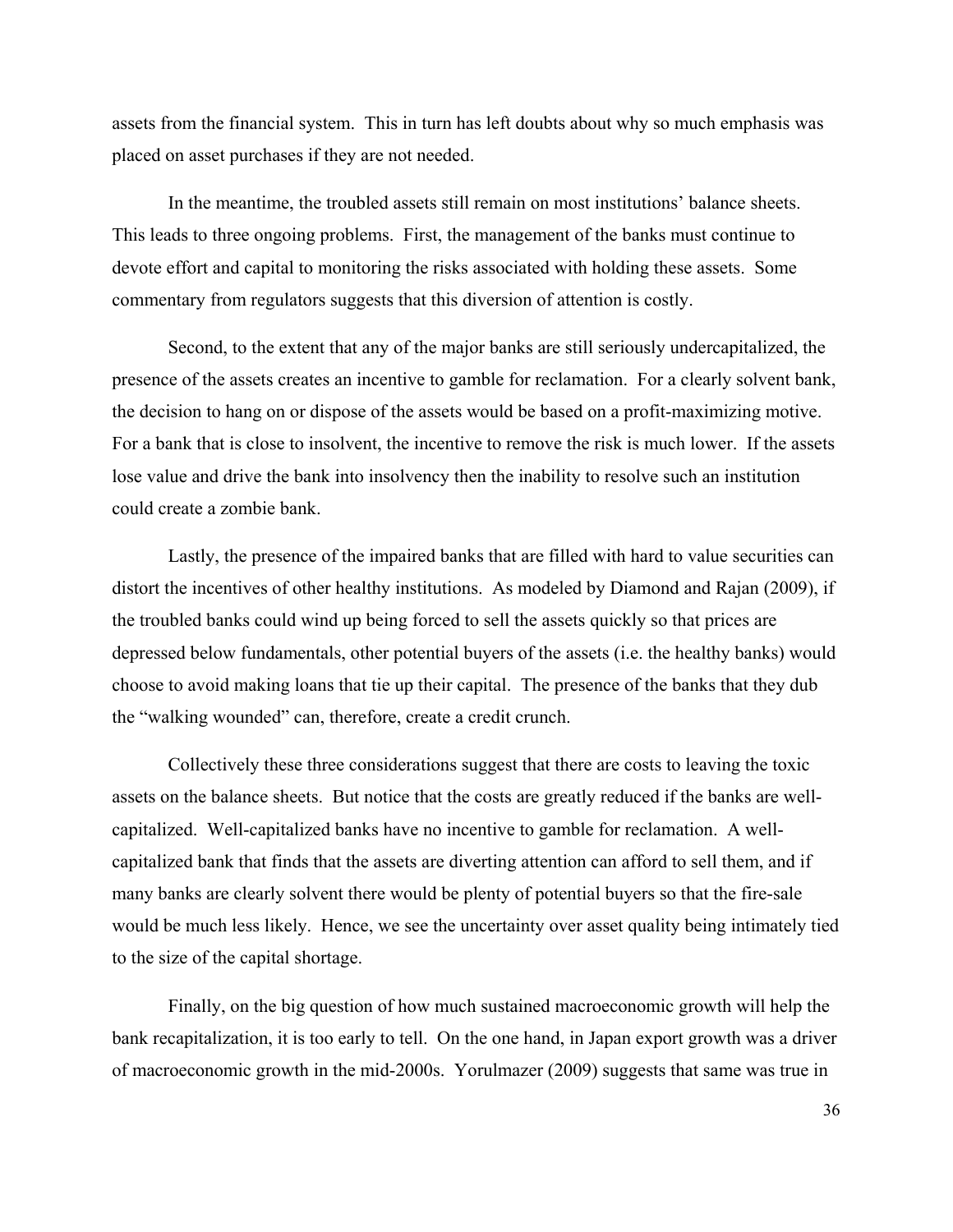the Swedish banking crisis in the early 1990s. Given the size of the exports in the U.S. economy, it is unlikely that a pure export boom would enough to lift bank profitability on a sustained basis if the domestic economy remains weak.

On the other hand, U.S. macroeconomic policy has also been very different than in Japan. The Federal Reserve cut the policy rate almost down to zero and has been trying various nontraditional means to stimulate the economy. Massive fiscal stimulus package was also applied within 18 months of the onset of the crisis. If these policies deliver growth, the prospects for bank recapitalization in the U.S. will be much brighter.

#### *5.3. The Good News*

Finally, the U.S. scores well on avoiding policies that force the banks to have lending targets either in aggregate or to specific sectors. Perhaps the closest policy in this respect is the funding to the auto industry. The support given to General Motors Acceptance Corporation is at risk for being used to support purchases that might temporarily prop up one of the troubled auto companies. But thus far the banking problems have not spilled over to create a set of nonfinancial zombie companies.

# **6. Conclusions**

The U.S. financial system remains in fragile condition. It is too early to tell how the crisis will play out. As the events unfold it may be helpful to judge them against two very extreme alternatives. The both scenarios turn on three crucial dimensions: growth, exit from current programs, and regulatory reform.

In the optimistic outcome, the macro recovery proceeds smoothly. This alone will help the banks rebuild their capital. Stabilizing the economy and financial system were the goals behind many of the policy actions. The confidence boost from a growing economy will lend support to the other policy actions needed to complete the rest of the recovery.

The second dimension would be a successful wind down of many of the extraordinary guarantee and liquidity programs. Growth could continue without sustained government support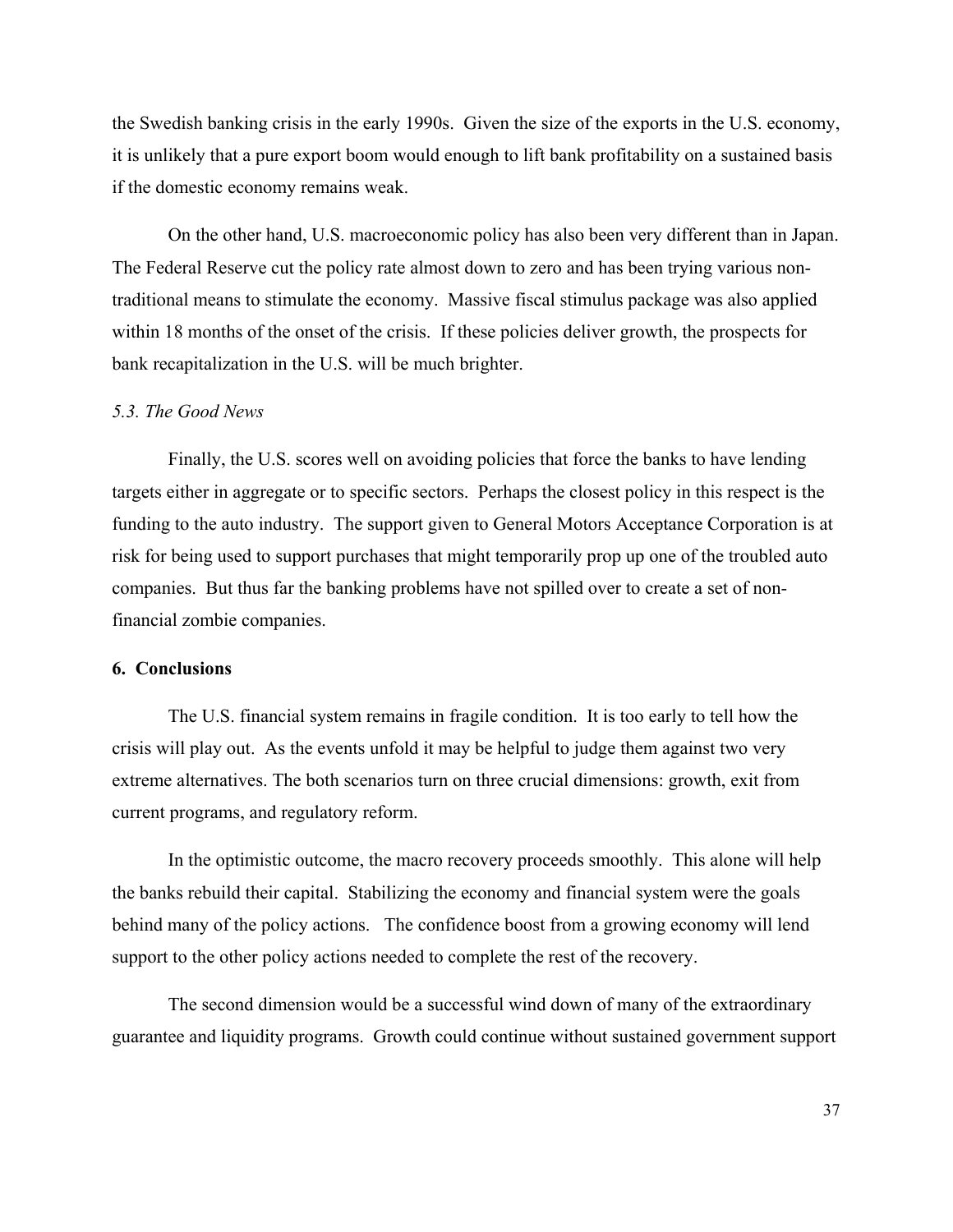for the financial system. The best case would include minimal losses to the taxpayer for the assistance that has been provided in the course of the crisis.

The third element of the favorable ending is that policies are put in place to limit the likelihood of another crisis or at least give the government authorities a full set of tools to manage better in another crisis. There are many aspects of the crisis that extend beyond the bank recapitalization that has been the focus of our analysis. Reforms to address many of the weaknesses described by the U.S. Department of Treasury (2009) would occur. Within the confines of the banking problems, the obvious missing tool is a resolution procedure that could have been used for the large financial firms including bank holding companies.

Perhaps the most daunting task in the optimistic outcome is to undo the moral hazard that has been created through the myriad of government interventions. It would take a whole another paper to thoroughly discuss this challenge and the potential ways to address it. But the issue is likely to be important well after a recovery takes hold.

The pessimistic scenario is made up of the opposite outcomes on the three key dimensions. The starting point would be an anemic recovery that involves very little growth. The weak macroeconomic environment would weaken the banks and renew the negative feedback between the condition of the economy and the health of the banks. The fiscal position of the government would constrain additional policy options. If another bout of panic similar to the fall of 2008 erupts, political paralysis would be likely and the adverse effects may go on for some time.

In this scenario, the exit strategy from the various guarantees and liquidity programs would be complicated. They may be extended because the financial system is so impaired that it cannot operate without them. The eventual taxpayer losses from the programs would be substantial.

Furthermore, the moral hazard from the various rescue packages would have created even more distortions in the financial system. The Federal Reserve would be under siege for its decisions that will have turned out badly. Regulatory reform will have been sidetracked due to the finger pointing from the failed rescues.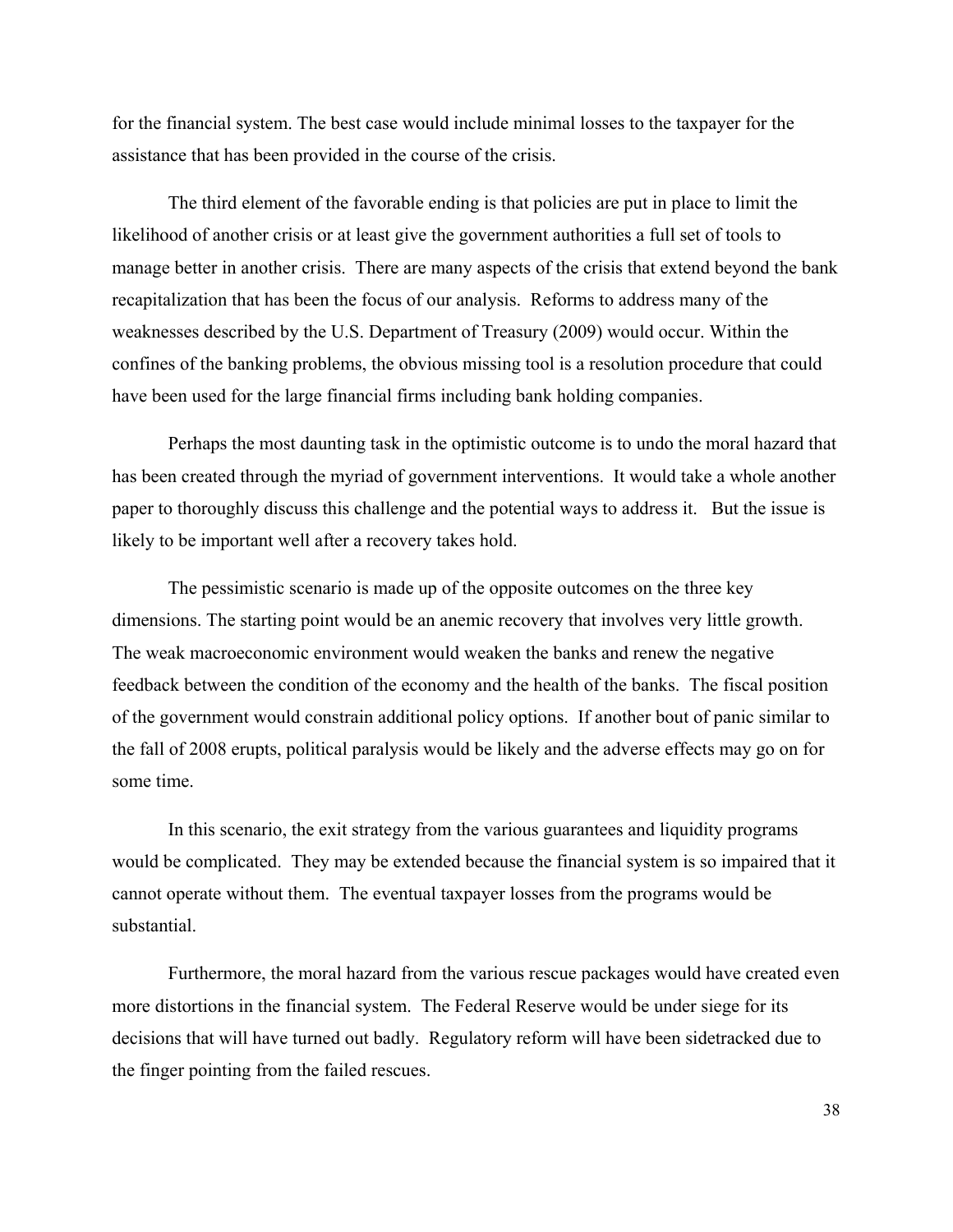Neither of these extreme scenarios is particularly likely. The actual outcome will be somewhere between those, depending on how growth, the exit strategy, and general regulatory reform proceed.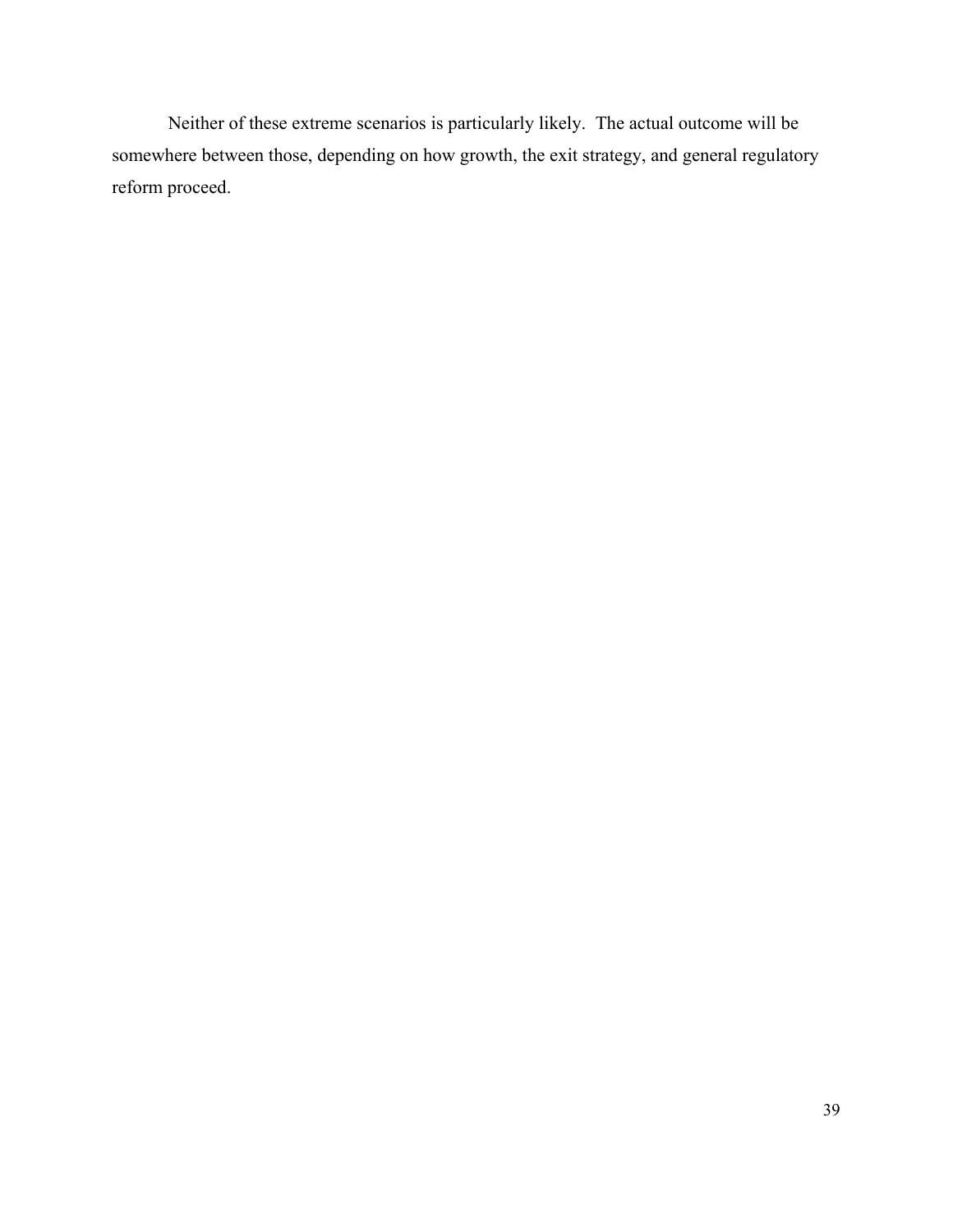## **References**

- Board of Governors of the Federal Reserve System, 2009, "The Supervisory Capital Assessment Program: Overview of the Results", mimeo.
- Caballero, Ricardo J., Hoshi, Takeo and Anil K Kashyap, 2008, "Zombie Lending and Depressed Restructuring in Japan", *American Economic Review*, December 2008, vol. 98(5): 1943–77.
- Diamond, Douglas W. and Raghuram G. Rajan, 2009, "Fear of Fire Sales and The Credit Freeze", mimeo, University of Chicago Booth School of Business.
- Fukao, Mistushiro, 2000, "Recapitalizing Japan's Banks: The functions and problems of Financial Revitalization Act and Bank Recapitalization Act", *Keio Business Review*, 38, pp. 1-16.
- Fukao, Mitsuhiro, 2003, "Financial sector profitability and double gearing," in *Structural Impediments to Growth in Japan*, Magnus Blomstrom, Jenny Corbett, Fumio Hayashi, and Anil Kashyap (eds.), Chicago: University of Chicago Press, pp. 9-35.
- Fukao, Mitsuhiro, 2008, "Beikoku-hatsu Kin'yu Kiki to Nihon no Kin'yu System (Global Financial Crisis and Japanese Financial System)", Japan Center for Economic Research, Financial Study No. 19, October 2008.
- Fukuda, Shin-ichi, 2008, "The Role of Monetary Policy under Financial Turbulence: What Role did the Quantitative Easing Policy Play in Japan?" CIRJE Discussion Paper, J-205.
- Goldberg, Jason M., 2009, "Large-Cap Banks: Industry Overview, Stress Test Results on the Horizon", Barclays Capital Equity Research, April 23, 2009.
- Grasek,, Betsy, 2009, "US Banks: Aggregator Bank Proposal Would Accelerate Return to Growth", Morgan Stanley Strategy Forum, January 26, 2009.
- Greenlaw, David, Hatzius, Jan, Kashyap, Anil K, and Hyun Song Shin, 2008, "Leveraged Losses: Lessons from the Mortgage Market Meltdown", *Proceedings of the U.S. Monetary Policy Forum No. 2*, Rosenberg Institute, Brandeis International Business School and Initiative on Global Markets, University of Chicago Booth School of Business.
- Hoshi, Takeo, 2001, "What Happened to Japanese Banks", *Monetary and Economic Studies*, 19(1), pp. 1-29.
- Hoshi, Takeo, and Anil K Kashyap, 2000, "The Japanese Banking Crisis: Where did it come from and how will it end?" *NBER Macroeconomics Annual 1999*, pp.129-201.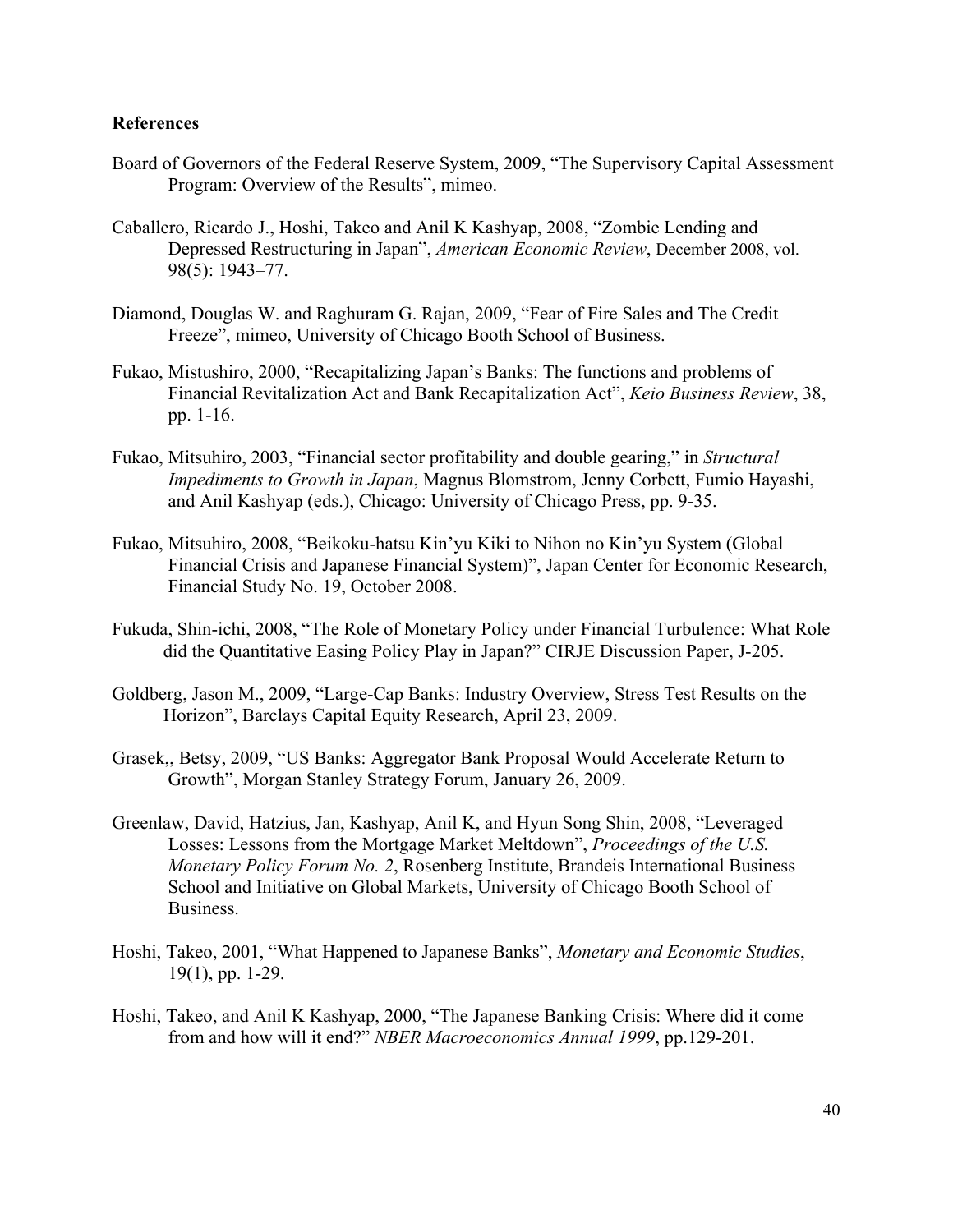- Hoshi, Takeo and Anil K Kashyap, 2001, *Corporate Financing and Governance in Japan: The Road to the Future*, MIT Press, Cambridge: MA.
- International Monetary Fund, 2009, *Global Financial Stability Report: Responding to the Financial Crisis and Measuring Systemic Risks*, International Monetary Fund: Washington DC.
- Ito, Takatoshi, and Kimie Harada, 2005, "Japan Premium and Stock Prices: Two Mirrors of Japanese Banking Crises," *International Journal of Finance and Economics*, 10, 195-211.
- Kashyap, Anil K, 2002, "Sorting out the Japan's Financial Crisis", *Economic Perspectives*, Federal Reserve Bank of Chicago, 2002/Q4, pp. 42-256.
- Mattu, Ravi K. and Prasanth Subramanian, 2009, "Capital Adequacy of the U.S. Banking System: Results of the Stress Test," Fixed Income Newsletter March 2009, Citadel Investment Group, LLC.
- Milhaput, Curtis, and Geoffrey Miller, 2000, "Regulatory Failure and the Collapse of Japan's Home Mortgage Lending Industry: A Legal and Economic Analysis", Law & Policy, 22(3/4), pp. 245-290.
- Nakaso, Hiroshi, 2001, "The Financial Crisis in Japan during the 1990s: How the Bank of Japan Responded and the Lessons Learned," BIS Papers No.6.
- Omura, Keiichi, Shinji Mizukami, and Yoichi Yamazaki, 2002, "Kōteki Shikin ni yoru Shihon Chūnyū Hōshiki ni tuite (On the Method of Capital Injection using Public Funds)," Director General for Economic Assessment and Policy Analysis, Cabinet Office, Discussion Paper 02-1.
- Omura, Keiichi, Shinji Muzukami, and Ken-ichi Kawaguchi, 2006, "Kin'yū System Antei-ka Seisaku no Kenshō (Evaluation of the Financial System Stabilization Policy)," Waseda University Institute of Finance, Working Paper 06-005.
- Packer, Frank, 2000, "The Disposal of Bad Loans in Japan: The Case of CCPC," in *Crisis and Change in the Japanese Financial System*. Takeo Hoshi and Hugh Patrick, eds. Boston, Mass.: Kluwer Academic Publishers, pp. 137–57.
- Peek, Joe, and Eric S. Rosengren, 2001, "Determinants of the Japan Premium: Actions Speak Louder than Words," *Journal of International Economics*, Vol. 53, No. 2, pp. 283-305.
- Peek, Joe and Eric S. Rosengren, 2005, "Unnatural Selection: Perverse Incentives and the Misallocation of Credit in Japan", *American Economic Review*, 95(4), pp. 1144-1166.
- Peek, Joe, 2008, "The Contribution of Bank Lending to the Long-Term Stagnation in Japan", mimeo, University of Kentucky.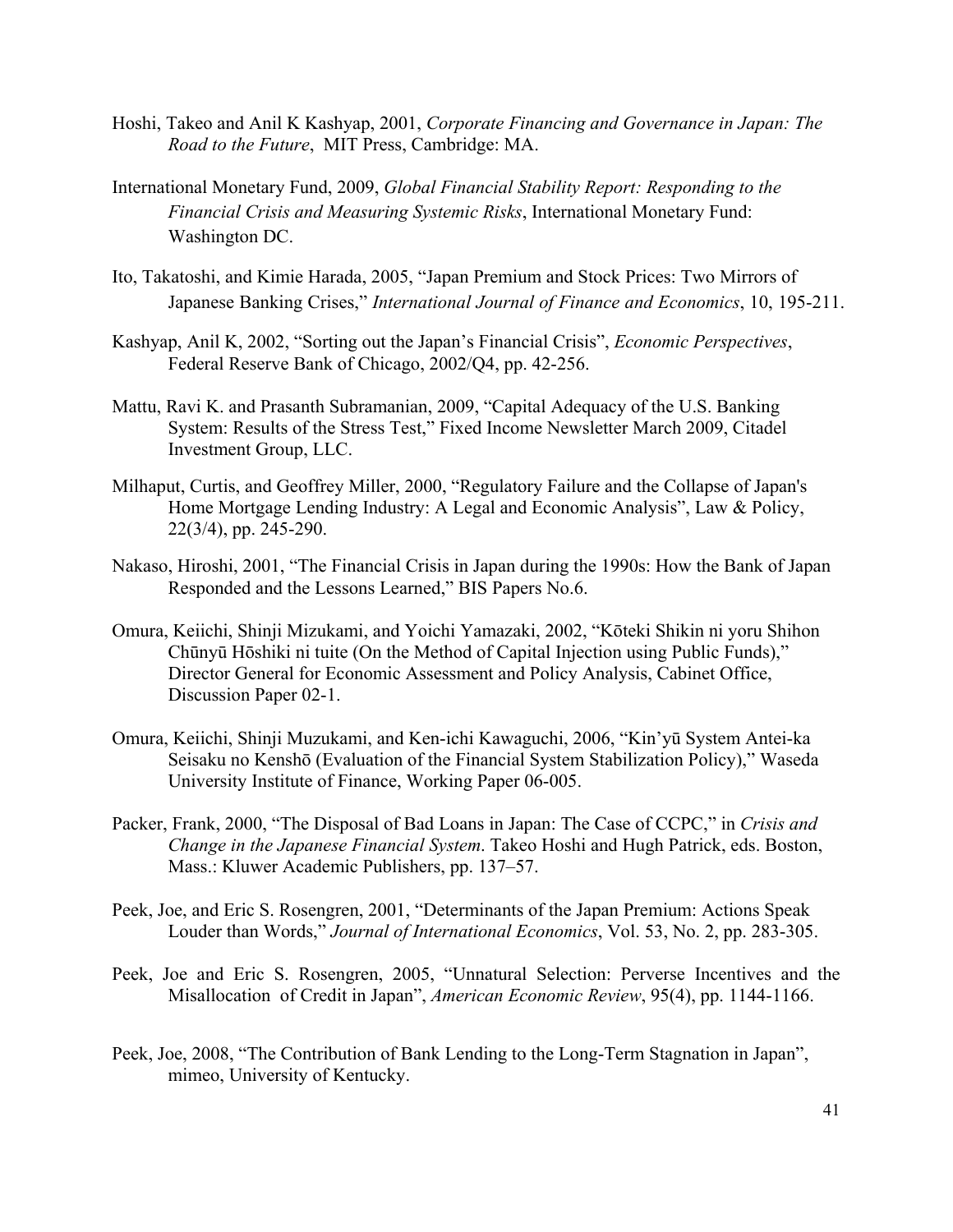- Takenaka, Heizo, 2006, *Kōzō Kaikaku no Shinjitsu: Takenaka Heizo Daijin Nisshi (True Story on Structural Reform: Diary of Minister Heizo Takenaka.* Tokyo, Japan: Nihon Keizai Shimbun Shuppan.
- Tett, Gillian, 2003, *Saving the Sun: A Wall Street Gamble to Rescue Japan from its Trillion-Dollar Meltdown*, Harper-Collins: New York, NY.
- Udell, Gregory F., 2008, "Wall Street, Main Street and a Credit Crunch: Some Thoughts on the Current Financial Crisis," *Business Horizons*, forthcoming.
- Ueda, Kazuo, 2000, "Causes of Japan's Banking Problems in the 1990s," in Takeo Hoshi and Hugh Patrick, eds. *Crisis and Change in the Japanese Financial System*, Boston, Massachusetts: Kluwer Academic Publishers, 2000, pp. 59–81.
- United States Department of Treasury, 2009, *Financial Regulatory Reform. A New Foundation: Rebuilding Financial Supervision and Regulation*, Washington, DC.
- Veronesi, Pietro and Luigi Zingales, 2008, "Paulson's Gift", mimeo, University of Chicago Booth School of Business
- Yorulmazer, Tanju, 2009, "Lessons from the Resolution of the Swedish Crisis", mimeo, Federal Reserve Bank of New York.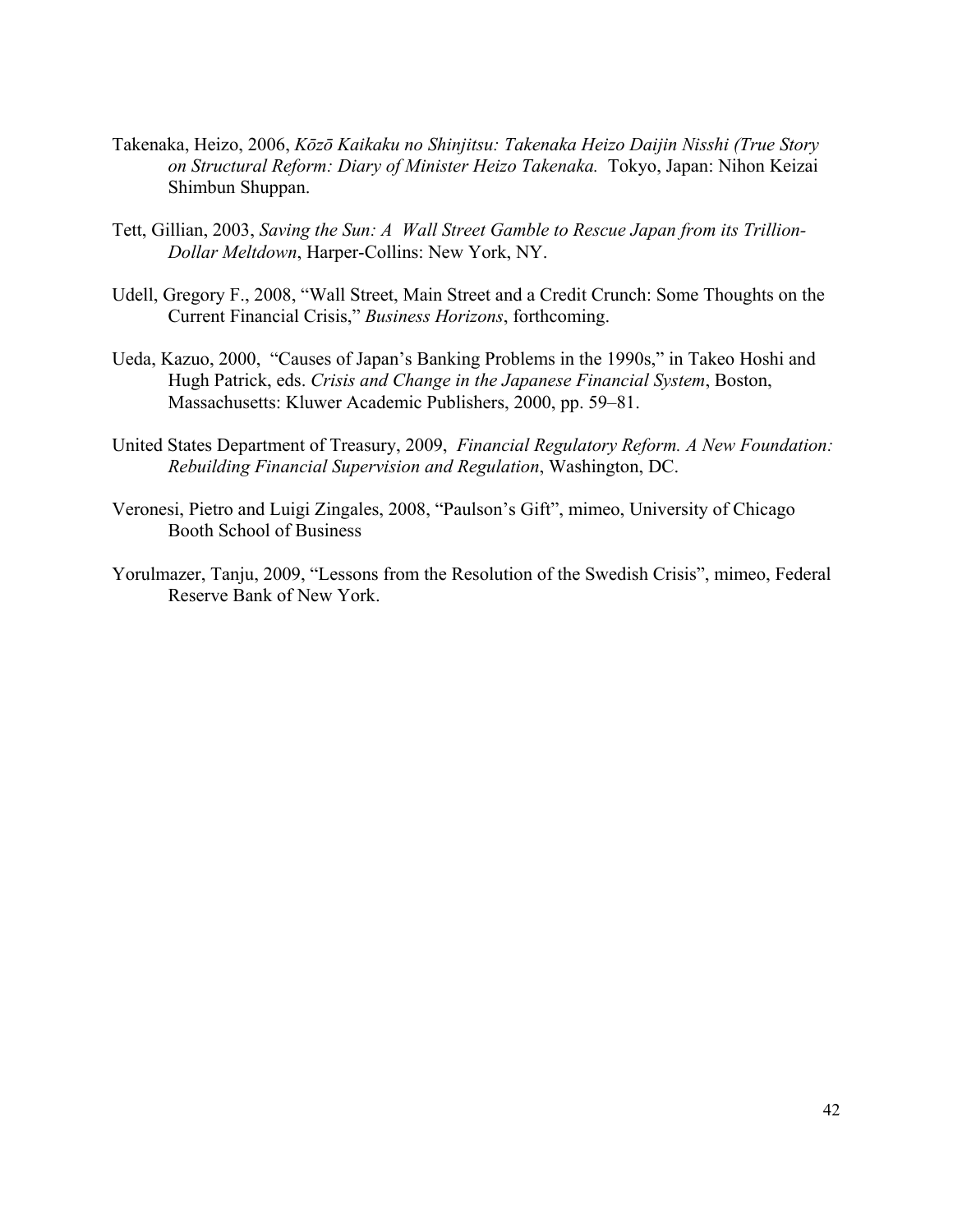

# **Figure 1: Difference in Inter-bank Borrowing Costs for Japanese and Non-Japanese Banks, 1995-1999**

(Basis Points)

Source: Ito, Takatoshi, and Kimie Harada, 2005, "Japan Premium and Stock Prices: Two Mirrors of Japanese Banking Crises," *International Journal of Finance and Economics*, 10, 195-211.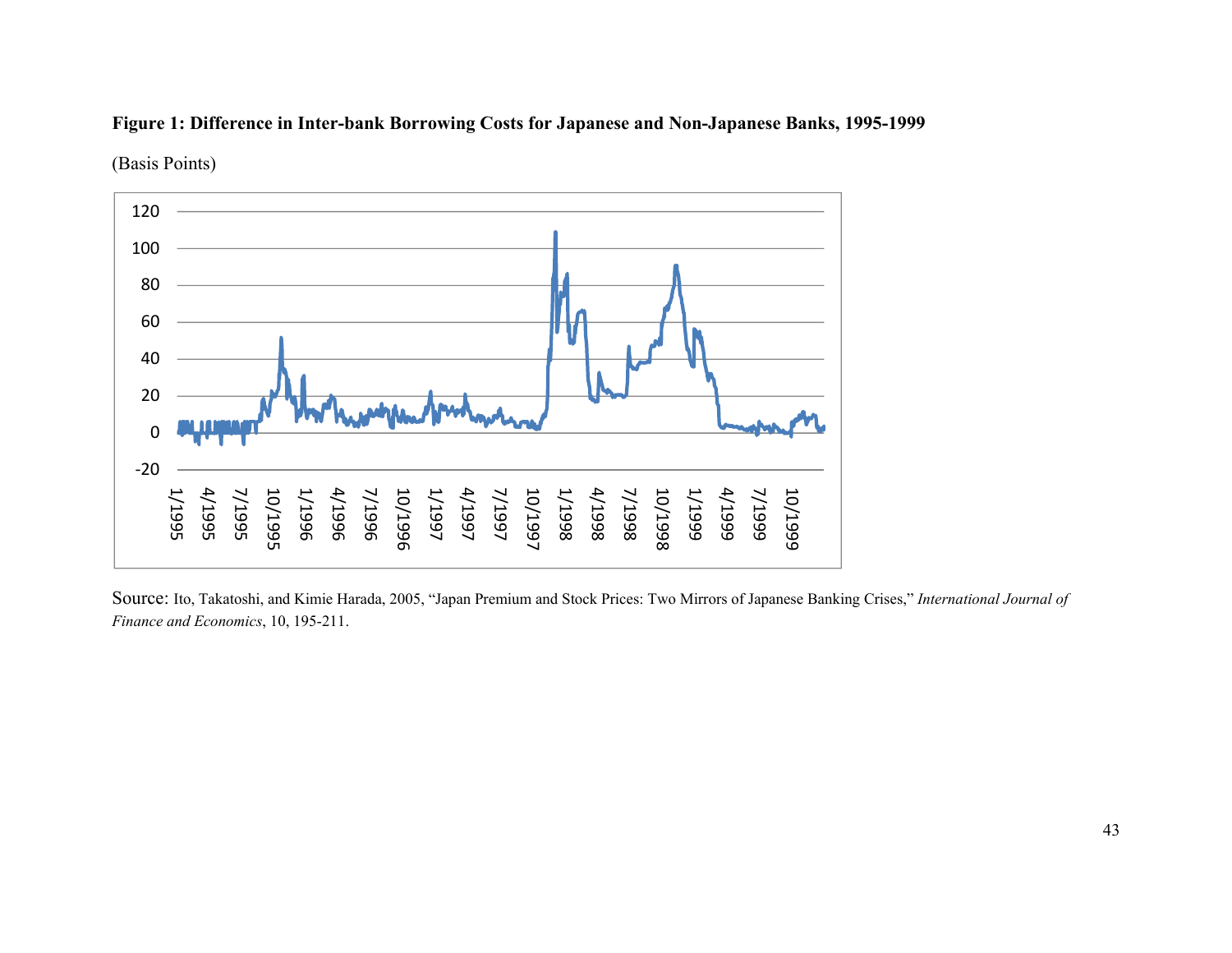



Source: Fukuda, Shin-ichi, 2008, "The Role of Monetary Policy under Financial Turbulence: What Role did the Quantitative Easing Policy Play in Japan?" CIRJE Discussion Paper, J-205.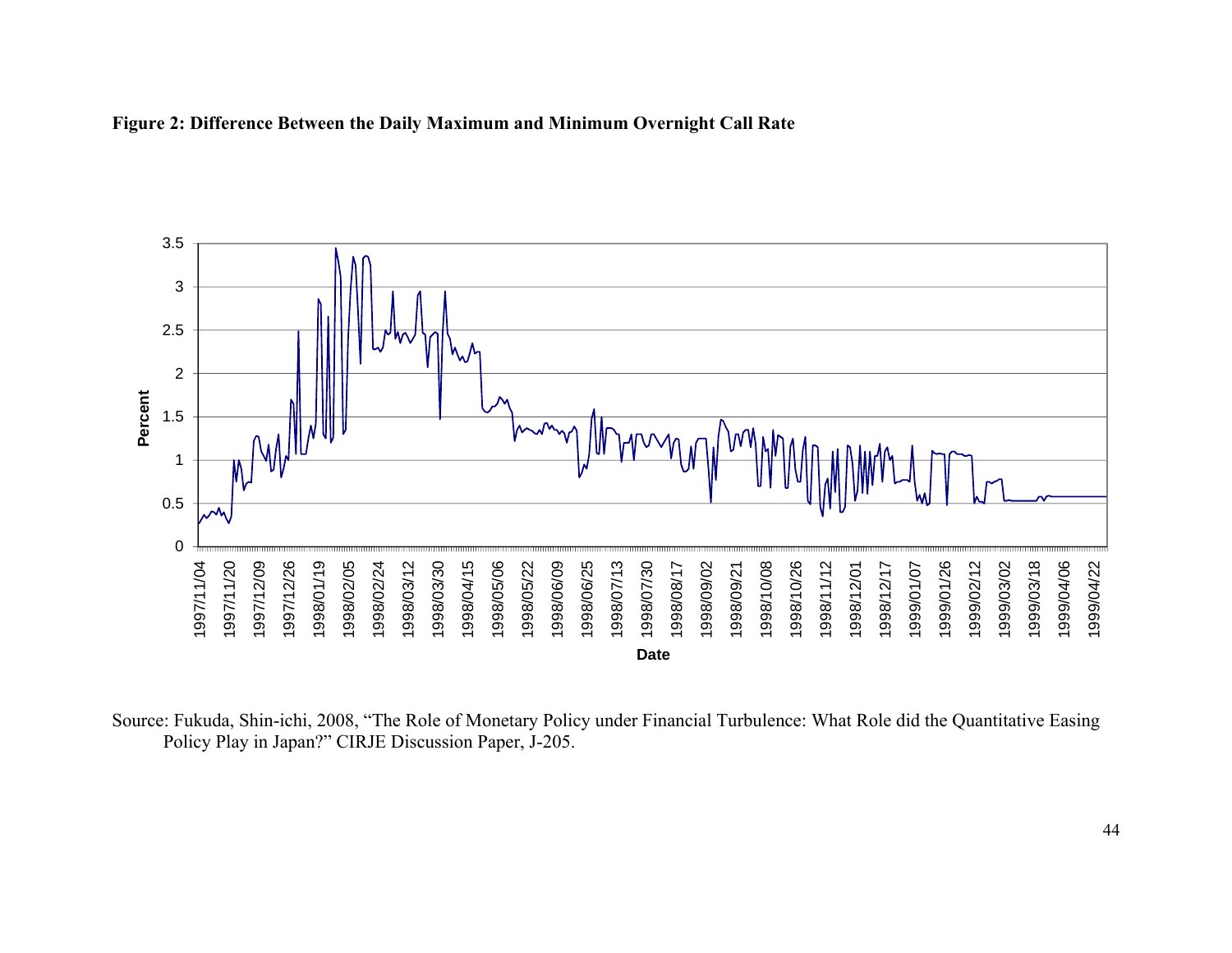# **Figure 3: Changes in Non Performing Loans**





Source: Financial Services Agency [\(http://www.fsa.go.jp/en/regulated/npl/20090807.html](http://www.fsa.go.jp/en/regulated/npl/20090807.html)), Table 2.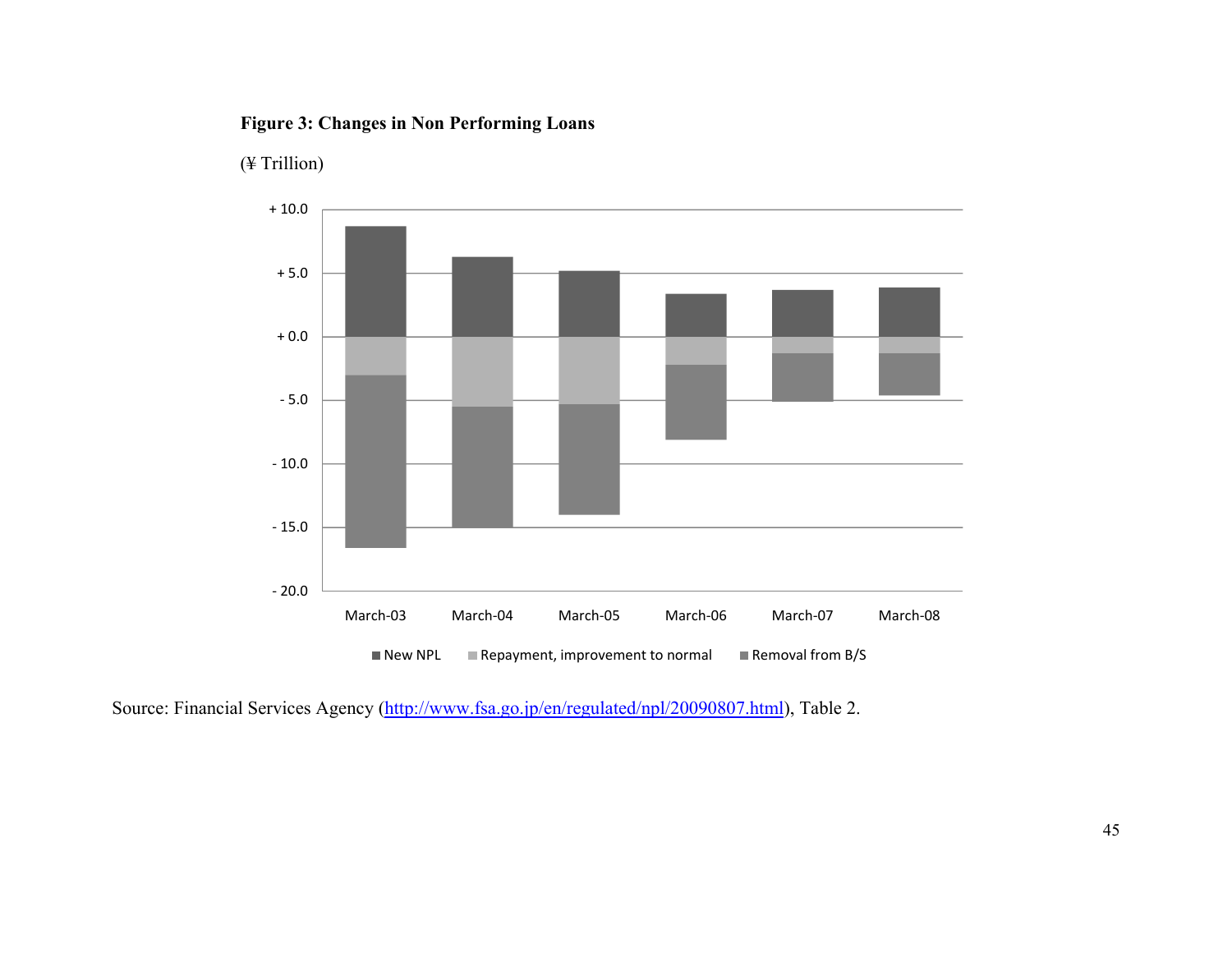**Table 1: Capital in the Japanese Banking System** 

(¥ Trillion)

|           | <b>Official</b>                              | <b>Deferred</b>   | <b>Estimated</b>                                                                                                       | <b>Modified</b> | <b>Capital held</b> | <b>Bank</b>   | <b>Capital Gap</b> |
|-----------|----------------------------------------------|-------------------|------------------------------------------------------------------------------------------------------------------------|-----------------|---------------------|---------------|--------------------|
| Date      | Core capital                                 | <b>Tax Assets</b> | Under-reserving                                                                                                        | Capital         | by the              | <b>Assets</b> |                    |
|           |                                              |                   |                                                                                                                        |                 | government          |               |                    |
|           | A                                            | B                 | $\mathbf C$                                                                                                            | $D = A - B - C$ | E                   | $\mathbf F$   | $G=0.03*F-D$       |
| Mar-96    | 27.9                                         | 0.0               | <b>NA</b>                                                                                                              | 27.9            | 0.0                 | 846.5         | $-2.5$             |
| Mar-97    | 28.5                                         | 0.0               | 15.0                                                                                                                   | 13.5            | 0.0                 | 856.0         | 12.2               |
| Mar-98    | 24.3                                         | 0.0               | 4.9                                                                                                                    | 19.4            | 0.3                 | 848.0         | 6.0                |
| Mar-99    | 33.7                                         | 8.4               | 4.0                                                                                                                    | 21.3            | 6.3                 | 759.7         | 1.5                |
| $Mar-00$  | 35.6                                         | 8.2               | 5.8                                                                                                                    | 21.6            | 6.9                 | 737.2         | 0.5                |
| $Mar-01$  | 37.6                                         | 7.1               | 7.5                                                                                                                    | 23.0            | 7.1                 | 804.3         | 1.1                |
| $Mar-02$  | 30.2                                         | 10.6              | 6.8                                                                                                                    | 12.8            | 7.2                 | 756.1         | 9.9                |
| Mar-03    | 24.8                                         | 10.6              | 5.4                                                                                                                    | 8.8             | 7.3                 | 746.3         | 13.6               |
| Mar-04    | 29.0                                         | 7.2               | 5.7                                                                                                                    | 16.1            | 8.9                 | 746.7         | 6.3                |
| $Mar-05$  | 31.4                                         | 5.7               | 6.9                                                                                                                    | 18.8            | 8.1                 | 745.9         | 3.6                |
| Mar- $06$ | 37.3                                         | 2.3               | 8.3                                                                                                                    | 26.7            | 5.2                 | 766.9         | $-3.7$             |
| Mar- $07$ | 40.0                                         | 1.3               | 9.4                                                                                                                    | 29.4            | 3.5                 | 761.1         | $-6.5$             |
| $Mar-08$  | 34.8                                         | 3.6               | 10.2                                                                                                                   | 21.0            | 3.1                 | 780.7         | 2.4                |
|           |                                              |                   | Source: Assets and core capital are from the Bank of Japan for all domestically licensed banks. Deferred tax and       |                 |                     |               |                    |
|           |                                              |                   | under-reserving estimates are from Fukao (2008) based on "Analysis of Bank Financial Statements," various issues       |                 |                     |               |                    |
|           | and securities reports for individual banks. |                   |                                                                                                                        |                 |                     |               |                    |
|           |                                              |                   | Note: Core capital, sometimes referred to as Tier I capital, includes equity capital, capital reserves and other items |                 |                     |               |                    |

shown in Table 3. Deferred Tax Assets are credits against future taxes that are counted in core capital. As described in the text, Estimated Under-reserving is the difference between adequate reserves for losses estimated by Fukao and actual loan loss reserves. Fukao estimates the adequate reserves as the sum of 100% of Category IV (uncollectible) loans, 70% of Category III (doubtful) loans, 20% of Category II (special attention) loans, and 1% of Category I (normal) loans. Capital held by the government is the value of equity owned by the government. Bank assets are total assets. Modified capital and the capital gap are computed as indicated. Fukao also estimates that prior to 2001 there were substantial unrealized portfolio gains that could have been available as capital. The after tax amounts he reports from 1996 to 2000 are 12.8, 6.7, 3.1, 2.6 and 6.1 trillion yen respectively.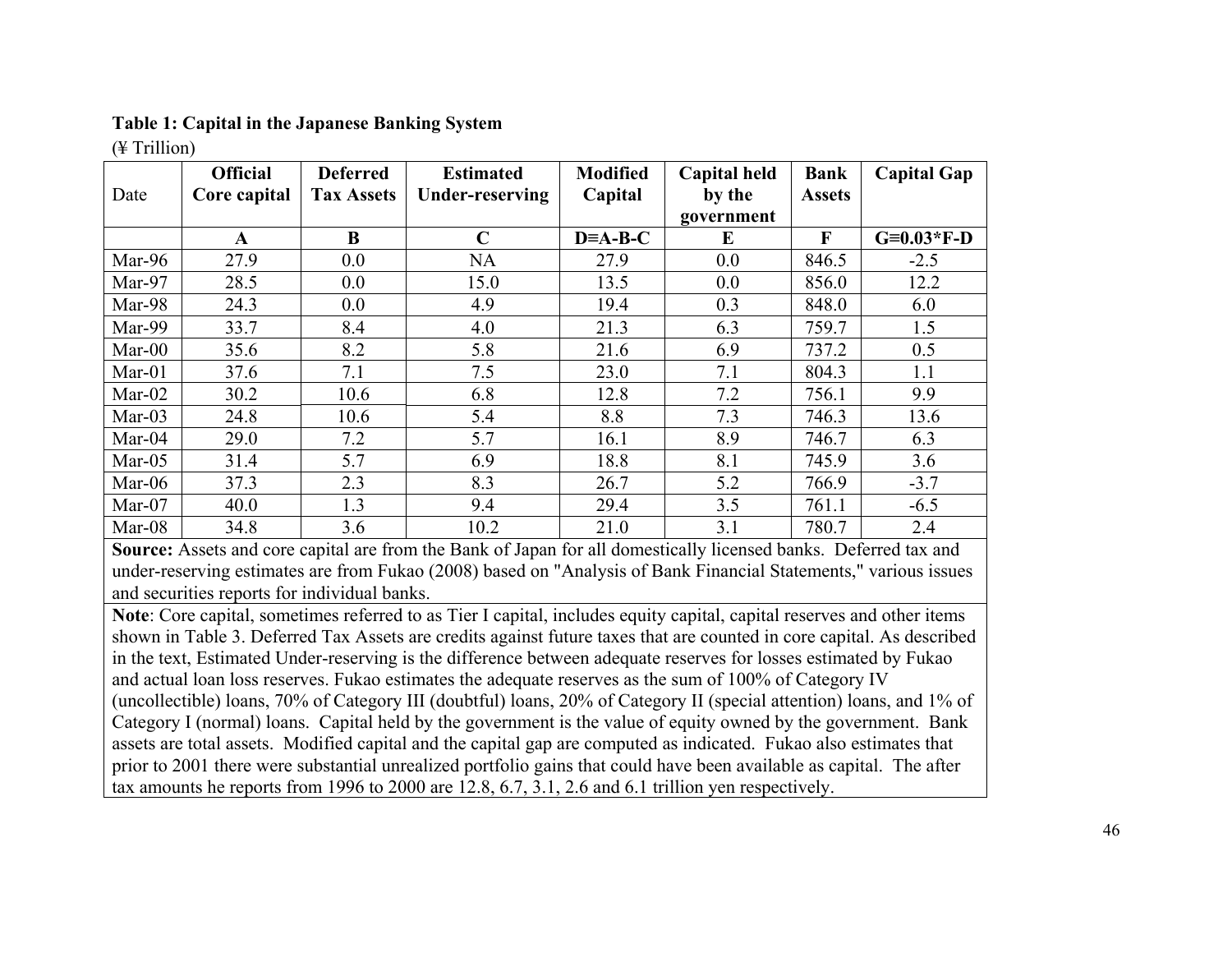| Year | Independent variable | Lag 1   | Lag <sub>2</sub> | Lag 3   | Lag 4   |
|------|----------------------|---------|------------------|---------|---------|
| 1997 | Real estate loan     | .221    | .215             | .225    | .242    |
|      |                      | (.058)  | (.045)           | (.041)  | (.045)  |
|      | SME loan             | .040    | .057             | .036    | .037    |
|      |                      | (.025)  | (.024)           | (.017)  | (.022)  |
| 1998 | Real estate loan     | .348    | .359             | .317    | .312    |
|      |                      | (.083)  | (.081)           | (.063)  | (.065)  |
|      | SME loan             | .038    | .028             | .053    | .027    |
|      |                      | (.026)  | (.027)           | (.020)  | (.021)  |
| 1999 | Real estate loan     | .653    | .687             | .687    | .684    |
|      |                      | (.174)  | (.176)           | (.171)  | (.165)  |
|      | SME loan             | $-.021$ | $-0.036$         | $-.049$ | $-.051$ |
|      |                      | (.041)  | (.047)           | (.050)  | (.053)  |
| 2000 | Real estate loan     | 1.534   | 1.042            | 1.136   | 1.132   |
|      |                      | (.573)  | (.537)           | (.549)  | (.553)  |
|      | SME loan             | $-.082$ | $-010$           | $-.025$ | $-.029$ |
|      |                      | (.114)  | (.102)           | (.106)  | (.108)  |
| 2001 | Real estate loan     | .430    | .374             | .330    | .388    |
|      |                      | (.164)  | (.240)           | (.220)  | (.233)  |
|      | SME loan             | .201    | .067             | .083    | .075    |
|      |                      | (.083)  | (.035)           | (.036)  | (.041)  |
| 2002 | Real estate loan     | .242    | .308             | .307    | .213    |
|      |                      | (.079)  | (.108)           | (.103)  | (.069)  |
|      | SME loan             | .111    | .081             | .054    | .062    |
|      |                      | (.024)  | (.026)           | (.045)  | (.032)  |
| 2003 | Real estate loan     | .141    | .148             | .172    | .134    |
|      |                      | (.056)  | (.060)           | (.061)  | (.059)  |
|      | SME loan             | .108    | .090             | .086    | .083    |
|      |                      | (.018)  | (.019)           | (.020)  | (.019)  |
| 2004 | Real estate loan     | .009    | .038             | .032    | .045    |
|      |                      | (.044)  | (.046)           | (.049)  | (.048)  |
|      | SME loan             | .101    | .107             | .103    | .097    |
|      |                      | (.014)  | (.016)           | (.017)  | (.017)  |
| 2005 | Real estate loan     | .006    | $-0.015$         | $-.024$ | $-.039$ |
|      |                      | (.054)  | (.052)           | (.054)  | (.054)  |
|      | SME loan             | .066    | .075             | .085    | .085    |
|      |                      | (.017)  | (.015)           | (.017)  | (.018)  |

**Table 2. Changes in the Determinants of Non-Performing Loans over Time** 

Note: The dependent variable is the amount of non-performing loans divided by total assets. The columns labeled "Lag" show different regression specifications. In each case one independent variable is the ratio of real estate loans divided by total assets and another is small and medium enterprise loans divided by total assets. The independent variables are lagged by the number of years indicated at the top of the column. Separate regressions are estimated for each year (specified as row). Each regression also includes the constant term and four bank type dummies (longterm credit bank, trust bank, tier I regional bank, or tier II regional bank). The numbers in the parentheses are standard errors, corrected for potential heteroskedasticity.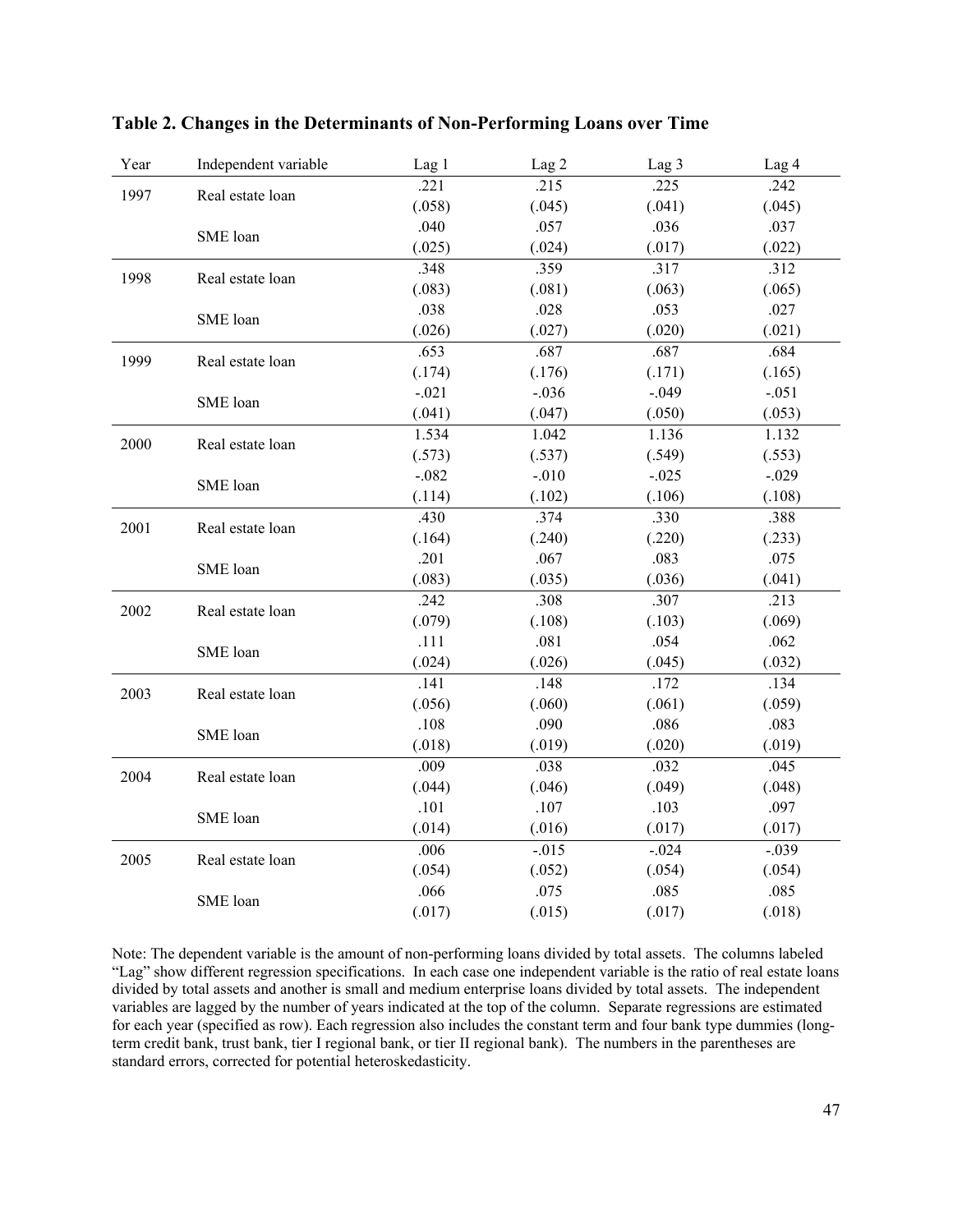### **Table 3: Capital Evolution for Japanese Banks 2003-2007**

(¥Trillion and percent)

|                                                     |          |          |        | Percent contribution |
|-----------------------------------------------------|----------|----------|--------|----------------------|
|                                                     | March-07 | March-03 | Change | to change            |
| <b>Official Core Capital</b>                        | 40.0     | 24.8     | 15.2   | 100.00%              |
| Capital stock and surplus                           | 18.0     | 18.8     | $-0.8$ | $-5.26\%$            |
| Retained earnings                                   | 13.4     | 4.4      | 9.0    | 59.07%               |
| Net unrealized gains on stocks and other securities | 8.2      | 0.1      | 8.1    | 53.25%               |
| Revaluation reserve for land                        | 1.0      | 1.5      | $-0.6$ | $-3.70%$             |
| Net deferred gains on hedging instruments           | $-0.3$   |          | $-0.3$ | $-2.07\%$            |

Source: Japanese Bankers Association, *Financial Statements of All Banks* (http://www.zenginkyo.or.jp/en/stats/year2\_01/index.html).. Note: Official Core Capital includes all the other items listed in the table, plus some other very small components that have been omitted to save space. Capital

stock and surplus correspond to the book value of common equity. Retained earnings are the year's unappropriated profits that have been added to capital. Net unrealized gain on stocks and other securities include gains or losses on non-trading securities available for sale, net of taxes . Revaluation reserve for land is the increase in capital resulted from the revaluation of land that was allowed under the Act on Land Revaluation enacted in 1998. Net deferred gains on hedging instruments are the unrealized gains on hedging instruments that will be recognized when the hedged asset is disposed of. Because some small components of capital have been omitted, and because of rounding, components may not sum to totals.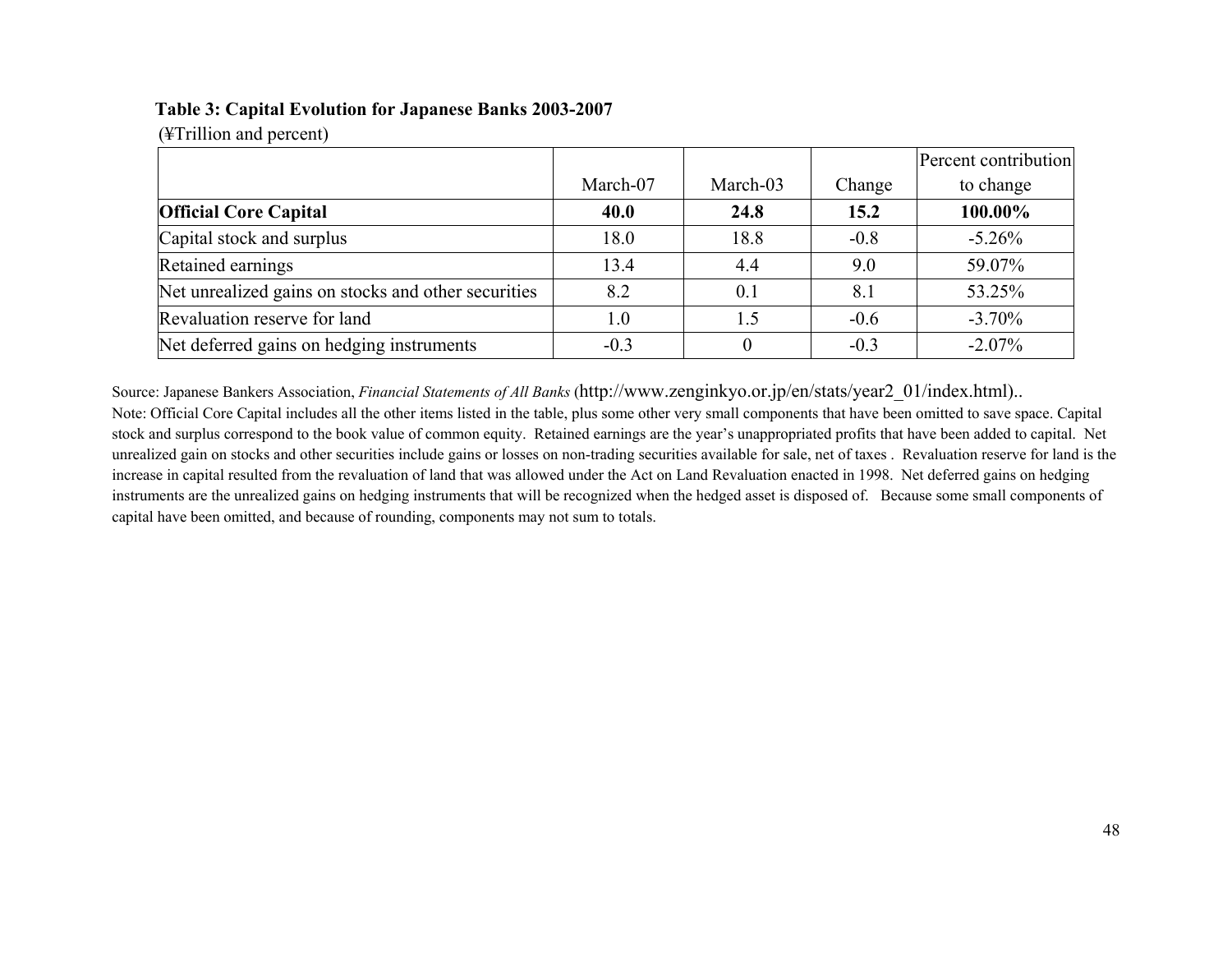# **Table 4: Profit Decomposition for Japanese Banks 2004-2007**

(¥ Trillion, except Nikkei and GDP growth)

|                                                        | Cumulative,<br>$(3/04 - 7/03)$ |        |        |        |        | March-07 March-06 March-05 March-04 March-03 | Difference<br>$(3/07 - 3/04)$ |
|--------------------------------------------------------|--------------------------------|--------|--------|--------|--------|----------------------------------------------|-------------------------------|
| Net income                                             | 8.1                            | 3.4    | 4.2    | 1.3    | $-0.8$ |                                              | 4.2                           |
|                                                        |                                |        |        |        |        |                                              |                               |
| Operating profits                                      | 11.5                           | 4.3    | 4.8    | 1.9    | 0.5    |                                              | 3.8                           |
| Extraordinary profits - Extraordinary losses           | 2.8                            | 0.4    | 1.2    | 0.7    | 0.5    |                                              | $-0.1$                        |
|                                                        |                                |        |        |        |        |                                              |                               |
| Operating income                                       |                                | 19.2   | 18.0   | 16.9   | 17.6   |                                              | 1.6                           |
| Operating expenses                                     |                                | 14.9   | 13.3   | 15.0   | 17.0   |                                              | $-2.2$                        |
|                                                        |                                |        |        |        |        |                                              |                               |
| Unrealized capital gains                               |                                | 8.2    | 6.8    | 3.7    | 3.1    |                                              | 5.1                           |
| Nikkei 225                                             |                                | 17,287 | 17,059 | 11,688 | 11,715 | 7,973                                        |                               |
| Real GDP growth (percent change from one year earlier) |                                | 2.3    | 2.3    | 2.0    | 2.1    | 1.1                                          |                               |

Source: Japanese Bankers Association, *Financial Statements of All Banks* ([http://www.zenginkyo.or.jp/en/stats/year2\\_01/index.html](http://www.zenginkyo.or.jp/en/stats/year2_01/index.html)). GDP growth rates are from Economic and Social Research Institute (ESRI), Cabinet Office, Government of Japan

(http://www.esri.cao.go.jp/en/sna/qe091-2/gdemenuea.html).

Note: Operating profits are the difference between operating income and operating expenses. Operating income is the sum of interest income, fees and commissions, trading income, and gains on foreign exchange transactions, gains of sales of bonds and gains on the redemption of bonds. Operating expenses are the sum of interest expenses, fees and commissions, losses on foreign exchange transactions, losses on sales of bonds and losses on the redemption of bonds, losses on devaluation of bonds, transfer allowances for possible loan losses, debenture expenses and general and administrative expenses. Extraordinary profits and losses are profits and losses resulting from transactions that are not considered to be routine, and typically include profits and losses from sales of land and other assets. Net income is the sum of operating profits and extraordinary profits less extraordinary losses less taxes.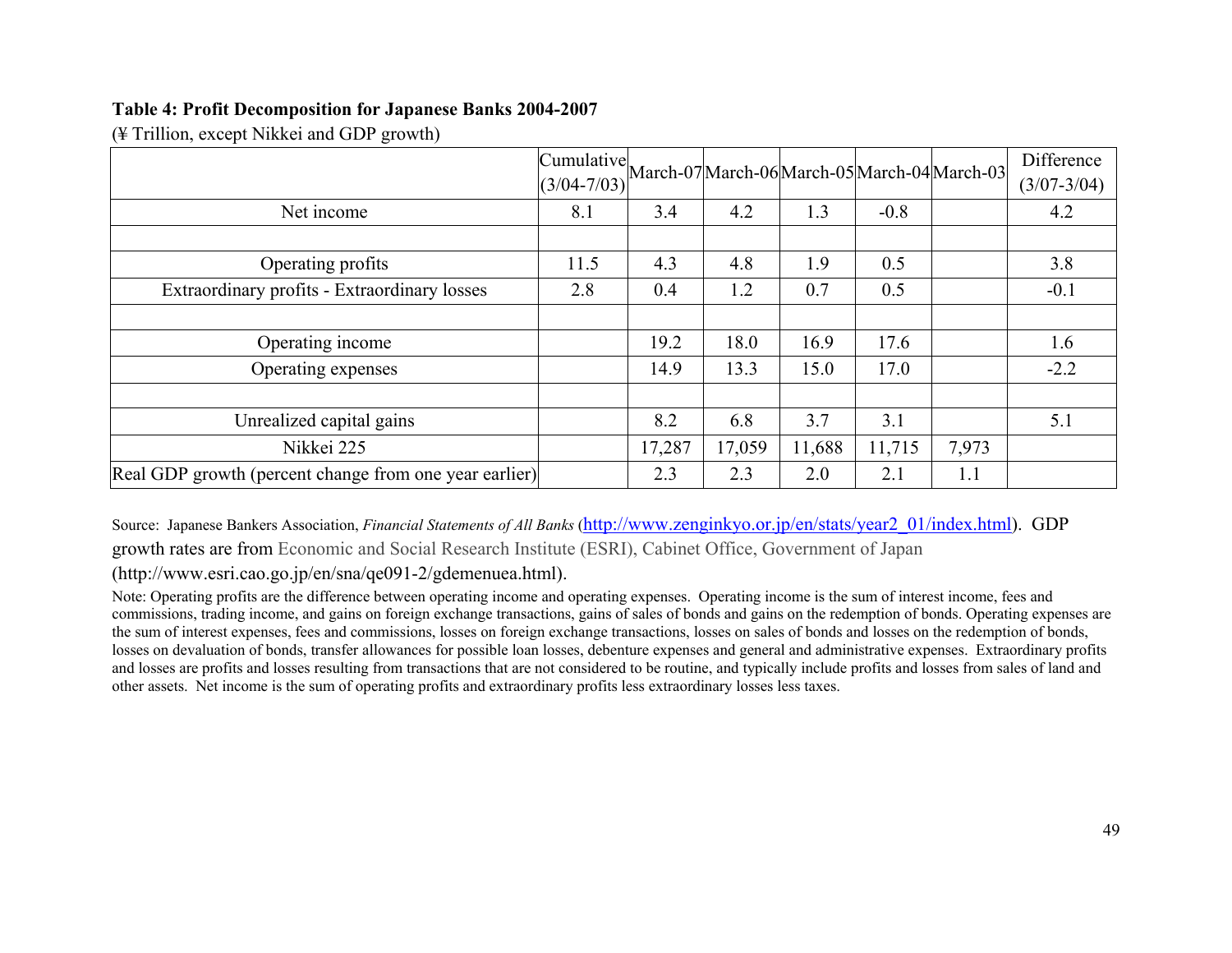# **Table 5: Asset Management Companies in Japan**

(¥ Trillion)

| <b>Name</b>                      | <b>Dates</b> | <b>Target Purchases</b>      | <b>Actual</b>                       | <b>Amount</b><br><b>Collected</b> | <b>Comments</b>               |
|----------------------------------|--------------|------------------------------|-------------------------------------|-----------------------------------|-------------------------------|
|                                  | (purchases)  |                              | <b>Amount Spent</b><br>[book value] |                                   |                               |
| Cooperative Credit               | 12/1992-     | Non-performing loans with    | 5.8                                 | <b>NA</b>                         | Bank financed, created tax    |
| Purchasing Co.                   | 3/2001       | land collateral of           | [15.4]                              |                                   | benefits by buying loans      |
|                                  |              | contributing banks           |                                     |                                   | Liquidated in 3/2004          |
| Tokyo Kyodo Bank                 | $1/1995-$    | Initially assets of failed   | 4.718                               | 5.362                             | Reorganized as Resolution     |
|                                  | 4/1999       | credit unions, later assets  | [NA]                                |                                   | and Collection Bank (RCB)     |
|                                  |              | of any failed banks          |                                     |                                   | in $9/1996$                   |
| Housing Loan and                 | $7/1996-$    | Loans of failed jusen        | 4.656                               | 3.233                             | Financed with mix of public   |
| Administration Corp.             | 4/1999       | (specialty housing loan)     | [NA]                                |                                   | and private money             |
| (HLAC)                           |              | companies)                   |                                     |                                   |                               |
| Resolution and                   | $4/1999-$    | Combined RCB and             | 0.356                               | 0.649                             | Starting in 2001 also         |
| Collection Corp.                 | 6/2005       | HLAC, mandate extended       | [4.046]                             |                                   | reorganized loans, ultimately |
|                                  |              | to allow purchases of assets |                                     |                                   | involved in restructuring 577 |
|                                  |              | from solvent banks           |                                     |                                   | borrowers                     |
| <b>Industrial Revitalization</b> | $5/2003 -$   | Buy non-performing loans     | 0.53                                | NA                                | Restructured 41 borrowers     |
| Corp. of Japan                   | 3/2005       | through 2005, restructure    | [0.97]                              | [0.094]                           | with 4 trillion total debt    |
|                                  |              | them within 3 years          |                                     | surplus as                        | Closed in 5/2007              |
|                                  |              |                              |                                     | of 5/2007]                        |                               |

Source: Authors' calculations.

Notes: "Target purchases" describe the set of assets and set of institutions permitted to sell the assets to the asset management company. The amount spent includes the undiscounted total amounts spent by the asset management company, along with the original value of the purchased assets where available. The amount collected is the total amount realized over time from asset sales and loan collection.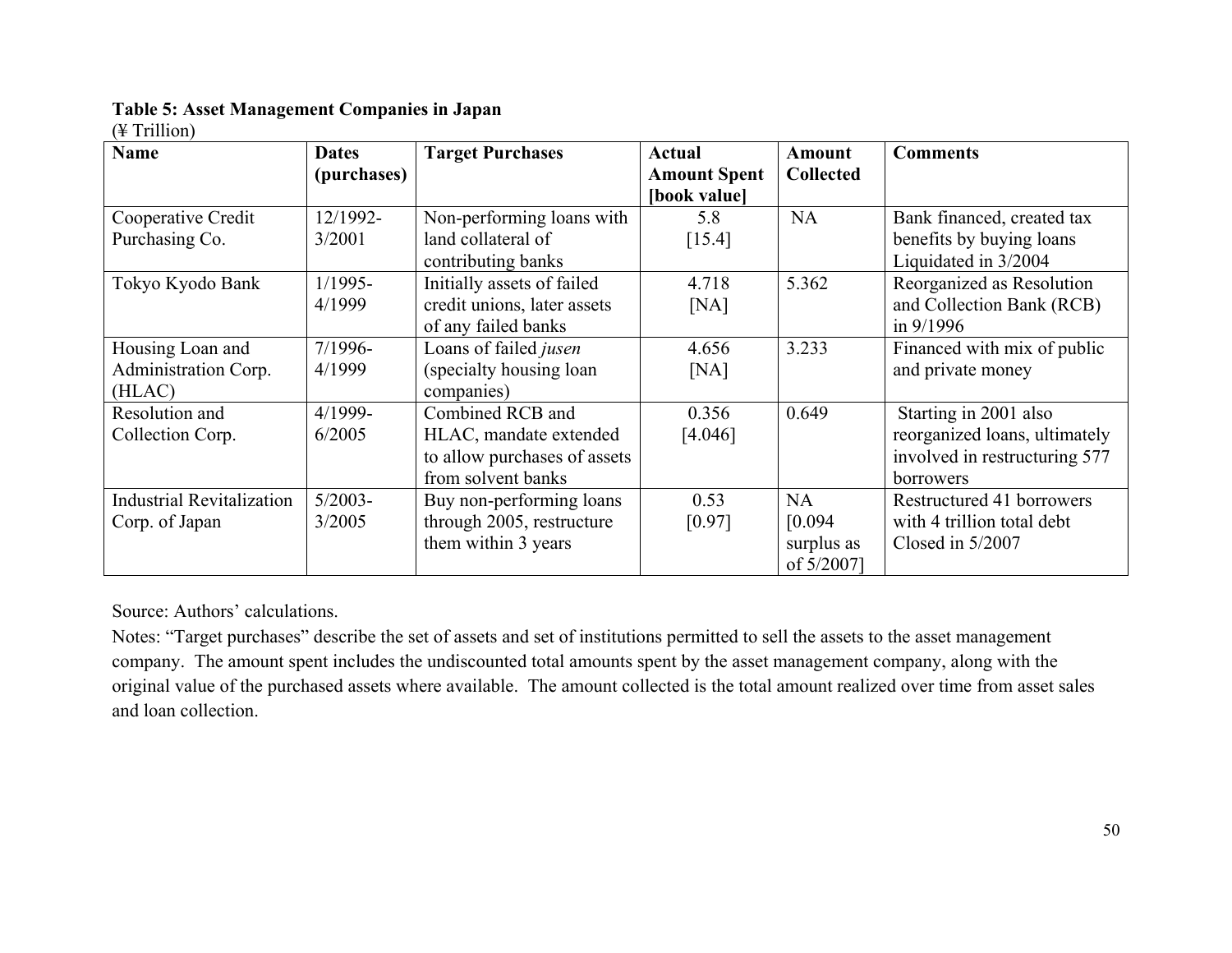# **Table 6: Capital Injection Programs in Japan**

(¥ Trillion)

|                            | Date of    |                        | <b>Number of financial institutions</b><br>$#$ with nonzero | Amount   | <b>Amount Sold or</b><br>Collected to date (as of |
|----------------------------|------------|------------------------|-------------------------------------------------------------|----------|---------------------------------------------------|
| Legislation                | Injection  | <b>Securities Used</b> | outstanding balance)                                        | Injected | <b>July 2009)</b>                                 |
| <b>Financial Function</b>  | 3/1998     | Preferred shares,      | 21                                                          | 1.816    | 1.653                                             |
| <b>Stabilization Act</b>   |            | subordinated debt      | (2)                                                         |          | [1.626 (book)]                                    |
| Prompt                     | $3/1999 -$ | Preferred shares,      | 32                                                          | 8.605    | 8.820                                             |
| Recapitalization Act       | 3/2002     | subordinated debt      | (10)                                                        |          | [7.817 (book)]                                    |
| Financial                  | 9/2003     |                        |                                                             |          | 0.006                                             |
| Reorganization             |            | Subordinated debt      |                                                             | 0.006    | [0.006 (book)]                                    |
| Promotion Act              |            |                        | (0)                                                         |          |                                                   |
| Deposit Insurance Act      | 6/2003     | Common shares,         |                                                             | 1.960    | 0.111                                             |
| $(Article 102-1)$          |            | preferred shares       | $\perp$                                                     |          | [0.035 (book)]                                    |
| Act for Strengthening      | $11/2006-$ | Preferred shares       |                                                             | 0.162    | 0.000                                             |
| <b>Financial Functions</b> | 3/2009     |                        | (5)                                                         |          |                                                   |

Sources: Deposit Insurance Corporation of Japan (DIC). [http://www.dic.go.jp/english/e\\_katsudou/e\\_katsudou3.html](http://www.dic.go.jp/english/e_katsudou/e_katsudou3.html) Notes: Securities used describe the types of securities obtained by the government in exchange for the capital it contributed. Number of financial institutions reports the total number of institutions that actually sold securities to the government in the program. The outstanding balance shows the number of participating institutions with securities that were still outstanding as of July 2009. Amount injected is the total amount spent by the government. Amount sold is the total proceeds collected by selling the securities owned by the government through July 2009.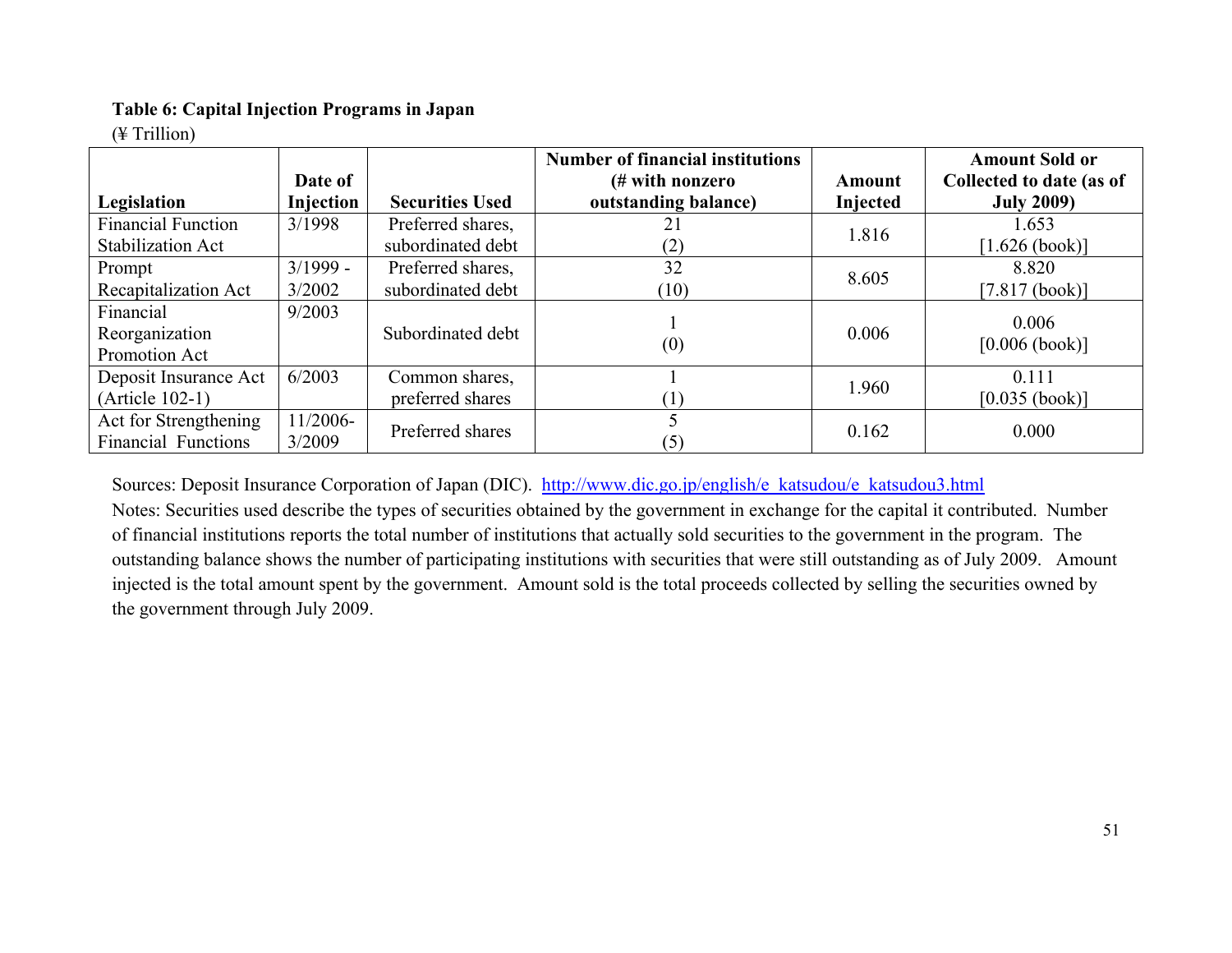# **Table 7a March 1998 Capital Injection Terms**

(¥ billion)

|                          |               |                |            | Preferred shares |                  |                          |                              | Subordinated debt/loans |        |                      |                         |
|--------------------------|---------------|----------------|------------|------------------|------------------|--------------------------|------------------------------|-------------------------|--------|----------------------|-------------------------|
|                          | S&P<br>Rating | Total<br>Funds | Type       | Amount           | dividend<br>rate | Conversion<br>start date | Forced<br>conversion<br>date | Type                    | Amount | yield for<br>5 years | yield after<br>6th year |
| City banks               |               |                |            |                  |                  |                          |                              |                         |        |                      |                         |
| Dai-ichi Kangyo          | $BBB+$        | 99             | <b>CPS</b> | 99               | 0.75             | 7/1/1998                 | 8/1/2005                     |                         |        |                      |                         |
| Fuji                     | $BBB+$        | 100            |            |                  |                  |                          |                              | <b>SDP</b>              | 100    | $L+1.10$             | $L+2.60$                |
| Sakura                   | <b>BBB</b>    | 100            |            |                  |                  |                          |                              | <b>SDP</b>              | 100    | $L+1.20$             | $L+2.70$                |
| Sanwa                    | $A-$          | 100            |            |                  |                  |                          |                              | SD10                    | 100    | $L + 0.55$           | $L+1.25$                |
| Sumitomo                 | $A-$          | 100            |            |                  |                  |                          |                              | <b>SDP</b>              | 100    | $L+0.90$             | $L+2.40$                |
| Tokyo Mitsubishi         | A             | 100            |            |                  |                  |                          |                              | <b>SDP</b>              | 100    | $L + 0.90$           | $L+2.40$                |
| Asahi                    | $BBB+$        | 100            |            |                  |                  |                          |                              | <b>SLP</b>              | 100    | $L+1.00$             | $L+2.50$                |
| Daiwa                    | BBB-          | 100            |            |                  |                  |                          |                              | <b>SLP</b>              | 100    | $L+2.70$             | $L+2.70$                |
| Tokai                    | $BBB+$        | 100            |            |                  |                  |                          |                              | <b>SDP</b>              | 100    | $L + 0.90$           | $L+2.40$                |
| Long-term Credit bank    |               |                |            |                  |                  |                          |                              |                         |        |                      |                         |
| Industrial Bank of Japan | $A -$         | 100            |            |                  |                  |                          |                              | SD10                    | 100    | $L+0.55$             | $L+1.25$                |
| LTCB of Japan            | BBB-          | 177.6          | <b>CPS</b> | 130              | 1.00             | 10/1/1998                | 4/1/2008                     | <b>SLP</b>              | 46.6   | $L+2.45$             | $L+3.95$                |
| Nippon Credit Bank       | <b>NR</b>     | 60             | <b>CPS</b> | 60               | 1.00             | 10/1/1998                | 4/1/2018                     |                         |        |                      |                         |
| Trust banks              |               |                |            |                  |                  |                          |                              |                         |        |                      |                         |
| Mitsubishi Trust         | $A-$          | 50             |            |                  |                  |                          |                              | <b>SDP</b>              | 50     | $L+1.10$             | $L+2.60$                |
| Sumitomo Trust           | $A-$          | 100            |            |                  |                  |                          |                              | <b>SDP</b>              | 100    | $L+1.10$             | $L+2.60$                |
| Mitsui Trust             | BBB+          | 100            |            |                  |                  |                          |                              | <b>SDP</b>              | 100    | $L+1.45$             | $L+2.95$                |
| Chuo Trust               | <b>NR</b>     | 60             | <b>CPS</b> | 32               | 2.50             | 7/1/1998                 | 8/1/2018                     | <b>SLP</b>              | 28     | $L+2.45$             | $L+3.95$                |
| <b>Toyo Trust</b>        | <b>NR</b>     | 50             |            |                  |                  |                          |                              | <b>SDP</b>              | 50     | $L+1.10$             | $L+2.60$                |
| Regional Bank            |               |                |            |                  |                  |                          |                              |                         |        |                      |                         |
| Bank of Yokohama         | <b>BBB</b>    | 20             |            |                  |                  |                          |                              | <b>SLP</b>              | 20     | $L+1.10$             | $L+2.60$                |
| Hokuriku Bank            | <b>NR</b>     | 20             |            |                  |                  |                          |                              | <b>SLP</b>              | 20     | $L+2.45$             | $L+3.95$                |
| Ashikaga Bank            | <b>NR</b>     | 30             |            |                  |                  |                          |                              | <b>SDP</b>              | 30     | $L+2.95$             | $L+4.45$                |

Notes. S&P Rating shows the rating of the bank's long-term debt given by Standard & Poor's as of March 1998. We thank Kaoru Hosono for sharing the rating data. Total Funds show the total amount of public capital injected into each bank. If preferred shares were used for injection, the type of preferred shares (convertible or not), the amount purchased, the dividend rate, the date when the government can start converting preferred shares into common shares (if convertible), and the date after which the government has to convert the preferred shares into common shares (if convertible), under the columns beneath the heading "Preferred shares." If subordinated debt or a subordinated loan was used, the type of subordinated debt (bond or loan and maturity), the amount purchased, the interest rate for the first five years, and the interest rate after the first five years, under the columns beneath the heading "Subordinated debt/loans." L: 6-month yen LIBOR, CPS: Convertible Preferred Shares, SDP: Perpetual Subordinated Debt, SLP: Perpetual Subordinated Loan, SD10: 10-year Subordinated Debt.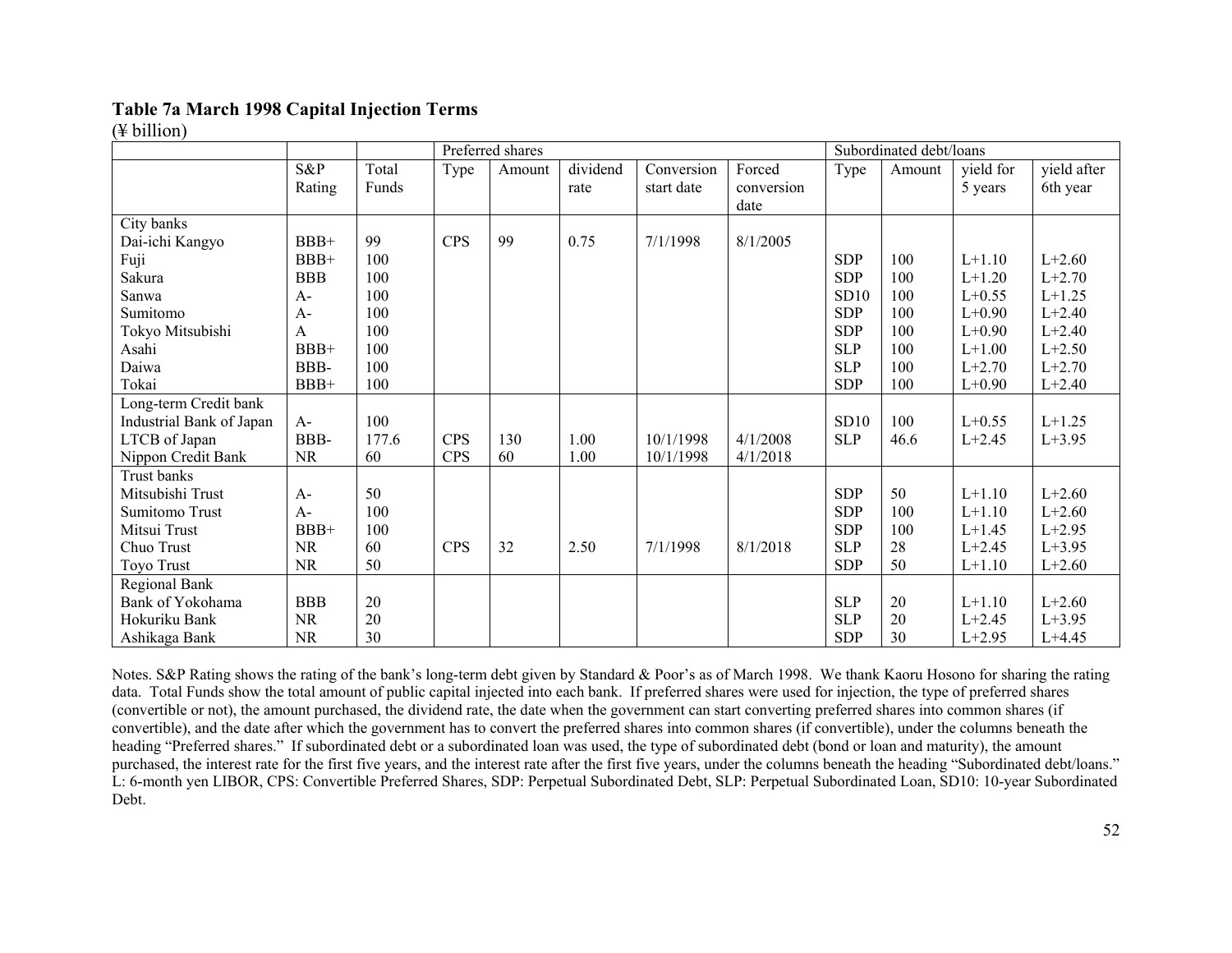# **Table 7b March 1999 Capital Injection Terms**

(¥ billion)

|                          |            |       |             | Preferred shares |          |            |            |            | Subordinated debt/loans |            |          |           |
|--------------------------|------------|-------|-------------|------------------|----------|------------|------------|------------|-------------------------|------------|----------|-----------|
|                          | S&P        | Total | Type        | Amount           | dividend | Conversion | Forced     | Type       | Amount                  | yield      | yield    | step-up   |
|                          | Rating     | Funds |             |                  | rate     | start date | conversion |            |                         |            | after    | date      |
|                          |            |       |             |                  |          |            | date       |            |                         |            | step-up  |           |
| City banks               |            |       |             |                  |          |            |            |            |                         |            |          |           |
| Dai-ichi Kangyo          | <b>BBB</b> | 900   | <b>CPS</b>  | 200              | 0.41     | 8/1/2004   | 8/1/2006   | SD10       | 100                     | $L + 0.75$ | $L+1.25$ | 4/1/2004  |
|                          |            |       | <b>CPS</b>  | 200              | 0.70     | 8/1/2005   | 8/1/2008   | SD11       | 100                     | $L+0.75$   | $L+1.25$ | 4/1/2005  |
|                          |            |       | <b>NCPS</b> | 300              | 2.38     |            |            |            |                         |            |          |           |
| Fuji                     | $BBB+$     | 1,000 | <b>CPS</b>  | 250              | 0.40     | 10/1/2004  | 2/1/2009   | <b>SDP</b> | 200                     | $L + 0.65$ | $L+1.35$ | 4/1/2004  |
|                          |            |       |             |                  |          |            |            |            |                         |            | $L+2.15$ | 4/1/2009  |
|                          |            |       | <b>CPS</b>  | 250              | 0.55     | 10/1/2006  | 2/1/2011   |            |                         |            |          |           |
|                          |            |       | <b>NCPS</b> | 300              | 2.10     |            |            |            |                         |            |          |           |
| Sakura                   | <b>BBB</b> | 800   | <b>CPS</b>  | 800              | 1.37     | 10/1/2002  | 10/1/2009  |            |                         |            |          |           |
| Sanwa                    | $BBB+$     | 700   | <b>CPS</b>  | 600              | 0.53     | 7/1/2001   | 8/1/2008   | <b>SDP</b> | 100                     | $L + 0.34$ | $L+1.34$ | 10/1/2004 |
| Sumitomo                 | BBB+       | 501   | <b>CPS</b>  | 201              | 0.35     | 5/1/2002   | 2/27/2009  |            |                         |            |          |           |
|                          |            |       | <b>CPS</b>  | 300              | 0.95     | 8/1/2005   | 2/27/2009  |            |                         |            |          |           |
| Asahi                    | BBB+       | 500   | <b>CPS</b>  | 300              | 1.15     | 7/1/2002   | 12/1/2009  | <b>SLP</b> | 100                     | $L+1.04$   | $L+2.54$ | 4/1/2009  |
|                          |            |       | <b>CPS</b>  | 100              | 1.48     | 7/1/2003   | 12/1/2014  |            |                         |            |          |           |
| Daiwa                    | $BB+$      | 408   | <b>CPS</b>  | 408              | 1.06     | 6/30/1999  | 4/1/2009   |            |                         |            |          |           |
| Tokai                    | BBB-       | 600   | <b>CPS</b>  | 300              | 0.93     | 7/1/2002   | 3/31/2009  |            |                         |            |          |           |
|                          |            |       | <b>CPS</b>  | 300              | 0.97     | 7/1/2003   | 3/31/2009  |            |                         |            |          |           |
| Long-Term Credit         |            |       |             |                  |          |            |            |            |                         |            |          |           |
| Industrial Bank of Japan | BBB+       | 600   | <b>CPS</b>  | 175              | 0.43     | 7/1/2003   | 9/1/2009   | <b>SDP</b> | 250                     | $L + 0.98$ | $L+1.48$ | 4/1/2004  |
|                          |            |       | <b>CPS</b>  | 175              | 1.40     | 9/1/2003   | 9/1/2009   |            |                         |            |          |           |
| Trust banks              |            |       |             |                  |          |            |            |            |                         |            |          |           |
| Mitsubishi Trust         | <b>BBB</b> | 300   | <b>CPS</b>  | 200              | 0.81     | 7/31/2003  | 8/1/2008   | <b>SDP</b> | 100                     | $L+1.75$   | $L+2.25$ | 4/1/2004  |
| Sumitomo Trust           | <b>BBB</b> | 200   | <b>CPS</b>  | 100              | 0.76     | 4/1/2001   | 3/31/2009  | SD12       | 100                     | $L+1.53$   | $L+2.03$ | 4/1/2006  |
| Mitsui Trust             | BBB-       | 400   | <b>CPS</b>  | 250.3            | 1.25     | 7/1/1999   | 8/1/2009   | <b>SLP</b> | 150                     | $L+1.49$   | $L+1.99$ | 3/31/2004 |
| Chuo Trust               | <b>NR</b>  | 150   | <b>CPS</b>  | 150              | 0.90     | 7/1/1999   | 8/1/2009   |            |                         |            |          |           |
| <b>Toyo Trust</b>        | <b>NR</b>  | 200   | <b>CPS</b>  | 200              | 1.15     | 7/1/1999   | 8/1/2009   |            |                         |            |          |           |
| Regional Bank            |            |       |             |                  |          |            |            |            |                         |            |          |           |
| Bank of Yokohama         | <b>BBB</b> | 200   | <b>CPS</b>  | 70               | 1.13     | 8/1/2001   | 7/31/2009  | <b>SDP</b> | 50                      | $L+1.65$   | $L+2.15$ | 4/1/2004  |
|                          |            |       | <b>CPS</b>  | 30               | 1.89     | 8/1/2004   | 7/31/2009  | SL10       | 50                      | $L+1.07$   | $L+1.57$ | 4/1/2004  |

Notes. S&P Rating shows the rating of the bank's long-term debt given by Standard & Poor's as of March 1999. We thank Kaoru Hosono for sharing the rating data. Total Funds show the total amount of public capital injected into each bank. If preferred shares were used for injection, the type of preferred shares (convertible or not), the amount purchased, the dividend rate, the date when the government can start converting preferred shares into common shares (if convertible), and the date after which the government has to convert the preferred shares into common shares (if convertible), under the columns beneath the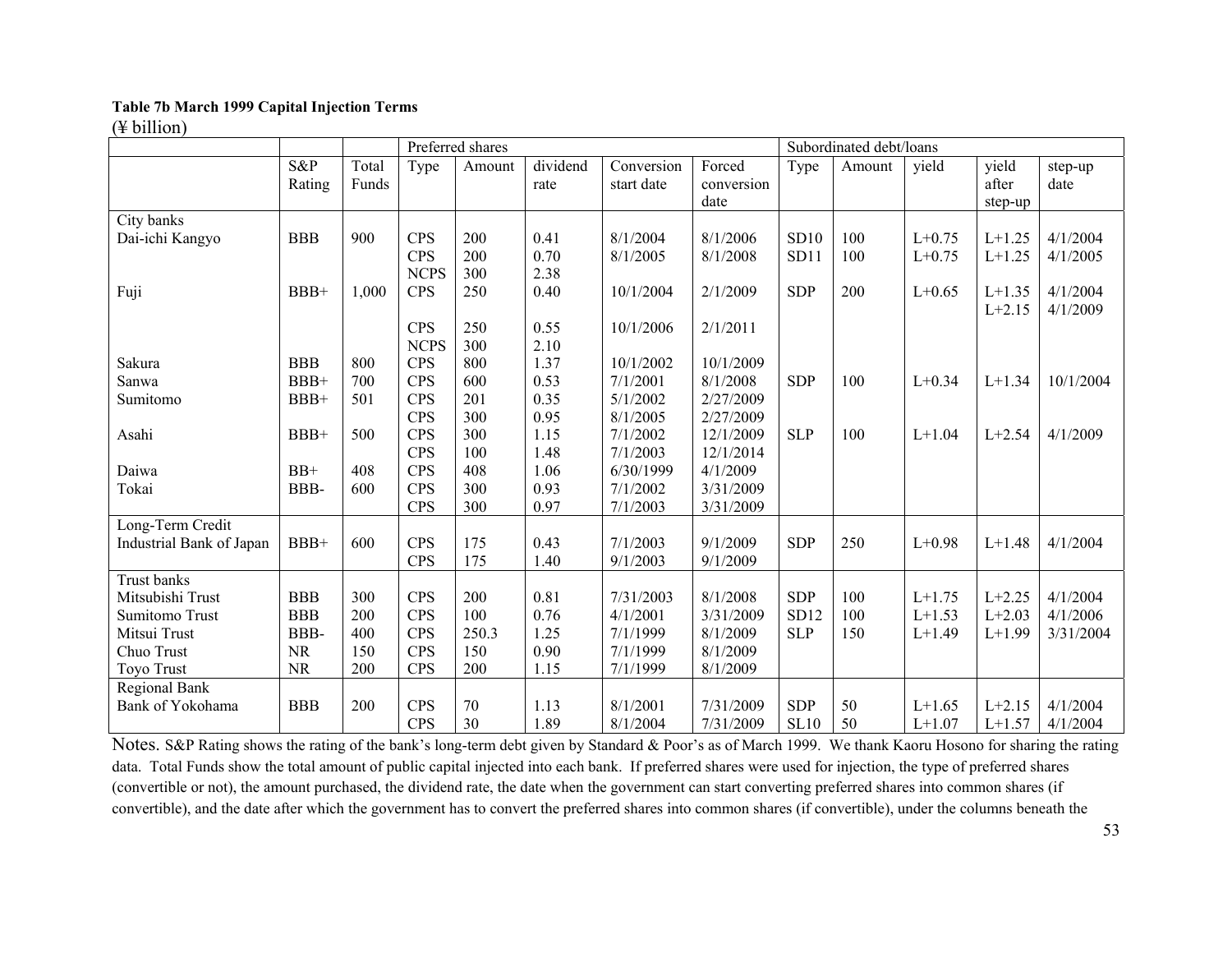heading "Preferred shares." If subordinated debt or a subordinated loan was used, the type of subordinated debt (bond or loan and maturity), the amount purchased, the interest rate before the step-up date, the interest rate after the step-up date, and the step-up date, under the columns beneath the heading "Subordinated debt/loans." L: 6-month yen LIBOR, CPS: Convertible Preferred Shares, NCPS: Non-convertible preferred shares, SDP: Perpetual Subordinated Debt, SLP: Perpetual Subordinated Loan, SDn: n-year Subordinated Debt.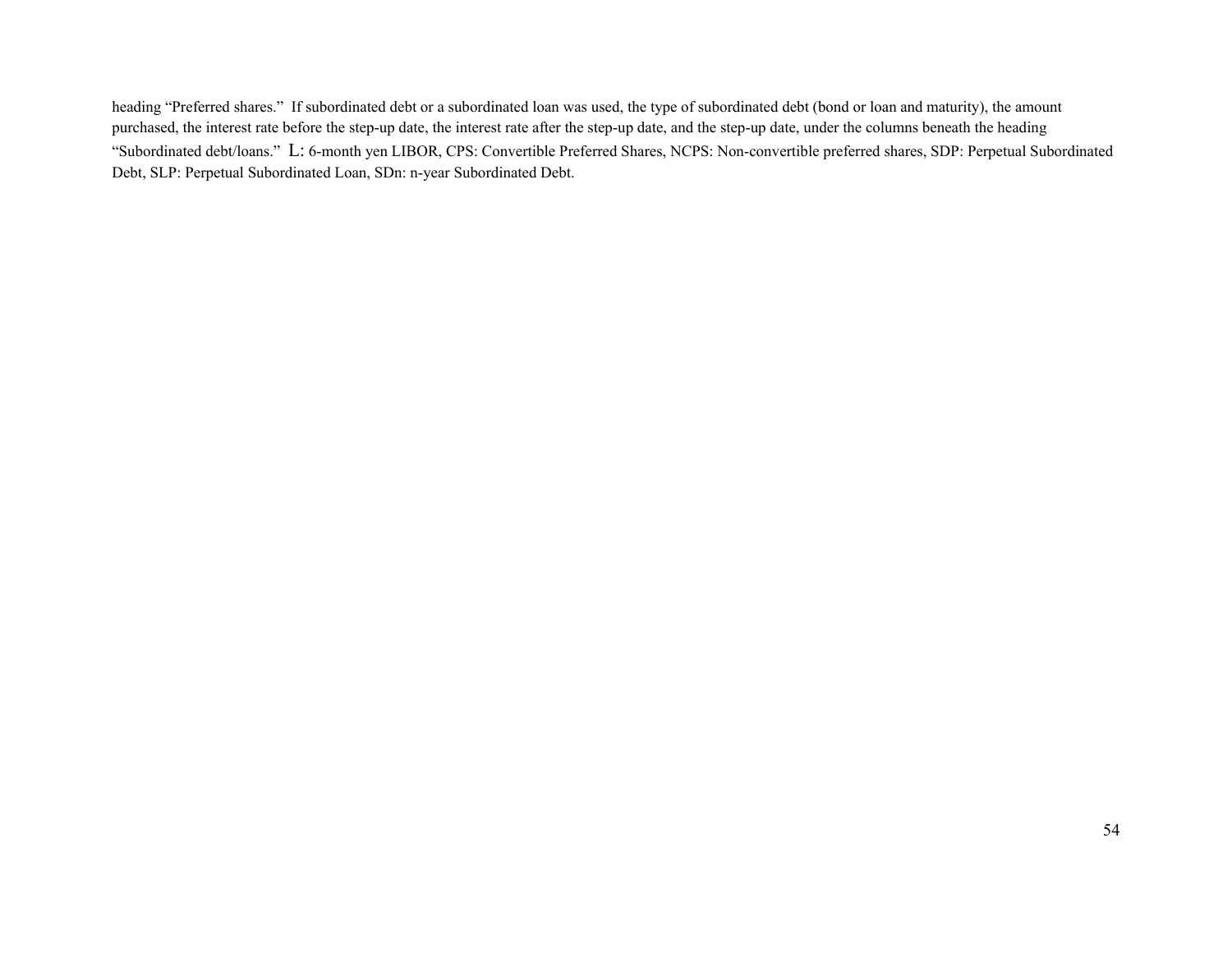# **Table 8: Loan Losses in Japan**

(¥ Trillion)

|        | Loan          |                                            | Number of          |
|--------|---------------|--------------------------------------------|--------------------|
| Date   | <b>Losses</b> | <b>Cumulative Loan Losses since 4/1992</b> | <b>Major Banks</b> |
| 3/1994 | 3.872         | 5.512                                      | 21                 |
| 3/1995 | 5.232         | 10.744                                     | 21                 |
| 3/1996 | 13.369        | 24.113                                     | 20                 |
| 3/1997 | 7.763         | 31.877                                     | 20                 |
| 3/1998 | 13.258        | 45.135                                     | 20                 |
| 3/1999 | 13.631        | 58.766                                     | 17                 |
| 3/2000 | 6.944         | 65.710                                     | 18                 |
| 3/2001 | 6.108         | 71.818                                     | 18                 |
| 3/2002 | 9.722         | 81.540                                     | 15                 |
| 3/2003 | 6.658         | 88.198                                     | 13                 |
| 3/2004 | 5.374         | 93.572                                     | 13                 |
| 3/2005 | 2.848         | 96.420                                     | 13                 |
| 3/2006 | 0.363         | 96.783                                     | 11                 |
| 3/2007 | 1.046         | 97.829                                     | 11                 |
| 3/2008 | 1.124         | 98.953                                     | 11                 |
| 3/2009 | 3.094         | 102.046                                    | 11                 |

Source: Financial Services Agency [\(http://www.fsa.go.jp/en/regulated/npl/20090807.html](http://www.fsa.go.jp/en/regulated/npl/20090807.html)). Loan losses and cumulative loan losses come from Table 5. Major banks are city banks, former long-term credit banks, and trust banks that are reported in Table 6.